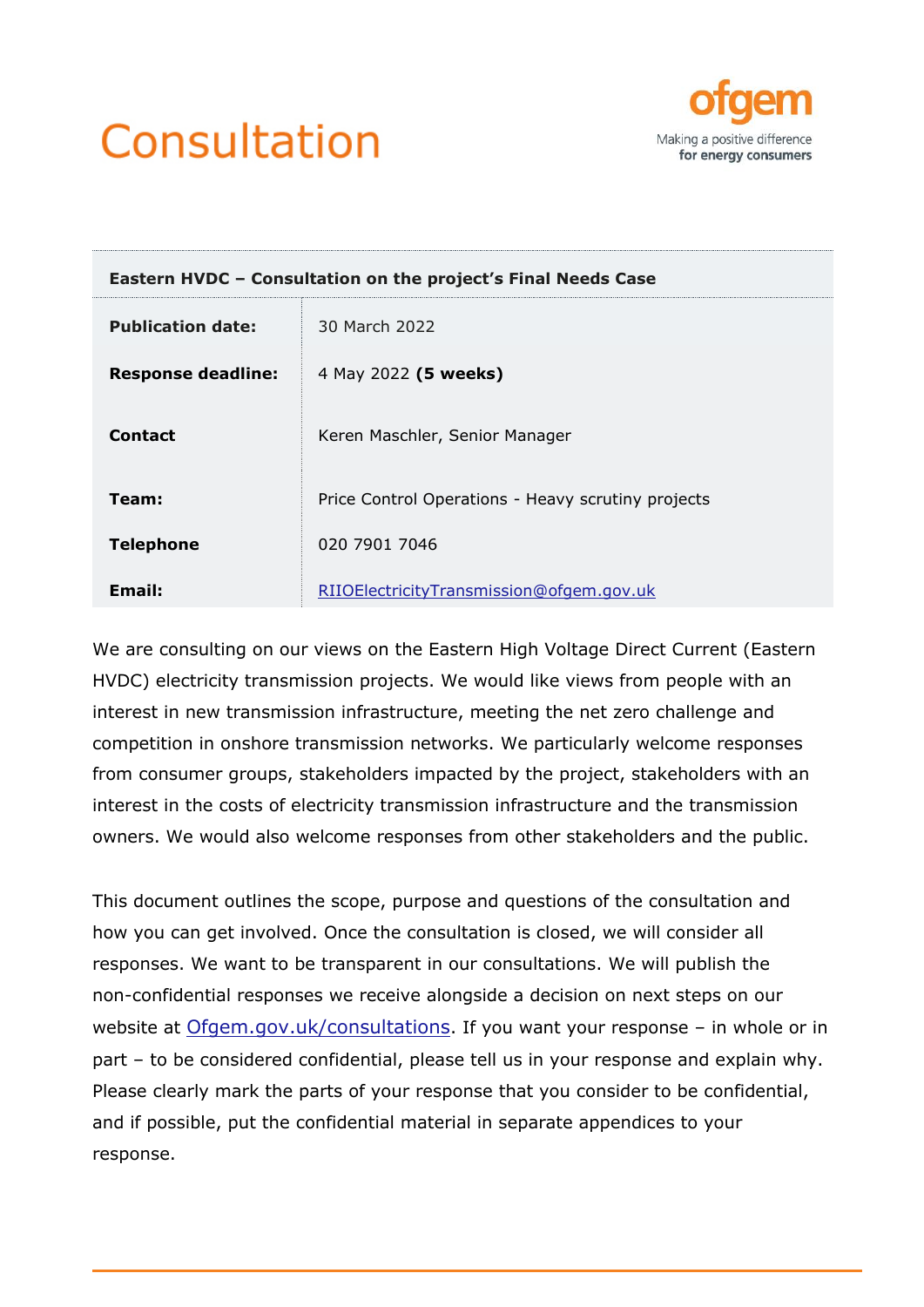#### © Crown copyright 2022

The text of this document may be reproduced (excluding logos) under and in accordance with the terms of the [Open Government Licence.](http://www.nationalarchives.gov.uk/doc/open-government-licence/version/3/)

Without prejudice to the generality of the terms of the Open Government Licence the material that is reproduced must be acknowledged as Crown copyright and the document title of this document must be specified in that acknowledgement. Any enquiries related to the text of this publication should be sent to Ofgem at: 10 South Colonnade, Canary Wharf, London, E14 4PU.

This publication is available at [www.ofgem.gov.uk.](http://www.ofgem.gov.uk/) Any enquiries regarding the use and re-use of this information resource should be sent to: [psi@nationalarchives.gsi.gov.uk](mailto:psi@nationalarchives.gsi.gov.uk)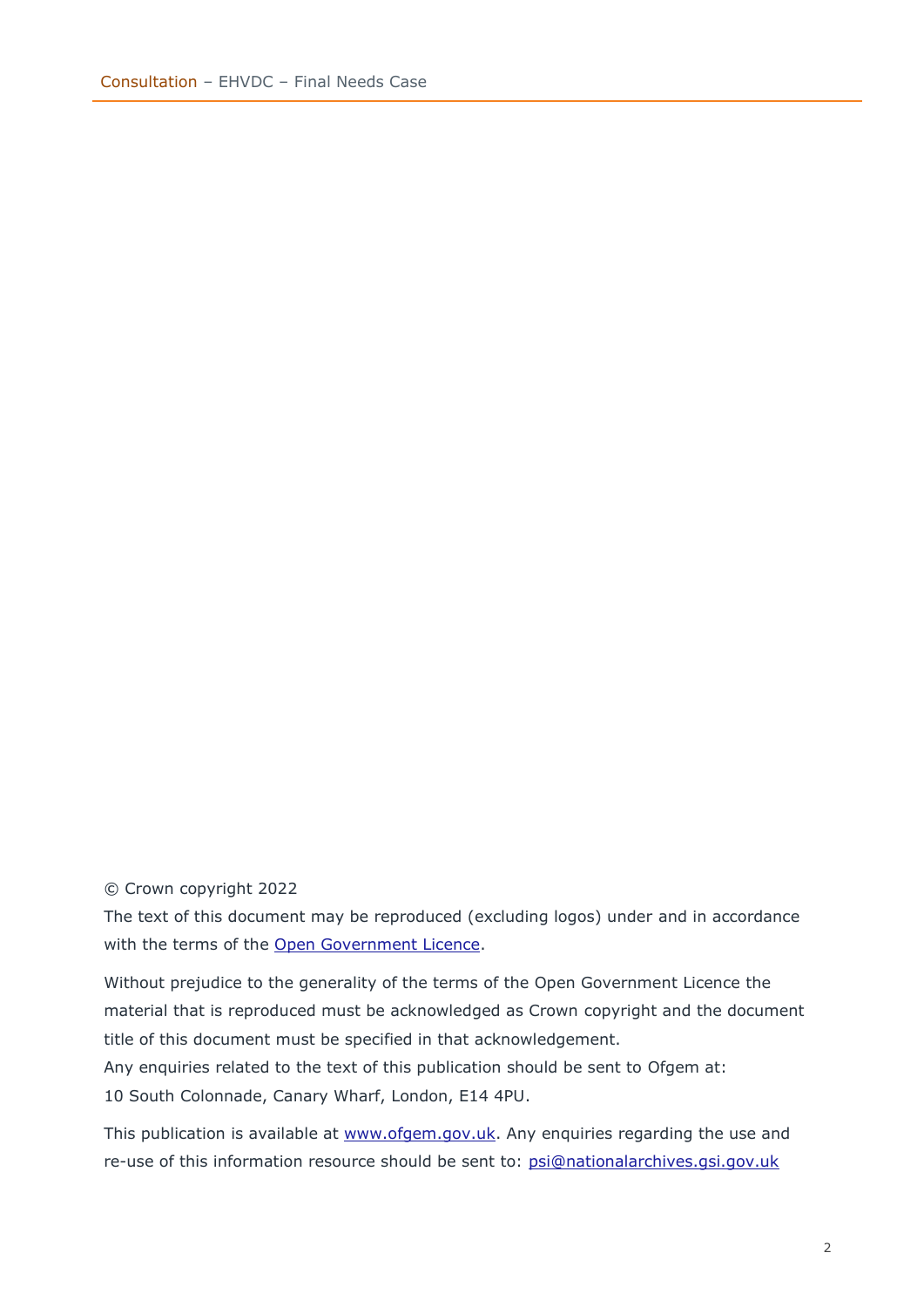# **Contents**

| Large Onshore Transmission Investment mechanism (LOTI) Final Needs Case assessment 6 |   |
|--------------------------------------------------------------------------------------|---|
|                                                                                      |   |
|                                                                                      |   |
|                                                                                      |   |
|                                                                                      |   |
|                                                                                      |   |
|                                                                                      |   |
|                                                                                      |   |
|                                                                                      |   |
|                                                                                      |   |
|                                                                                      |   |
|                                                                                      |   |
|                                                                                      |   |
|                                                                                      |   |
|                                                                                      |   |
|                                                                                      |   |
|                                                                                      |   |
|                                                                                      |   |
| Our views on the interactions with the Offshore Transmission Network Review 20       |   |
|                                                                                      |   |
|                                                                                      |   |
|                                                                                      |   |
|                                                                                      |   |
|                                                                                      |   |
|                                                                                      |   |
|                                                                                      |   |
|                                                                                      |   |
|                                                                                      |   |
| 3. Final Needs Case Assessment - Cost Benefit Analysis28                             |   |
|                                                                                      |   |
|                                                                                      |   |
|                                                                                      |   |
| Our views on the Cost Benefit Analysis for the Eastern HVDC projects 36              |   |
|                                                                                      |   |
|                                                                                      |   |
|                                                                                      | 3 |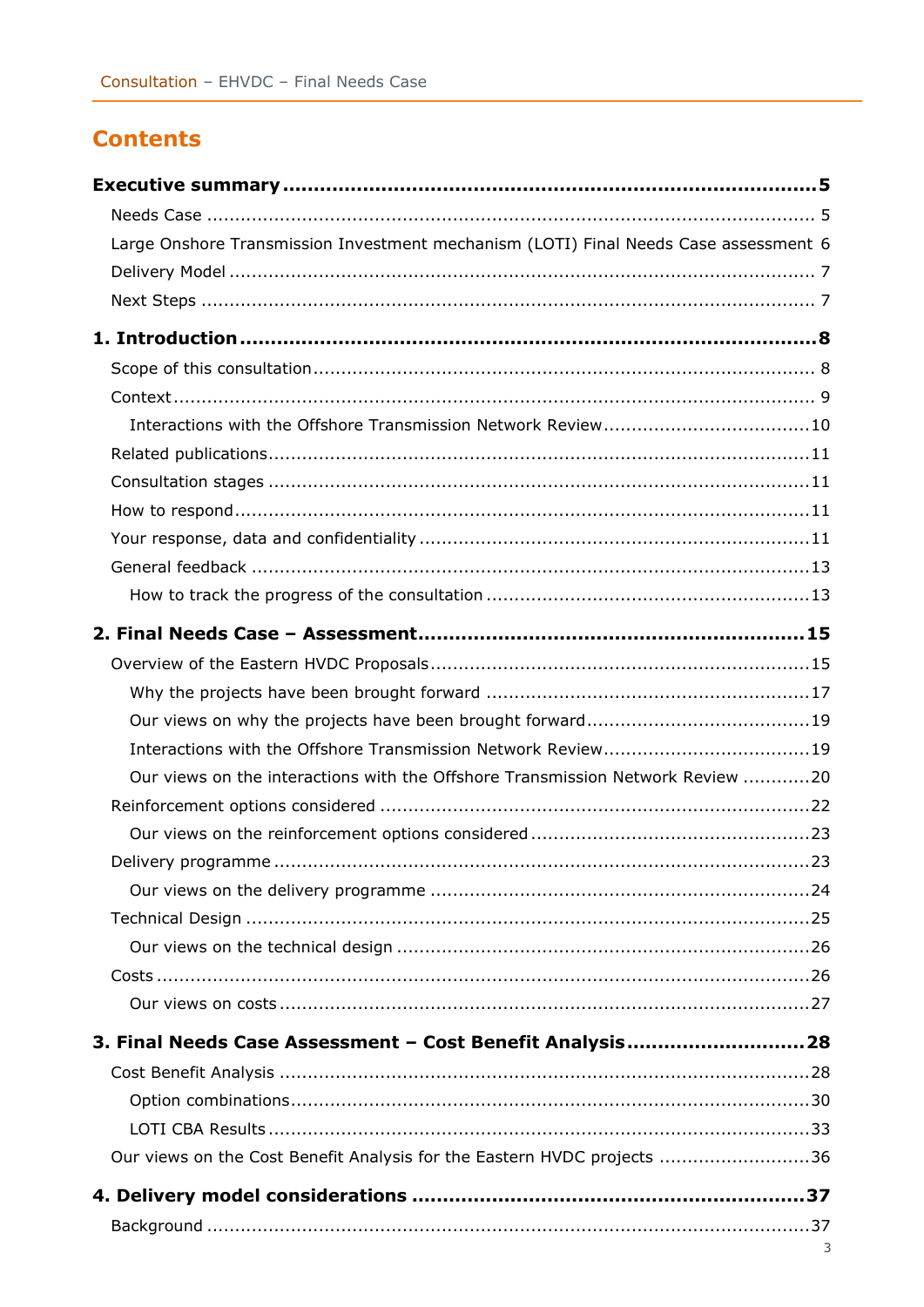| Whether the Eastern HVDC projects meets the criteria for competition37 |  |
|------------------------------------------------------------------------|--|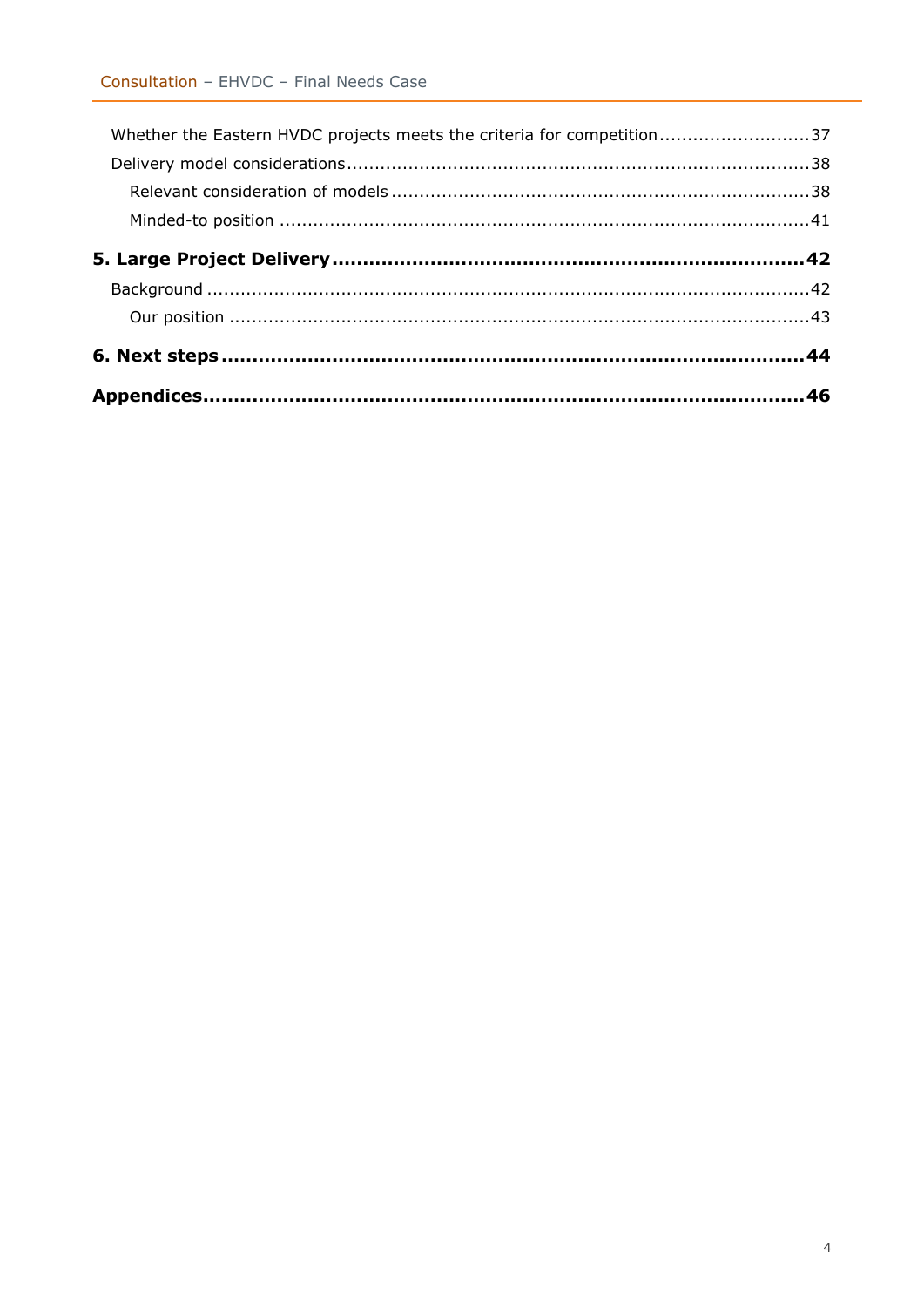## <span id="page-4-0"></span>**Executive summary**

## <span id="page-4-1"></span>**Needs Case**

In December 2021, National Grid Electricity Transmission, SP Transmission and Scottish Hydro Electric Transmission plc (the three electricity transmission owners that own and operate the transmission network in Great Britain) submitted two Final Needs Case submissions for the proposed 'Eastern High Voltage Direct Current' Link (Eastern HVDC)

We have been assessing the need for the proposed projects under our Large Onshore Transmission Investment (LOTI) mechanism<sup>1</sup> and assessing their suitability for the competition models identified within our RIIO-2 price control arrangements.

The Eastern HVDC projects are proposed electricity transmission projects to construct two high voltage direct current links, with capacity of 2GW each, down the east coast from Scotland to the north-east of England. The purpose of the Eastern HVDC projects is the transmission of electricity generated in Scotland down past the congested network around the border to England. At an estimated cost of £3.4bn for the two links, the Eastern HVDC projects would be the largest electricity transmission investment project in the recent history of Great Britain.

The proposal for the Eastern HVDC projects consists of two separate reinforcement projects;

- **Torness to Hawthorn Pit subsea HVDC link**, Network Options Assessment (NOA) code E2DC, prepared by a joint project team from SP Transmission (SPT) and National Grid Electricity Transmission (NGET), expected to be operational from 2027; and
- **Peterhead to Drax subsea HVDC link,** NOA code E4D3, prepared by a joint project team from Scottish Hydro Electric Transmission plc (SSEN Transmission) and National Grid Electricity Transmission (NGET), expected to be operational from 2029.

This consultation seeks stakeholder views at the Final Needs Case stage of the Eastern HVDC projects. It is also intended to provide clarity for the Transmission Owners and wider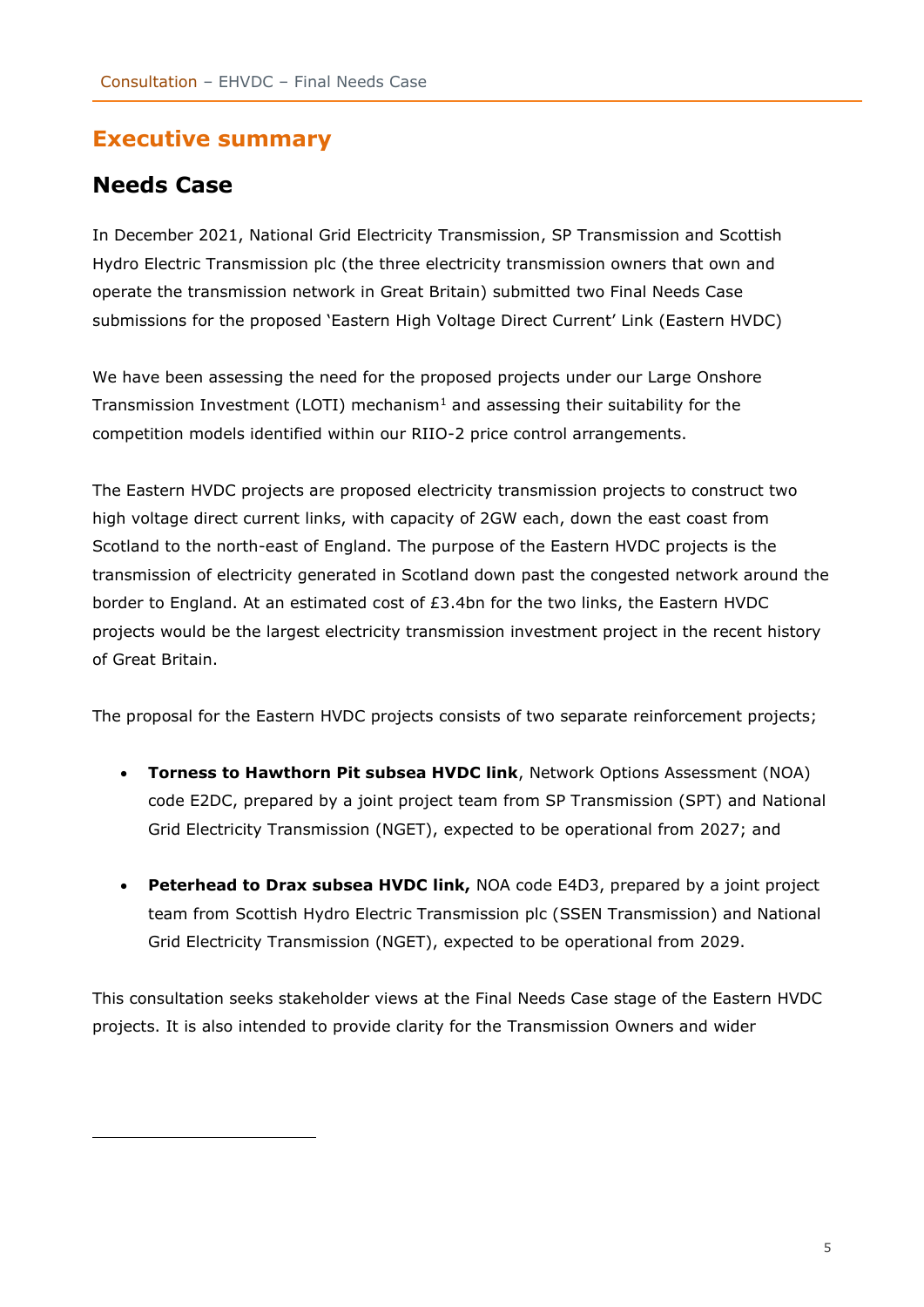stakeholders on our view on the progress of the project following the Initial Needs Case (INC) assessment. 2

## <span id="page-5-0"></span>**Large Onshore Transmission Investment mechanism (LOTI) Final Needs Case assessment**

We consider there is a clear consumer benefit in the Eastern HVDC projects progressing and that a clear case has been made for the two proposed HVDC links that form the Eastern HVDC projects. We continue to appreciate the risk that not delivering substantial reinforcements in this area could cause a significant detriment to consumers in terms of constraint costs.

We consider that the different technical options considered within the Electricity System Operator's cost benefit analysis (CBA) are appropriate and reflect the outcome of the Network Options Assessment 2020/21 analysis. We consider that the CBA supports the need for investment on this part of the network and justifies NGET, SPT and SSENT's progression of E2DC and E4D3 as the preferred options for major reinforcement of the Scotland and the North of England region.

We have also considered the need for the two proposed Eastern HVDC projects in the context of the Offshore Transmission Network Review currently being undertaken by Ofgem, Government and other key parties. Our view is that based on current evidence, there is no reason to think that future offshore network co-ordination will have a material impact on the consumer benefit case for the TOs' proposals for the two HVDC links that are part of the Eastern HVDC project. However, before making our decision on the Final Needs Case for Eastern HVDC projects, we will check whether any alternative route options or other material changes are recommended to E2DC or E4D3 as a result of the Holistic Network Design.

One of the areas of focus of this Final Needs Case (FNC) assessment is to assess whether a robust delivery plan is in place to deliver the Eastern HVDC projects on time. Throughout our assessment of the Eastern HVDC projects the impact of delay has been highlighted by both

<sup>&</sup>lt;sup>2</sup> EHVDC Initial Needs Case Decision: Eastern HVDC - Decision on the project's Initial Needs Case and initial thinking [on its suitability for competition | Ofgem](https://www.ofgem.gov.uk/publications/eastern-hvdc-decision-projects-initial-needs-case-and-initial-thinking-its-suitability-competition)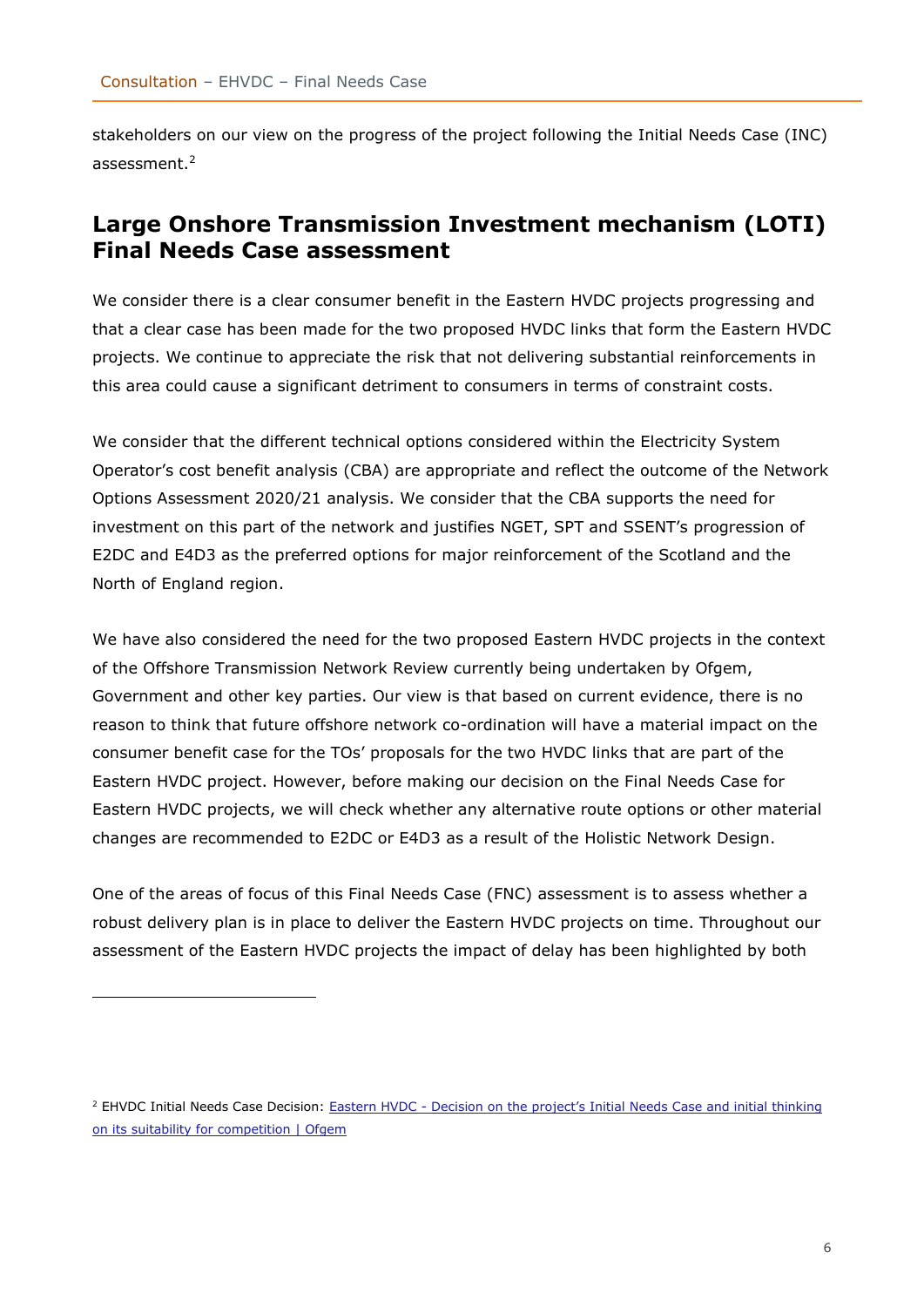the Electricity System Operator (ESO) and NGET, SPT and SSENT as extremely costly to the consumer. The FNC submission for E2DC highlights a risk analysis exercise that demonstrates that some delay beyond the currently estimated December 2027 delivery date is fairly probable. The impact of any delay is assessed in full through the CBA, however we will continue to monitor the delivery programme for both Eastern HVDC projects.

## <span id="page-6-0"></span>**Delivery Model**

In line with our Final Determinations for the RIIO-2 period for Electricity Transmission, as the Eastern HVDC projects are being considered under the LOTI mechanism, we have assessed the suitability of the projects for 'late model' competition. Our view is that the projects as a whole meets the criteria for late model competition (new, separable, and high value).

From our assessment we cannot envisage implementing either the Competitively Appointed Transmission Owner (CATO) model or Special Purpose Vehicle (SPV) model for the Eastern HVDC project without causing material delay to these critical investments, and given the indicative results of the analysis carried out for the Competition Proxy model (CPM), our minded-to position is to retain the E2DC and E4D3 links within the LOTI mechanism within the RIIO-2 framework.

## <span id="page-6-1"></span>**Next Steps**

We welcome responses to our consultation, both generally, and in particular on the specific questions we have included in Chapters 2, 3 and 4. If you would like to respond to this document please send your responses to: [RIIOElectricityTransmission@ofgem.gov.uk.](mailto:RIIOElectricityTransmission@ofgem.gov.uk) The deadline for responses is 4 May 2022. We expect to publish ourdecision on the FNC for the Eastern HVDC projects in early summer 2022. This decision will be conditional on the outcome of the planning consent process for the Eastern HVDC projects until after the outcome of the planning consent process for the projects.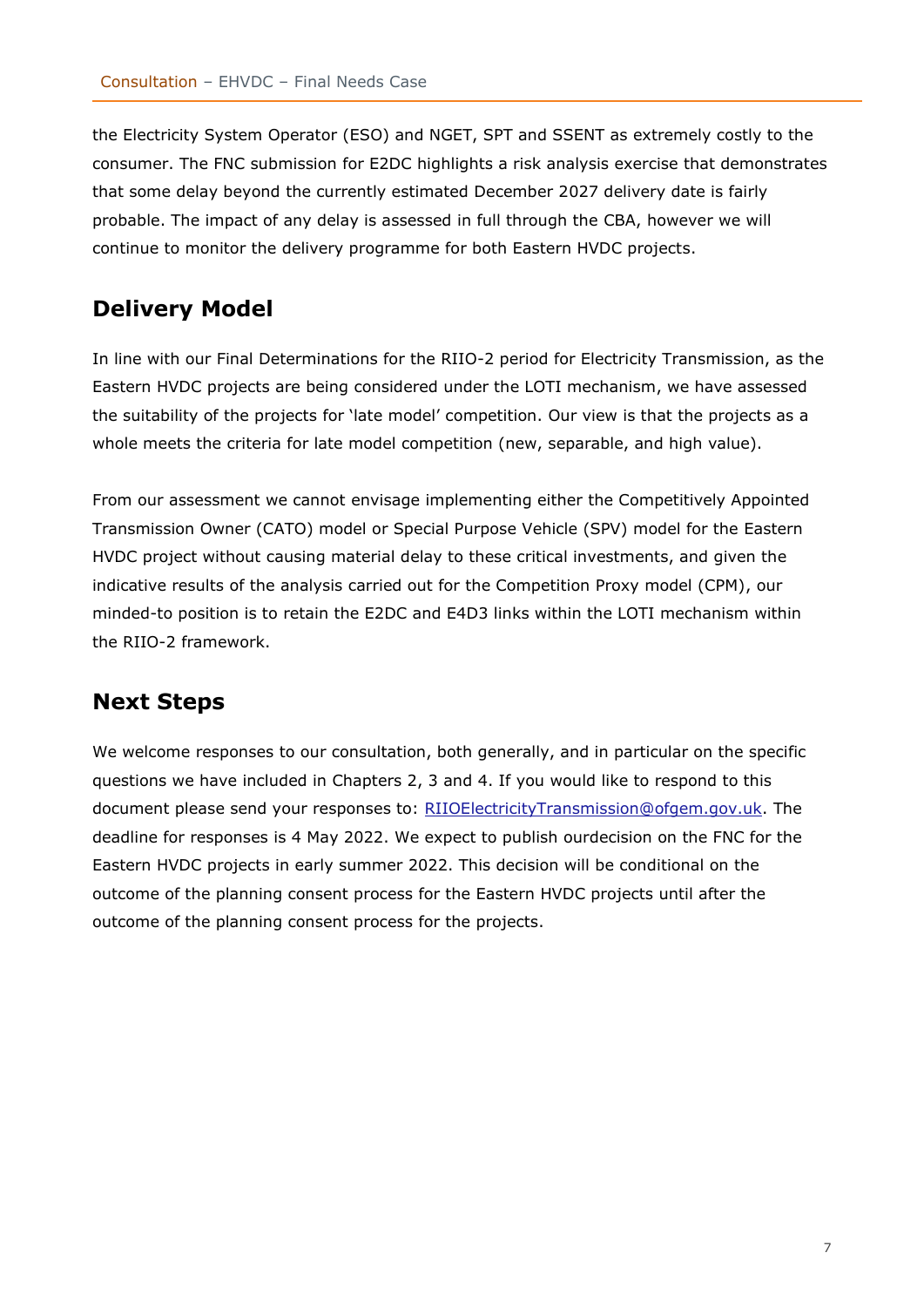# <span id="page-7-0"></span>**1. Introduction**

# <span id="page-7-1"></span>**Scope of this consultation**

- 1.1. This consultation covers three broad areas:
	- Our assessment of the Final Needs Case for the Eastern HVDC projects.
	- Our updated assessment of and minded-to position on the delivery model for the Eastern HVDC projects.
	- Our position on any Large Project Delivery (LPD) mechanisms applying to the Eastern HVDC projects.

1.2. Our assessments and position as set out in this document are subject to consultation and we invite stakeholders to respond using the contact details set out on the front of this document. We have indicated questions for stakeholders on particular areas at the start of each chapter, but stakeholders should not feel constrained by those questions in their response.

1.3. We have taken account of responses to our consultation and decision on the Initial Needs Case for the Eastern HVDC projects<sup>3</sup> in coming to our position.

This document consists of 6 chapters and is set out as follows:

• **Introduction** - **Chapter 1** provides an overview of the context surrounding the Eastern HVDC projects and an introduction to our assessment process.

<sup>&</sup>lt;sup>3</sup> EHVDC Initial Needs Case Consultation: Eastern HVDC - Consultation on the project's Initial Needs Case and initial [thinking on its suitability for competition | Ofgem](https://www.ofgem.gov.uk/publications/eastern-hvdc-consultation-projects-initial-needs-case-and-initial-thinking-its-suitability-competition)

EHVDC Initial Needs Case Decision: Eastern HVDC - Decision on the project's [Initial Needs Case and initial thinking](https://www.ofgem.gov.uk/publications/eastern-hvdc-decision-projects-initial-needs-case-and-initial-thinking-its-suitability-competition)  [on its suitability for competition | Ofgem](https://www.ofgem.gov.uk/publications/eastern-hvdc-decision-projects-initial-needs-case-and-initial-thinking-its-suitability-competition)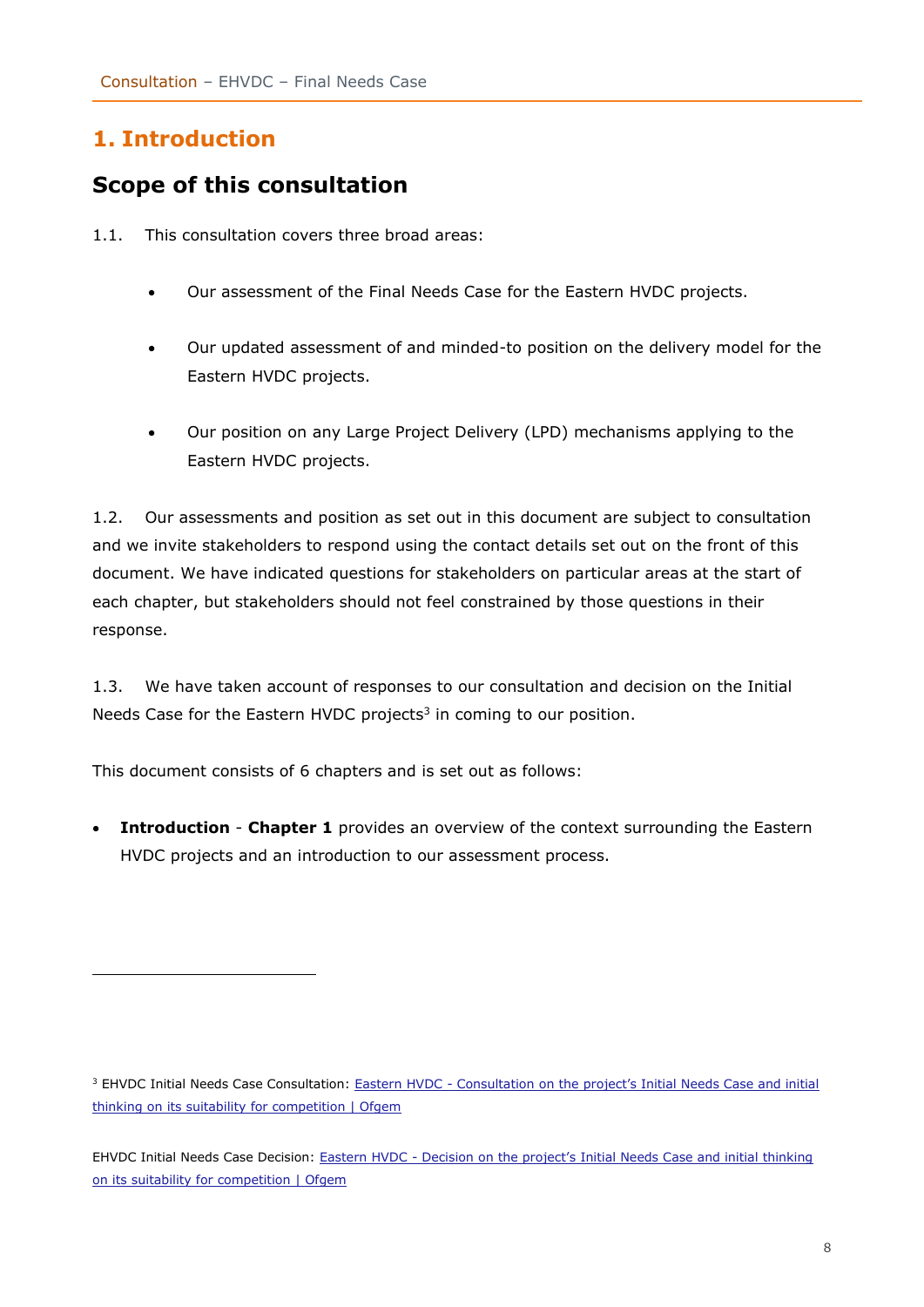- **Final Needs Case - Assessment - Chapter 2** provides an overview of the proposals for the Eastern HVDC projects and summarises the inputs and assumptions made in the Final Needs Case submissions.
- **Final Needs Case - Cost Benefit Analysis Chapter 3** summarises the proposed findings and proposed conclusions of the cost benefit analysis.
- **Delivery model considerations Chapter 4** summarises our proposed late competition assessment.
- **Large Project Delivery Chapter 5** summarises our position on Large Project Delivery
- **Next Steps Chapter 6** summarises next steps for the Eastern HVDC projects.

## <span id="page-8-0"></span>**Context**

1.4. Great Britain's (GB's) onshore electricity transmission network is currently planned, constructed, owned, and operated by three transmission owners: National Grid Electricity Transmission (NGET) in England and Wales, SP Transmission (SPT) in the south of Scotland, and Scottish Hydro Electric Transmission (SSENT) in the north of Scotland. We regulate these network companies through the RIIO (Revenue = Incentives + Innovation + Outputs) price control framework. For offshore transmission, we appoint offshore transmission owners (OFTOs) using competitive tenders.

1.5. NGET, SPT and SSENT are currently regulated under the RIIO-ET2 price control, which took effect from 1 April 2021 and will run for 5 years. Under the TOs' licence conditions, there is a mechanism for us to assess the need for, and efficient cost of, large and uncertain electricity transmission reinforcement projects. This mechanism is termed 'Large Onshore Transmission Investment' (LOTI). All projects that are submitted for assessment via LOTI during the RIIO-T2 period will be considered for their suitability for delivery through one of the late competition models.

1.6. Network investment is informed by the Future Energy Scenarios (FES), and the NOA, which are developed and published annually by the Electricity System Operator (ESO)<sup>4</sup>. A key focus of the FES 2020 is the inclusion of the legally binding<sup>5</sup> UK Government Net Zero targets,

<sup>4</sup> In April 2019 National Grid ESO became a legally separate business within National Grid PLC.

<sup>5</sup> <https://www.legislation.gov.uk/uksi/2019/1056/contents/made>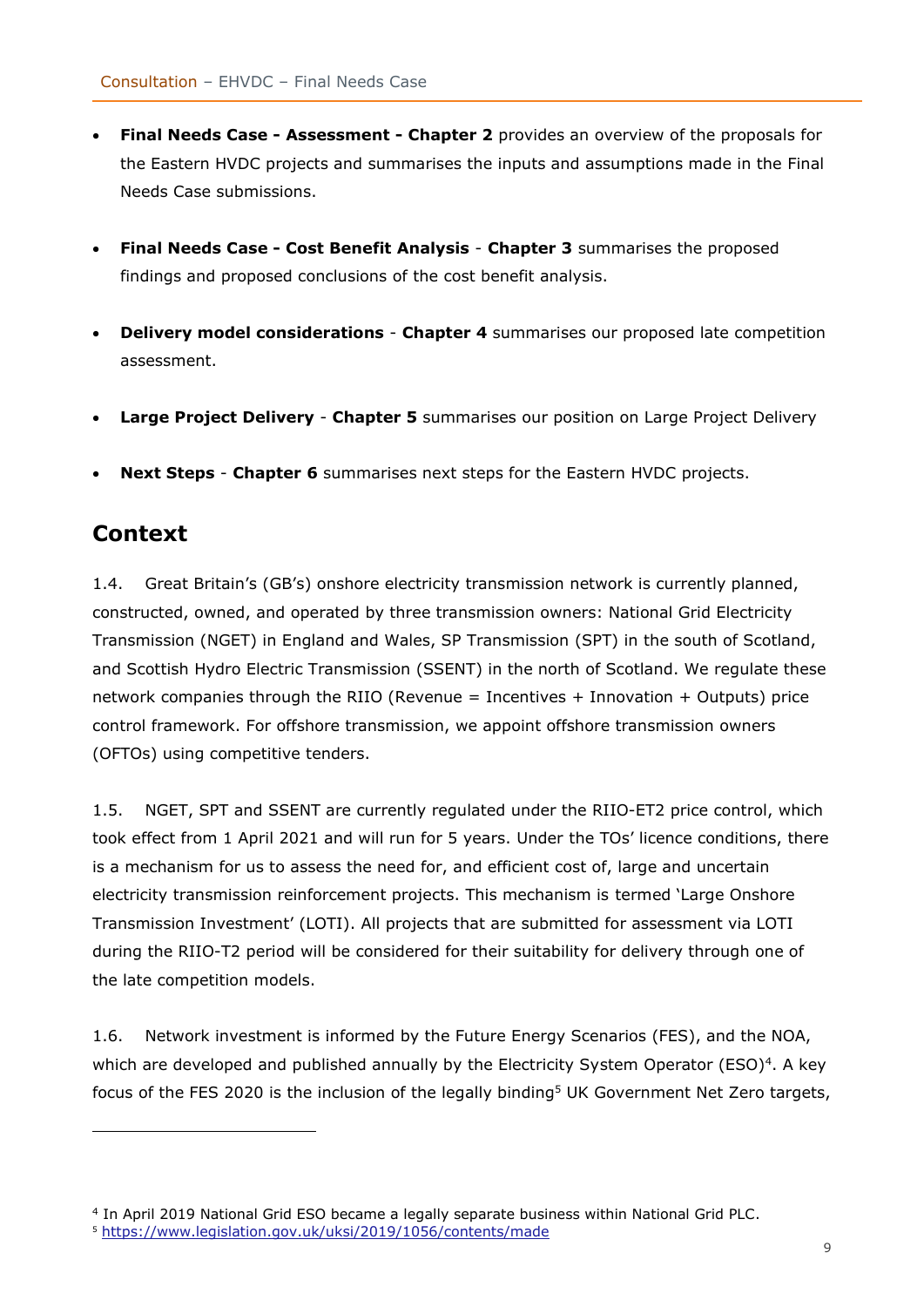to be achieved by 2050. The transition to a Net Zero economy will see increased demand on transmission boundary capability, which need to be facilitated by critical network reinforcements.

1.7. The joint project teams of NGET, SPT and SSENT submitted the Eastern HVDC Initial Needs Case in October 2020. We published our Decision in November 2021. In that Decision we confirmed that we were satisfied that there was a clear and demonstrable consumer benefit in the Eastern HVDC projects progressing and we were satisfied that NGET, SPT and SSENT had made a clear and demonstrable case for their approach to date on the two proposed HVDC links (E2DC and E4D3) that form the Eastern HVDC project.

#### <span id="page-9-0"></span>**Interactions with the Offshore Transmission Network Review**

1.8. In light of the UK Government's offshore wind target of 40GW by 2030, and the expectation of more offshore wind beyond that to deliver net-zero by 2050, constructing individual point to point connections for each offshore wind farm may not provide the most efficient approach and could become a barrier to delivery. In July 2020, the UK Government launched the Offshore Transmission Network Review (OTNR),<sup>6</sup> a Department of Business Energy & Industrial Strategy-led cross-industry project in which we provide leadership on specific areas. The OTNR may result in significant change to how infrastructure connecting offshore wind to shore is delivered. These changes could impact upon projects like Eastern HVDC.

1.9. The Pathway to 2030 workstream of the OTNR seeks to develop a more coordinated model for delivery of offshore transmission infrastructure. It will include a model for central offshore network planning and central delivery of offshore transmission infrastructure. Implementing this will require changes to the current regulatory framework for offshore connections. This workstream is therefore expected to have an impact on exactly where offshore generation connects to the wider network. This has the potential to impact on future power flows on the network and therefore may in some specific locations, have an impact on the design of the onshore network. A key output of the Pathway to 2030 workstream will be publication in summer 2022<sup>7</sup> of a 'Holistic Network Design' (HND) for the offshore network and associated onshore network.

<sup>6</sup> [Offshore transmission network review -](https://www.gov.uk/government/publications/offshore-transmission-network-review) GOV.UK (www.gov.uk)

<sup>7</sup> Slide 35 sets out a high level plan, [Offshore Transmission Network Review: December 2021 Webinar](https://assets.publishing.service.gov.uk/government/uploads/system/uploads/attachment_data/file/1052212/otnr-webinar-presentation-jan-2022.pdf)  [\(publishing.service.gov.uk\)](https://assets.publishing.service.gov.uk/government/uploads/system/uploads/attachment_data/file/1052212/otnr-webinar-presentation-jan-2022.pdf)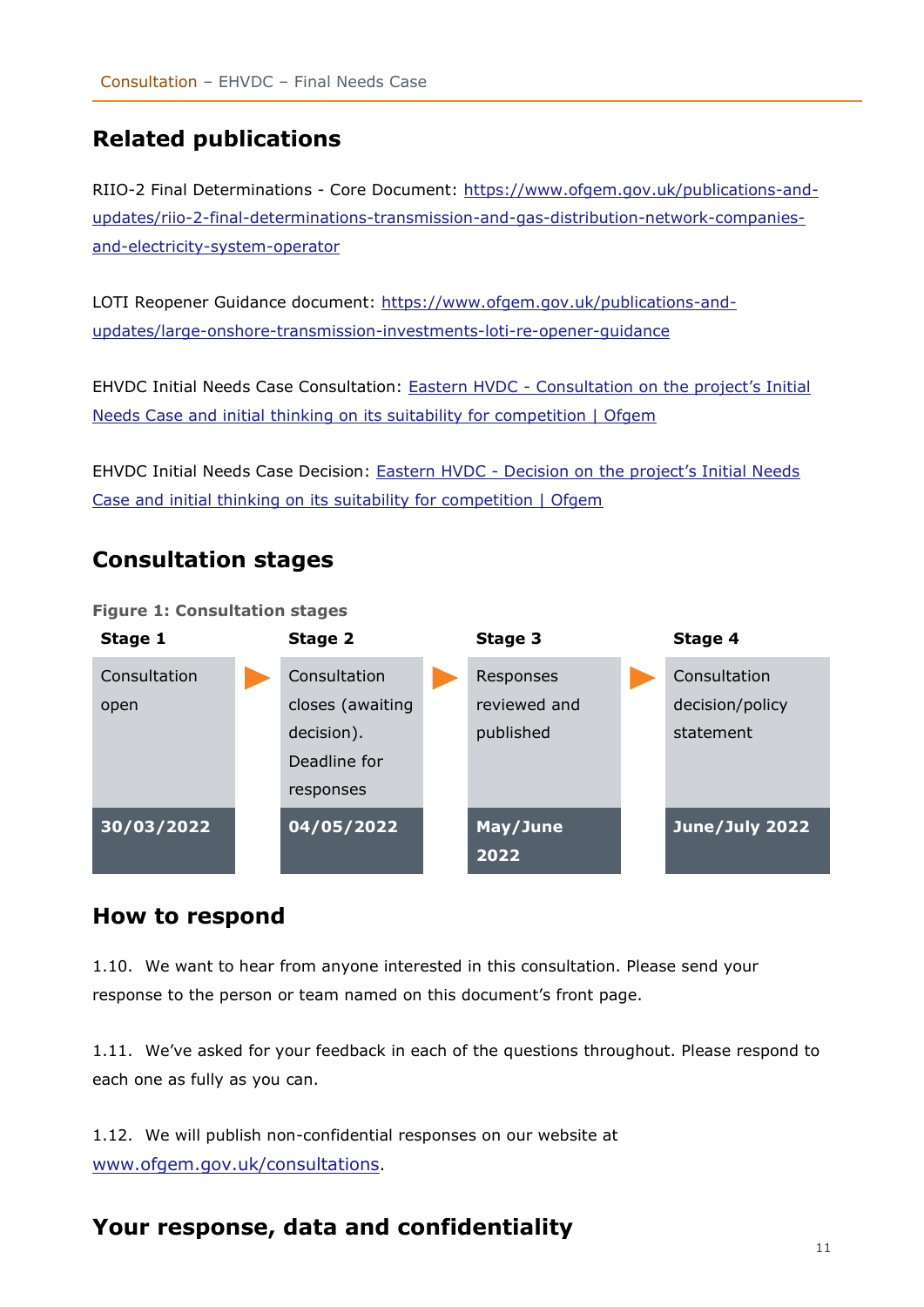1.13. You can ask us to keep your response, or parts of your response, confidential. We'll respect this, subject to obligations to disclose information, for example, under the Freedom of Information Act 2000, the Environmental Information Regulations 2004, statutory directions, court orders, government regulations or where you give us explicit permission to disclose. If you do want us to keep your response confidential, please clearly mark this on your response and explain why.

1.14. If you wish us to keep part of your response confidential, please clearly mark those parts of your response that you *do* wish to be kept confidential and those that you *do not* wish to be kept confidential. Please put the confidential material in a separate appendix to your response. If necessary, we'll get in touch with you to discuss which parts of the information in your response should be kept confidential, and which can be published. We might ask for reasons why.

1.15. If the information you give in your response contains personal data under the General Data Protection Regulation (Regulation (EU) 2016/679) as retained in domestic law following the UK's withdrawal from the European Union ("UK GDPR"), the Gas and Electricity Markets Authority will be the data controller for the purposes of GDPR. Ofgem uses the information in responses in performing its statutory functions and in accordance with section 105 of the Utilities Act 2000. Please refer to our Privacy Notice on consultations, see Appendix 6.

1.16. If you wish to respond confidentially, we'll keep your response itself confidential, but we will publish the number (but not the names) of confidential responses we receive. We won't link responses to respondents if we publish a summary of responses, and we will evaluate each response on its own merits without undermining your right to confidentiality.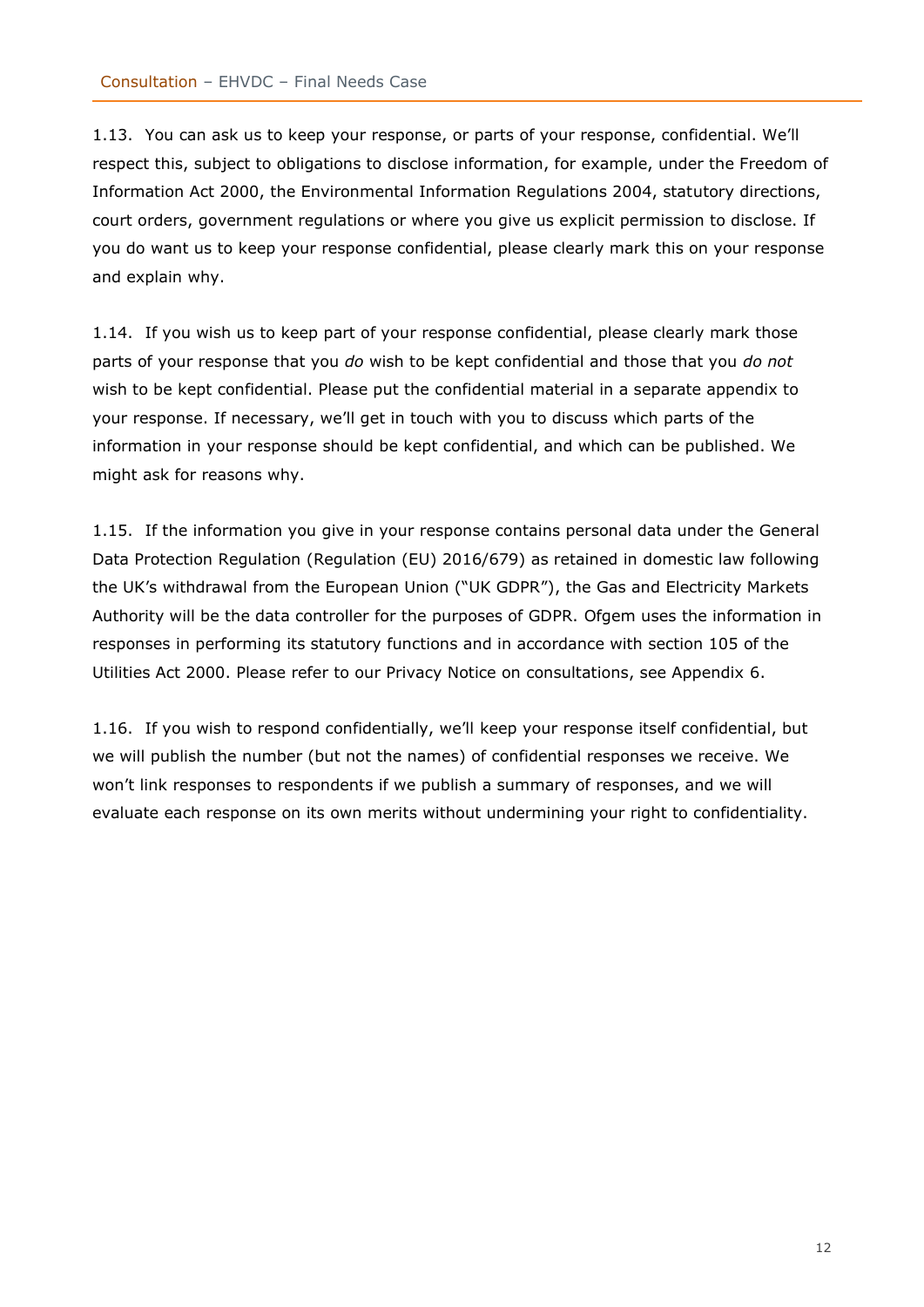## <span id="page-12-0"></span>**General feedback**

1.17. We believe that consultation is at the heart of good policy development. We welcome any comments about how we've run this consultation. We'd also like to get your answers to these questions:

- 1. Do you have any comments about the overall process of this consultation?
- 2. Do you have any comments about its tone and content?
- 3. Was it easy to read and understand? Or could it have been better written?
- 4. Were its conclusions balanced?
- 5. Did it make reasoned recommendations for improvement?
- 6. Any further comments?

Please send any general feedback comments to [stakeholders@ofgem.gov.uk](mailto:stakeholders@ofgem.gov.uk)

#### <span id="page-12-1"></span>**How to track the progress of the consultation**

You can track the progress of a consultation from upcoming to decision status using the 'notify me' function on a consultation page when published on our website. [Ofgem.gov.uk/consultations.](http://www.ofgem.gov.uk/consultations)

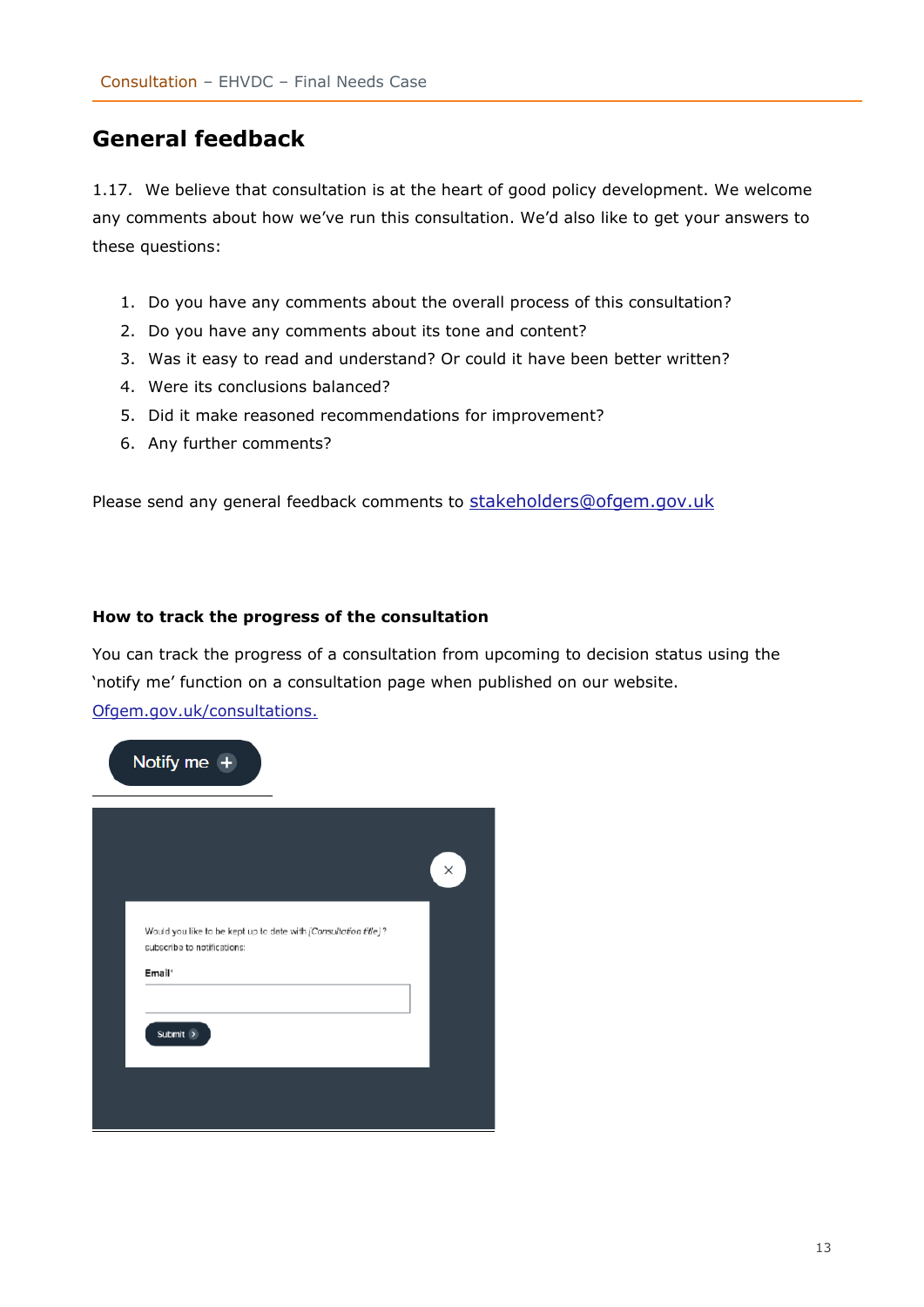Once subscribed to the notifications for a particular consultation, you will receive an email to notify you when it has changed status. Our consultation stages are:

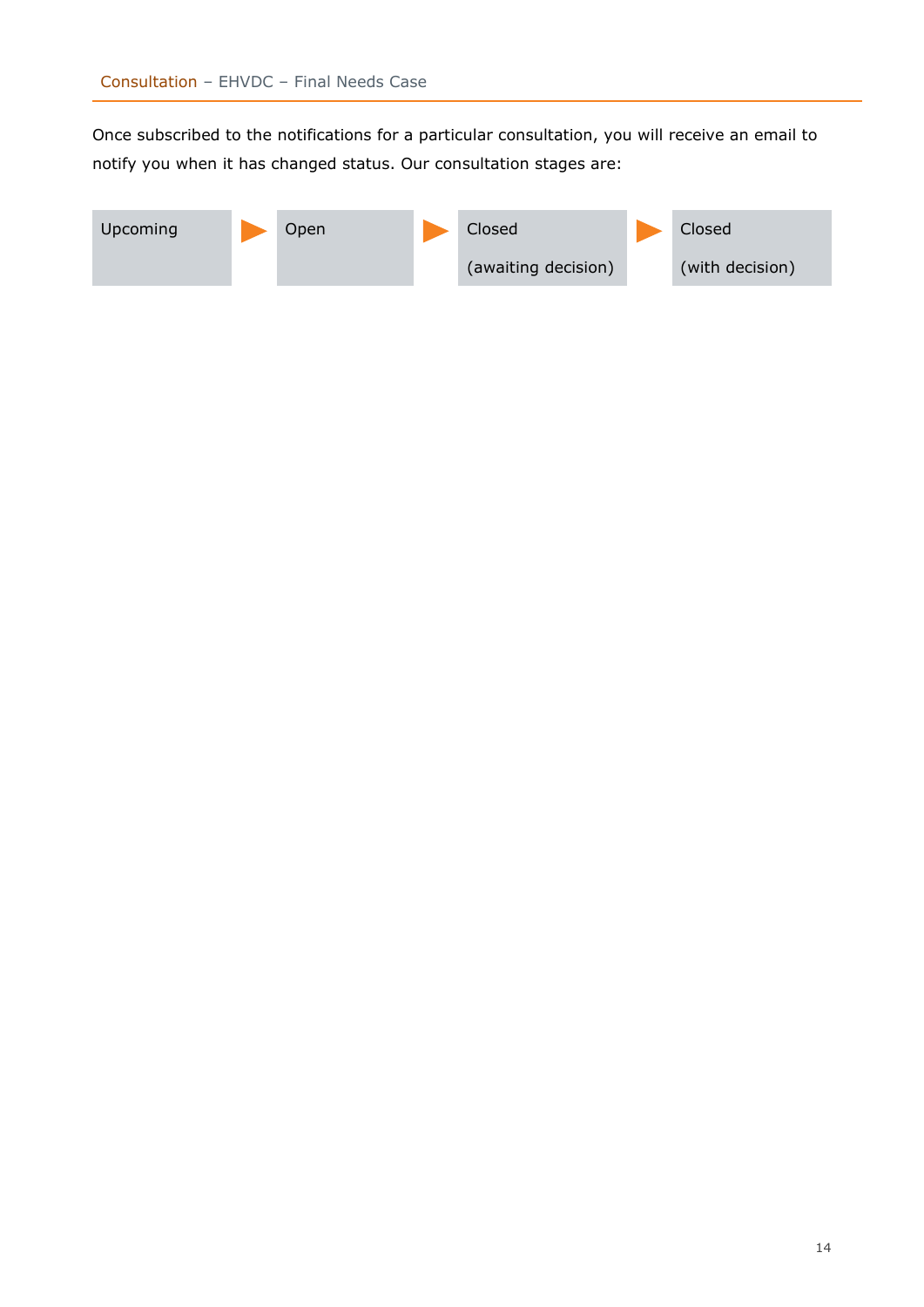## <span id="page-14-0"></span>**2. Final Needs Case – Assessment**

#### **Section summary**

This chapter sets out the key design decisions made to date on the Eastern HVDC projects. It also sets out our consideration of this approach and explains our findings, including on the reinforcement options and the technical design of the Eastern HVDC projects and costs.

#### **Questions**

**Question 1: Do you agree that meeting the technical requirement with the two proposed HVDC links is appropriate?**

**Question 2: Do you agree with our conclusions on the appropriateness of the options considered?**

**Question 3: Do you agree with our conclusions on the technical design and the costs of the proposed E2DC and E4D3 projects?**

## <span id="page-14-1"></span>**Overview of the Eastern HVDC Proposals**

2.1. We assess any Final Needs Case submission(s) to: determine the progression and changes to the project since the Initial Needs Case and; reach a final view on whether or not the projects as proposed is needed. Through this process we assess whether the key drivers of the need for the project remain, and whether the optimum design and cost of the project has changed since the Initial Needs Case stage.

2.2. NGET, SPT and SSENT have submitted two separate Final Needs Case submissions for the proposal to progress the development of two subsea HVDC links, with capacity of 2GW each:

- One from Torness in Scotland to a connection point on the existing network at Hawthorn Pit in the North-East of England to be completed in 2027 – identified with the Network Options Assessment code E2DC; and
- One from Peterhead in North East Scotland to a connection point on the existing network at Drax in North Yorkshire to be completed in 2029– identified with the Network Options Assessment code E4D3.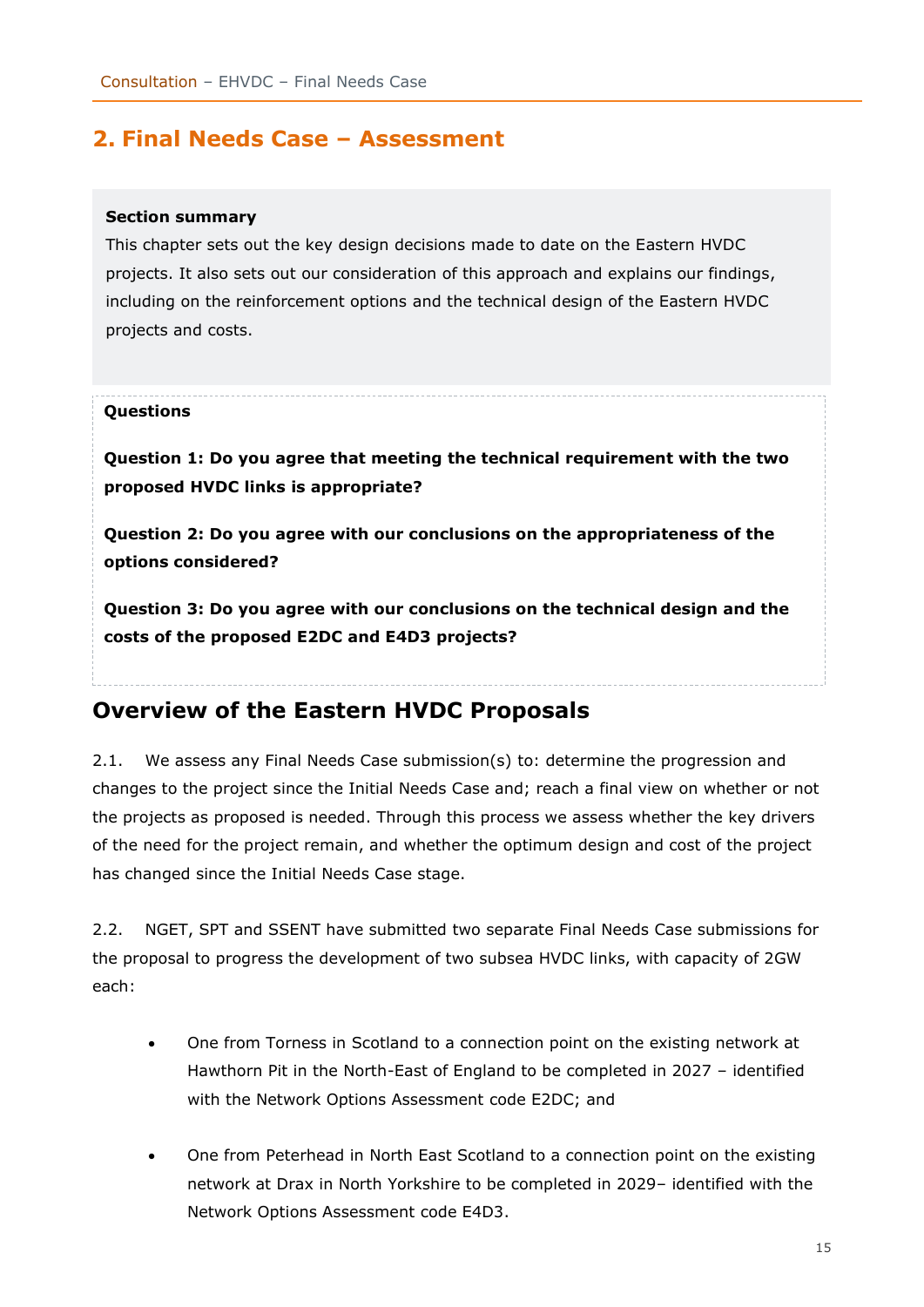

**Figure 2: Indication of TO preferred schemes**

2.3. The Final Needs Case submissions are supported by a CBA carried out by the ESO, as well as recommendations from the annual NOA process and report.<sup>8</sup>

2.4. Due to similarity in most elements (e.g approach to delivery, CBA methodology), the close interaction between the two projects, and because the initial needs case stage focused on both projects together, we are consulting on both projects together at the Final Needs Case stage. This consultation document, where relevant, highlights the differences between the two proposed links, E2DC and E4D3 (e.g. cable route, CBA results, costs, delivery time). The approach of consulting on the Eastern HVDC projects as a whole will reduce repetition

<sup>8</sup> Further information on the NOA can be found here: Network Options Assessment (NOA) | National Grid [ESO](https://www.nationalgrideso.com/research-publications/network-options-assessment-noa)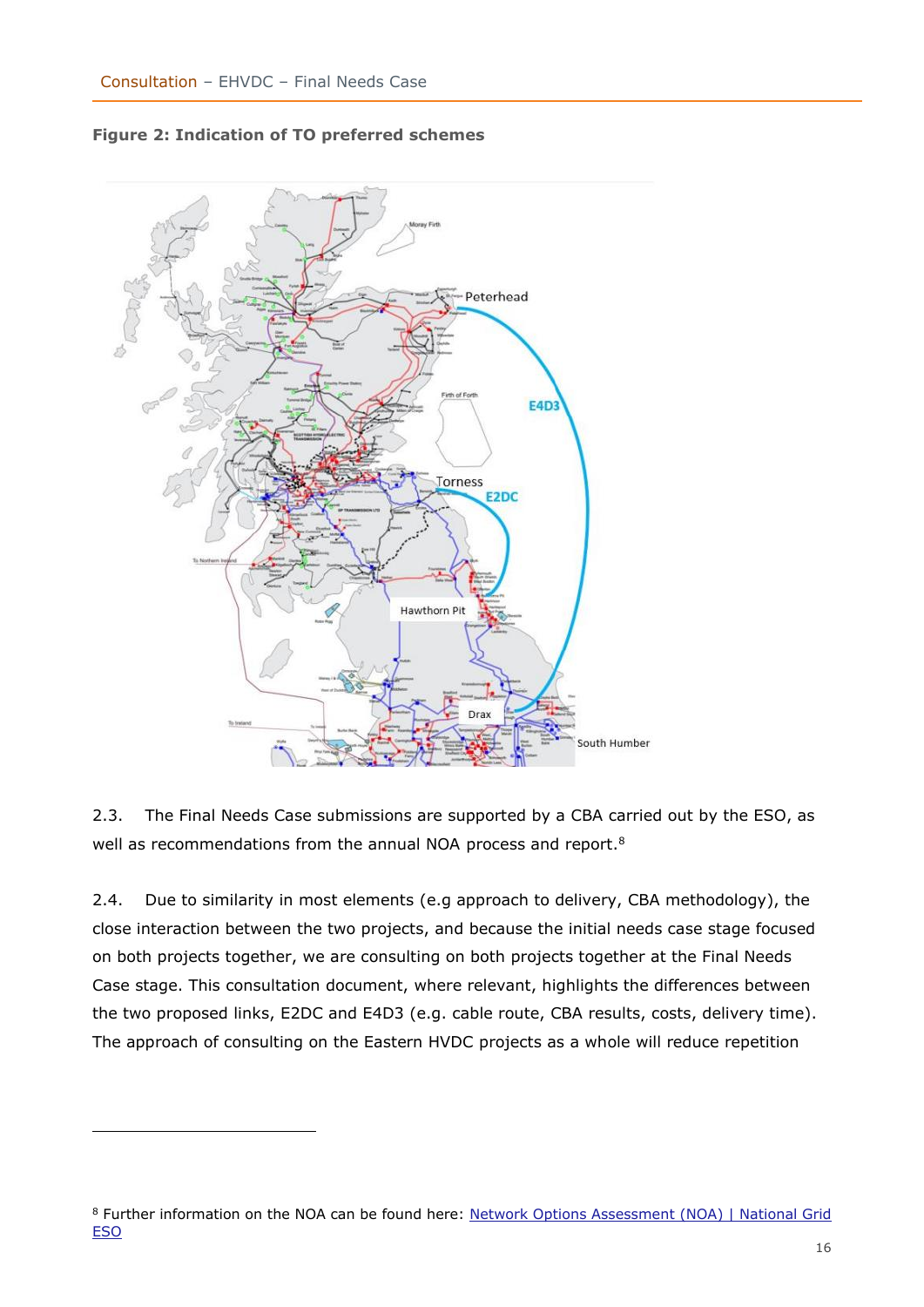and more broadly reduce the volume of information for stakeholders to review. We intend to publish any decision documents on the Eastern HVDC projects in the same manner.

2.5. Moreover, we recognise that the full benefit of the Eastern HVDC project will come through only if both E2DC and E4D3 are progressed. This means that our decision on Eastern HVDC project will necessarily need to consider both E2DC and E4D3 rather than on a project by project basis.

2.6. Should we approve the Final Needs Case for Eastern HVDC projects, we will engage with the NGET, SSENT and SPT to agree on approach to Project Assessment Our current view is that the Project Assessment should be carried out for each link separately as the costs and outputs will be project specific. We also expect the Project Assessment submissions for E2DC and E4D3to be made at different times, depending on the progress in supply chain engagement.

#### <span id="page-16-0"></span>**Why the projects have been brought forward**

2.7. As identified in our Initial Needs Case Decision, a significant growth in renewable and low carbon electricity is expected in Scotland and along the North-East coast of England, including an expansion in offshore wind in line with net zero targets. Analysis from the ESO forecasts that unless the electricity transmission network is upgraded, we should expect significant constraints across the network, and in particular across the Scottish-English border throughout the next decade. Constraints on the network would lead to the ESO making constraint payments to generators that need to be switched off. The cost of this would ultimately feed into consumer bills<sup>9</sup>.

2.8. The ESO's annual NOA process, has consistently shown the need for investment across multiple northern transmission boundaries of the GB network. Specifically, this analysis shows that the current capability of network boundaries B6, B7, B7a and B8 are unlikely to be sufficient to accommodate the future network requirements as forecasted by the ESO. As can be seen in Figure 3 below, Boundary B6 runs along the England Scotland border which delineates the NGET area from the SPT area to the north of it. Boundary B4 delineates the SPT areas from the SSENT area.

**Figure 3: GB Transmission System Boundaries B4 – B9 (from ETYS 2020).** 

17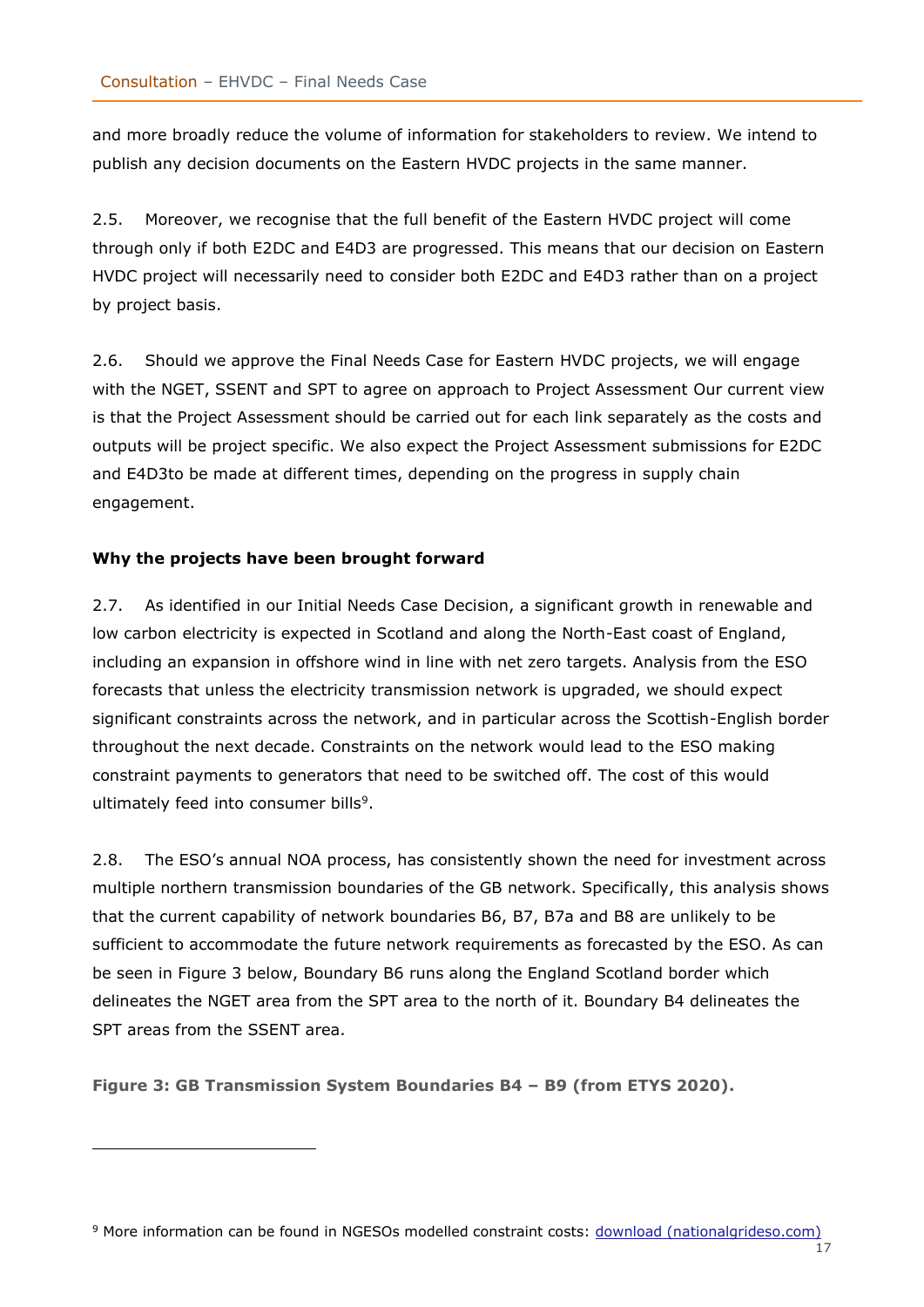

2.9. NGET, SPT and SSENT put forward possible solutions to relieve constraints on the effected boundaries and reduce consequential constraint costs; to be compared within the ESO's NOA process (the NOA being designed to give an indicative view of necessary investments across the network). The NOA compares investment options through a CBA and makes recommendations on options to progress further, to pause, or to stop based on assessment against estimates of future supply and demand across a range of Future Energy Scenarios. In the case of those proposed investments that we have deemed to be eligible as a LOTI project, these projects are subject to further comparative CBA by the ESO in support of NGET, SPT and SSENT's LOTI submission to us. The CBA conducted by the ESO is able to consider options in a greater level of detail, including in terms of route location and timing, and local wider supply and demand forecasts and trends.

2.10. Boundary capability changes over time as the network, generation and demand change. Expected further reinforcement needs can be identified by comparing required power transfers with boundary capability. In the case of Eastern HVDC projects, the requirement for increased boundary capability is consistent across B2, B4, B5, B6, B7a and B8. The required transfers across all four Future Energy Scenarios (both Future Energy Scenarios 2020 and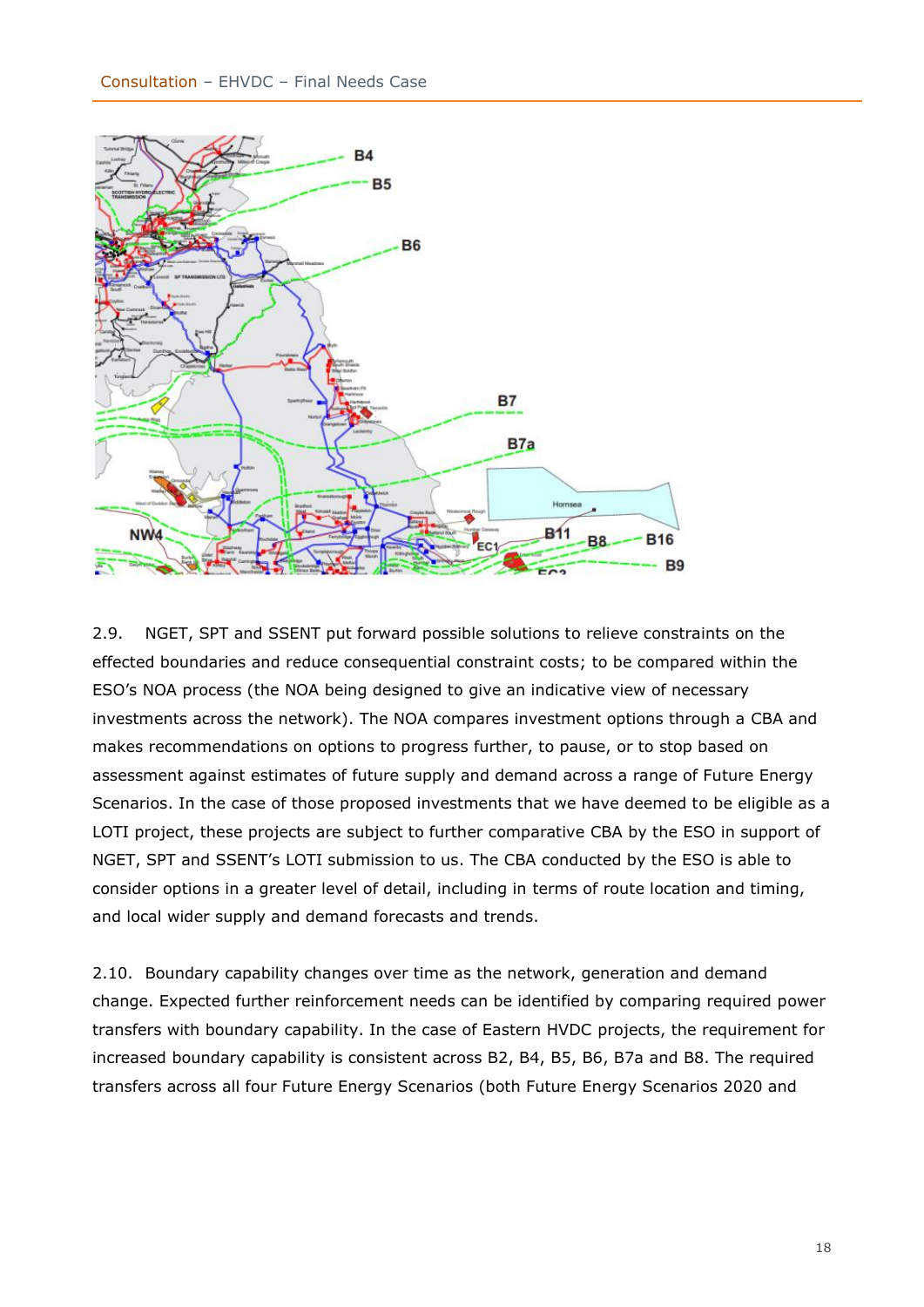Future Energy Scenarios 2021)<sup>10</sup> significantly exceed current capability, continuing to indicate a strong need for transmission reinforcement.

2.11. NGET, SPT and SSENT highlight through the Final Needs Case submissions that they consider the need for increased north to south transfer capability across key network boundaries in Scotland and the north of England is further sustained by the continued customer connection activity since the Initial Needs Case submission and the uptrend in Future Energy Scenarios 2021 when compared to Future Energy Scenarios 2017 (used in the Initial Needs Case submission).

2.12. NGET, SPT and SSENT note there are a number of onshore network reinforcement options being progressed that increase boundary capability in the short term. However, NGET, SPT and SSENT are clear that it is only major system reinforcements (i.e. the Eastern HVDC projects) that can provide the magnitude of uplift being indicated by the required transfers.

#### <span id="page-18-0"></span>**Our views on why the projects have been brought forward**

2.13. We remain satisfied that there is a clear consumer benefit in the Eastern HVDC projects progressing. We continue to appreciate the risk that not delivering substantial reinforcements in this area could cause a significant detriment to consumers in terms of constraint costs. The combination of options considered and the counterfactual of not investing is explored further later in this Chapter.

#### <span id="page-18-1"></span>**Interactions with the Offshore Transmission Network Review**

2.14. Through the Final Needs Case submissions NGET, SPT and SSENT have stated that they are very supportive of greater coordination in the development of offshore energy networks and are actively engaged in the workstreams of the OTNR. However, NGET, SPT and SSENT consider there are distinct differences in the methodologies employed in the economic analysis completed for the LOTI process and the OTNR's Holistic Network Design (HND) workstream, and these need to be considered in the context of the interaction between the proposed options and the OTNR. Namely, their view is that the ESO's LOTI CBA for the Eastern HVDC projects considers the lifetime costs of the reinforcements, whereas the HND specifically targets the requirements of the GB transmission network in 2030. As a result,

<sup>&</sup>lt;sup>10</sup> The FES scenarios are updated annually each summer. This allows the most up to date FES to be used for the following NOA, which is published each January. Further information on the NOA and FES can be found here: [Network Options Assessment \(NOA\) | National Grid ESO](https://www.nationalgrideso.com/research-publications/network-options-assessment-noa)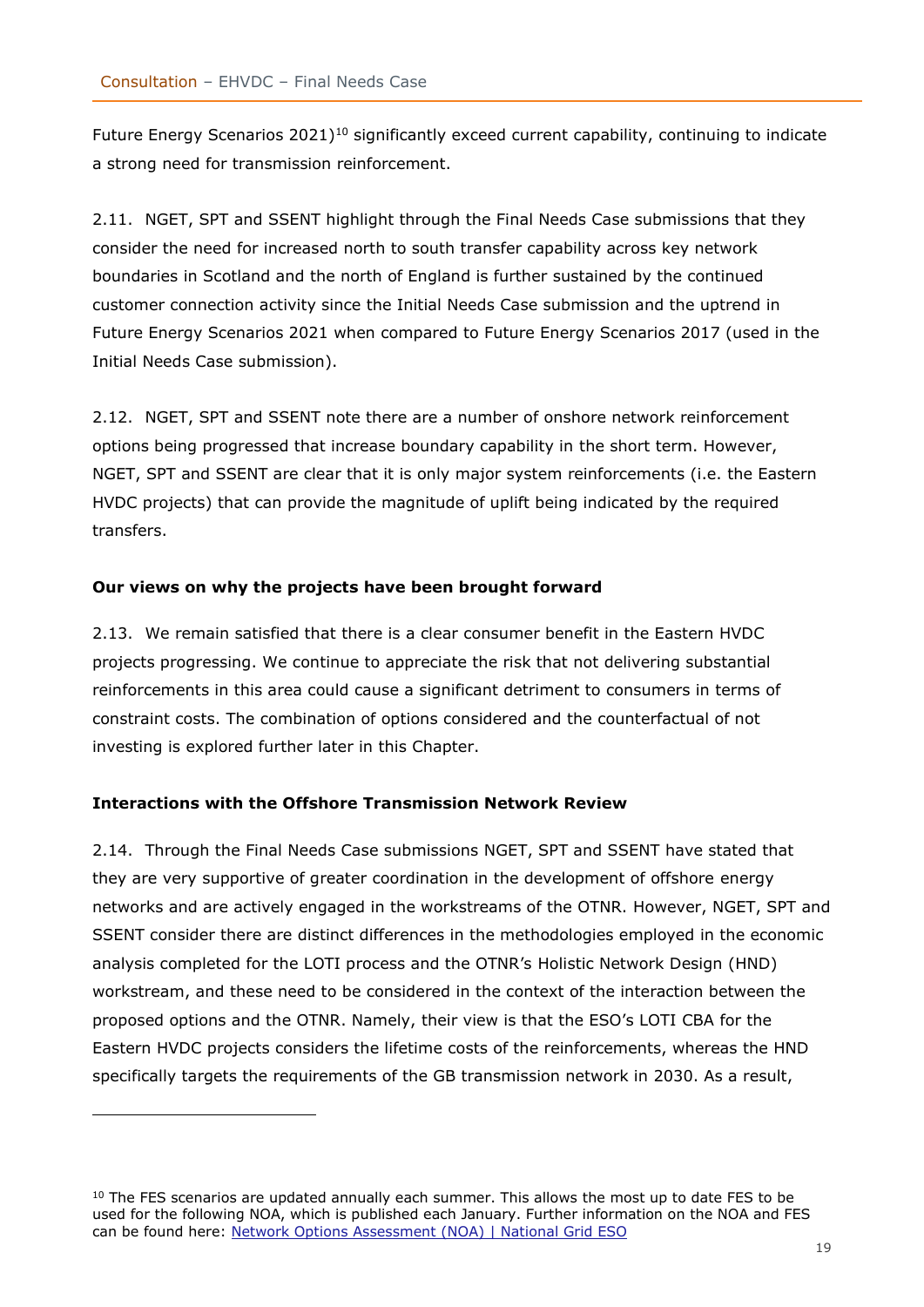NGET, SPT and SSENT consider that the HND assessment of the Eastern HVDC projects would be a 'snapshot' of the network as expected around 2030. NGET, SPT and SSENT consider this would mean the benefits associated with the E2DC option (such as the earlier delivery date in 2027) would be masked when compared to other options with different landing points. The TOs therefore argue that this analysis is not appropriate for this purpose.

2.15. NGET, SPT and SSENT have also highlighted that they consider the programme for OTNR no longer aligns with the FNC submissions and further programme for E2DC and E4D3. Noting that the OTNR project was previously due to finalise its HND in January 2022.

2.16. NGET, SPT and SSENT identify that the early work undertaken as part of the HND development has indicated that with the recommended NOA 2021/22 reinforcements in place (including four HVDC Eastern links between Scotland and England together with further onshore and 'notional' reinforcement), the generation background established for the Pathway to 2030 assessment continues to involve significant residual constraints, indicating that the reinforcements proposed (E2DC and E4D3) will be required as key enablers on the Pathway to 2030.

2.17. NGET, SPT and SSENT also highlight that the ESO CBA for Eastern HVDC projects included with the Final Needs Case submissions considers a number of future reinforcements (beyond E2DC and E4D3). These reinforcements are based upon the outcome of the NOA 2020/21 and used to represent future strategic reinforcements that may come from the OTNR and subsequent NOAs. Further detail on the ESO CBA for Eastern HVDC projects can be found in Chapter 4.

2.18. For the reasons above, NGET, SPT and SSENT consider that the work on OTNR will not change the approach, timescales or outputs targeted in relation to both Eastern HVDC projects, E2DC or E4D3. NGET, SPT and SSENT consider that introducing design changes at this stage would result in significant risk to delivery timescales with consequential additional costs to consumers.

2.19. NGET, SPT and SSENT conclude that both E2DC and E4D3 have been considered in the context of OTNR and are required as the next step in the coordinated development of the transmission network. The TOs consider there is no evidence to indicate that future offshore network coordination will have a material impact on the consumer benefit case for the Eastern HVDC projects as proposed and fully expect the continued need for E2DC and E4D3 will be re-confirmed through the OTNR.

#### <span id="page-19-0"></span>**Our views on the interactions with the Offshore Transmission Network Review**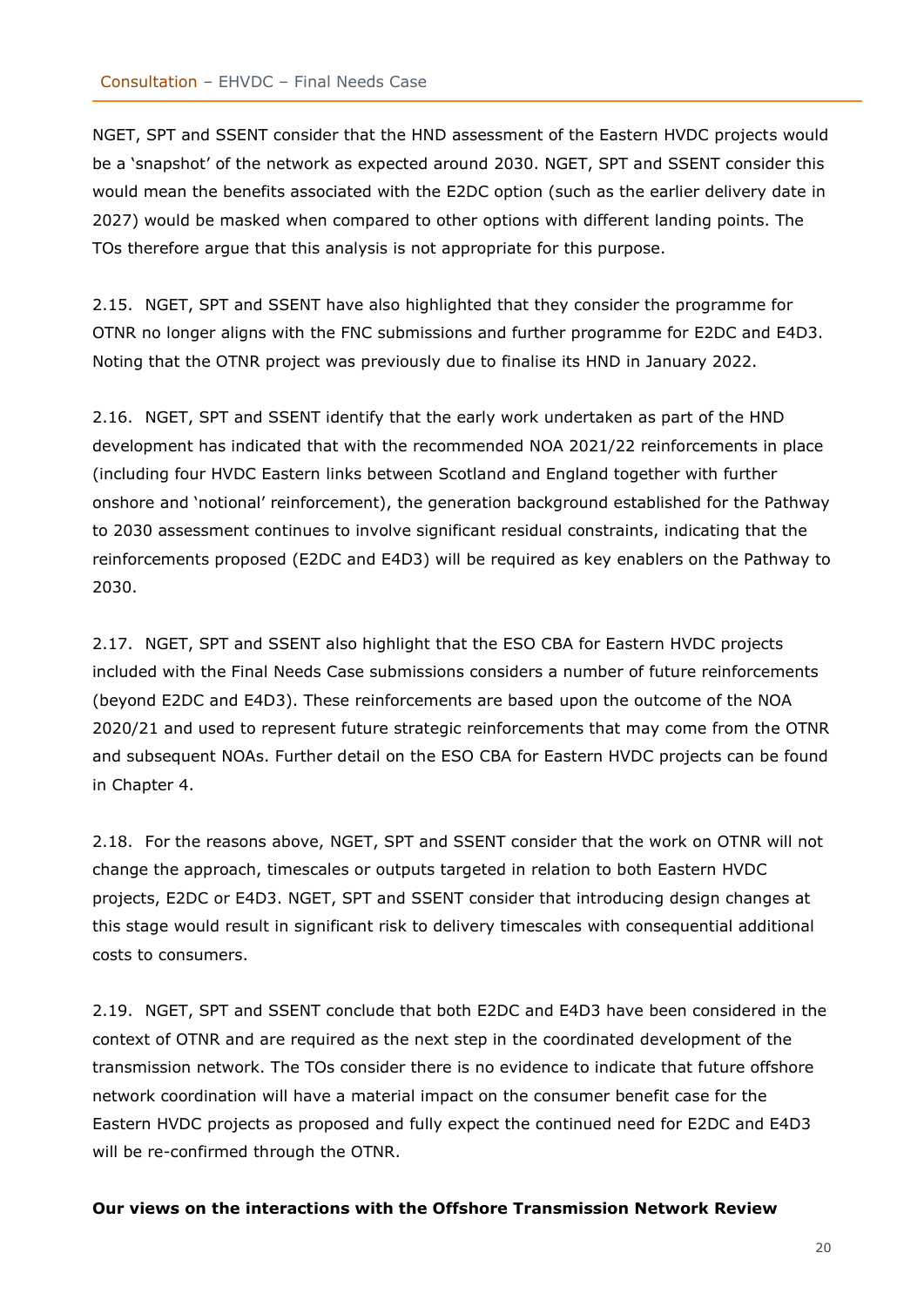2.20. The future impact of a more co-ordinated offshore network was not a consideration within the early design and development of the Eastern HVDC options, as offshore coordination was not a key consideration of the onshore electricity transmission planning process. However, in our Initial Needs Case assessment $11$  we set out that we would continue to monitor the work of the OTNR project and at our Final Needs Case assessment consider whether any significant additional evidence has come to light that should be considered when making our decision.

2.21. Over the last three years the NOA has started to consider theoretical offshore links between a number of known locations of future offshore wind development. This work has not altered the proceed signal in the NOA that has continued to be given to the NGET, SPT and SSENT preferred options for the Eastern HVDC projects. The ESO has confirmed that the Eastern HVDC projects areincorporated within the Holistic Network Design (HND) process in the form of selectable reinforcement options. This means that E2DC and E4D3 are options that can be recommended as part of an optimal suite of onshore and offshore transmission reinforcements within the HND. Equally, it means that they will not be recommended if they are not optimal, which could be the case if integrated offshore generation connection designs can deliver a similar constraint benefit at better value, or the supply and demand background used to produce the HND indicates sufficiently different underlying network requirements. The HND will not look at the full range of alternative routing possibilities for the Eastern HVDC projects, but it will give an indication of the viability of any potential alternative routes for HVDC solutions through its assessment of potential coastal landing points.

2.22. Based on the current available evidence, we do not consider future offshore network co-ordination will have a material impact on the consumer benefit case for the two links covered by the Eastern HVDC projects. However, we consider it prudent, before making our decision on the FNC for Eastern HVDC projects, to check whether any alternative route options or other material changes are recommended to E2DC or E4D3 as a result of the HND. We expect the HND outcome to be available before we make any decisions in relation to the Eastern HVDC projects and will take this outcome into account in coming to our decision.

2.23. We recommend that NGET, SPT and SSENT continue to carefully consider any interactions with the OTNR as part of any development of the two further east coast links recommended in NOA 2021 (identified as NOA code E4L5 and TGDC - see paragraph 2.26). Given the later timescale for the development of those further links, we expect the

<sup>&</sup>lt;sup>11</sup> Paragraphs 2.26 - 2.31, **Eastern HVDC** - Decision on the project's Initial Needs Case and initial [thinking on its suitability for competition | Ofgem](https://www.ofgem.gov.uk/publications/eastern-hvdc-decision-projects-initial-needs-case-and-initial-thinking-its-suitability-competition)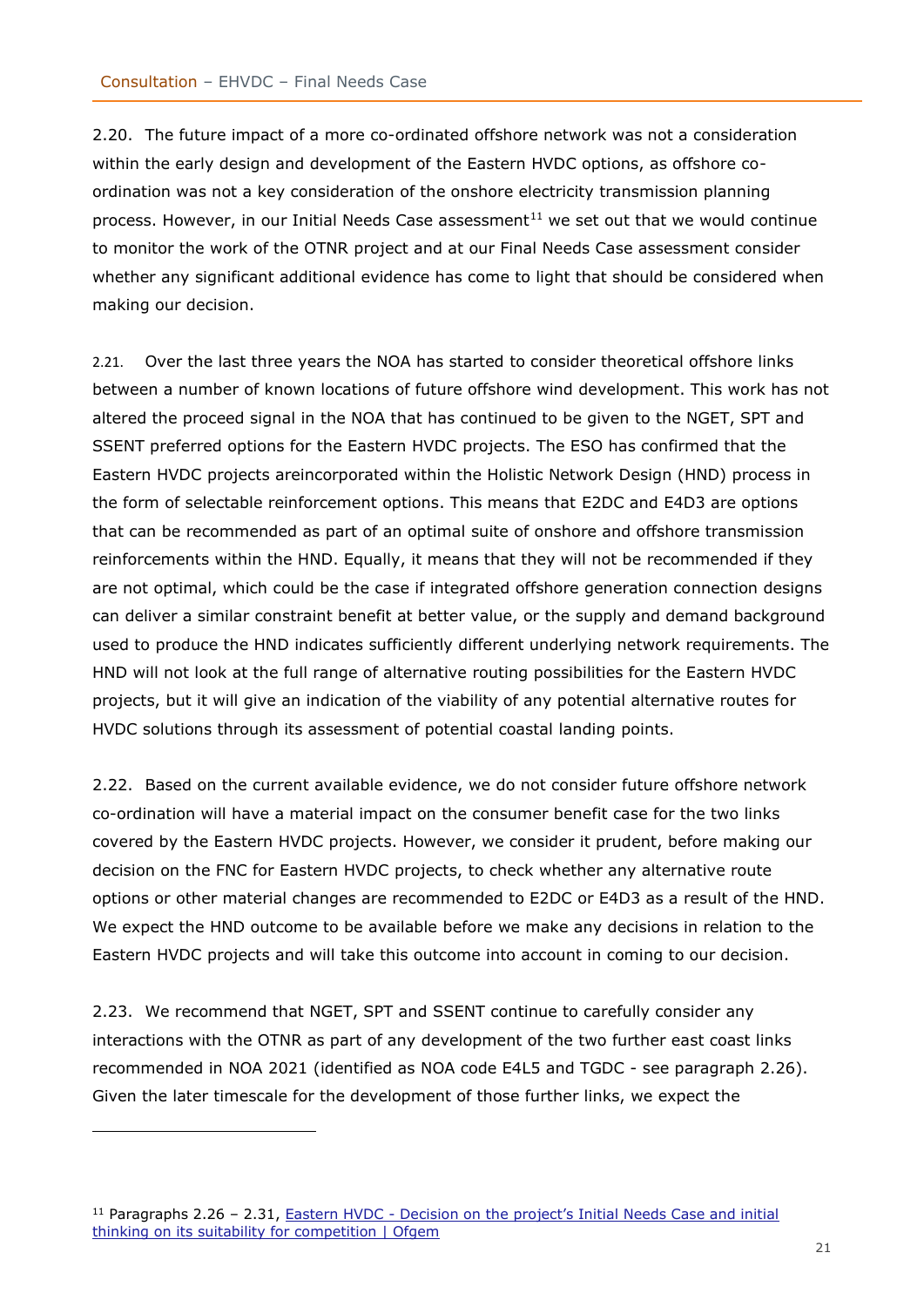information provided within any Initial Needs Case submissions for those additional links to clearly set out whether and how the links relate to outcomes from the OTNR and form part of a coordinated plan for design of the network in that region.

## <span id="page-21-0"></span>**Reinforcement options considered**

2.24. NGET, SPT and SSENT have considered a range of options to address the system requirements set out above. An initial list of 210 conceptual options were identified which intended to provide opportunities to provide an increase in boundary transfer capabilities over B6, B7, B7a and B8, before narrowing down a shortlist of 32 options for further scoping and progression to assessment via a CBA. Further detail on the options assessed at the Initial Needs Case can be found in our Initial Needs Case Consultation.<sup>12</sup>

2.25. Following the Initial Needs Case assessment, the onshore alternative to E2DC crossing B6, the Torness to Lackenby 400KV overhead line (NOA code, TLNO) is no longer considered an alternative standalone option to the offshore links. The NOA process, and ESO's CBA for the Eastern HVDC projects at Initial Needs Case stage established that a larger reinforcement<sup>13</sup> is required earlier than can be achieved through an onshore overhead line option. TLNO is therefore no longer included in the options taken forward to the ESO's CBA for the Eastern HVDC projects at Final Needs Case shown in Table 1.

| <b>NOA</b>  | <b>Option</b>       | <b>Onshore/Offshore</b> | <b>EISD</b> | <b>Cost (19/20)</b> |
|-------------|---------------------|-------------------------|-------------|---------------------|
| <b>Code</b> |                     |                         |             | prices)             |
| E2DC        | Torness to Hawthorn | <b>Offshore</b>         | 2027        | £1,294m             |
|             | <b>Pit</b>          |                         |             |                     |
| E2D2        | Torness to Cottam   | Offshore                | 2030        | £2,300m             |
| E2D3        | Torness to Drax     | Offshore                | 2029        | £1,979m             |
| E4DC        | Peterhead to        | Offshore                | 2029        | £1,687m             |
|             | Hawthorn Pit        |                         |             |                     |
| E4D2        | Peterhead to Cottam | Offshore                | 2031        | £2,528m             |
| E4D3        | Peterhead to Drax   | Offshore                | 2029        | £2,105m             |

<sup>&</sup>lt;sup>12</sup> Paragraphs 3.7-3.12 Eastern HVDC - Consultation on the project's Initial Needs Case and initial [thinking on its suitability for competition | Ofgem](https://www.ofgem.gov.uk/publications/eastern-hvdc-consultation-projects-initial-needs-case-and-initial-thinking-its-suitability-competition)

<sup>&</sup>lt;sup>13</sup> The onshore reinforcement from south east Scotland to north west England identified with the NOA code CMNC was recommended to proceed in NOA2020/21 over the TLNO alternative. CMNC has been included in the post-link package, within the LOTI CBA. Further detail on the LOTI CBA is set out in Chapter 4.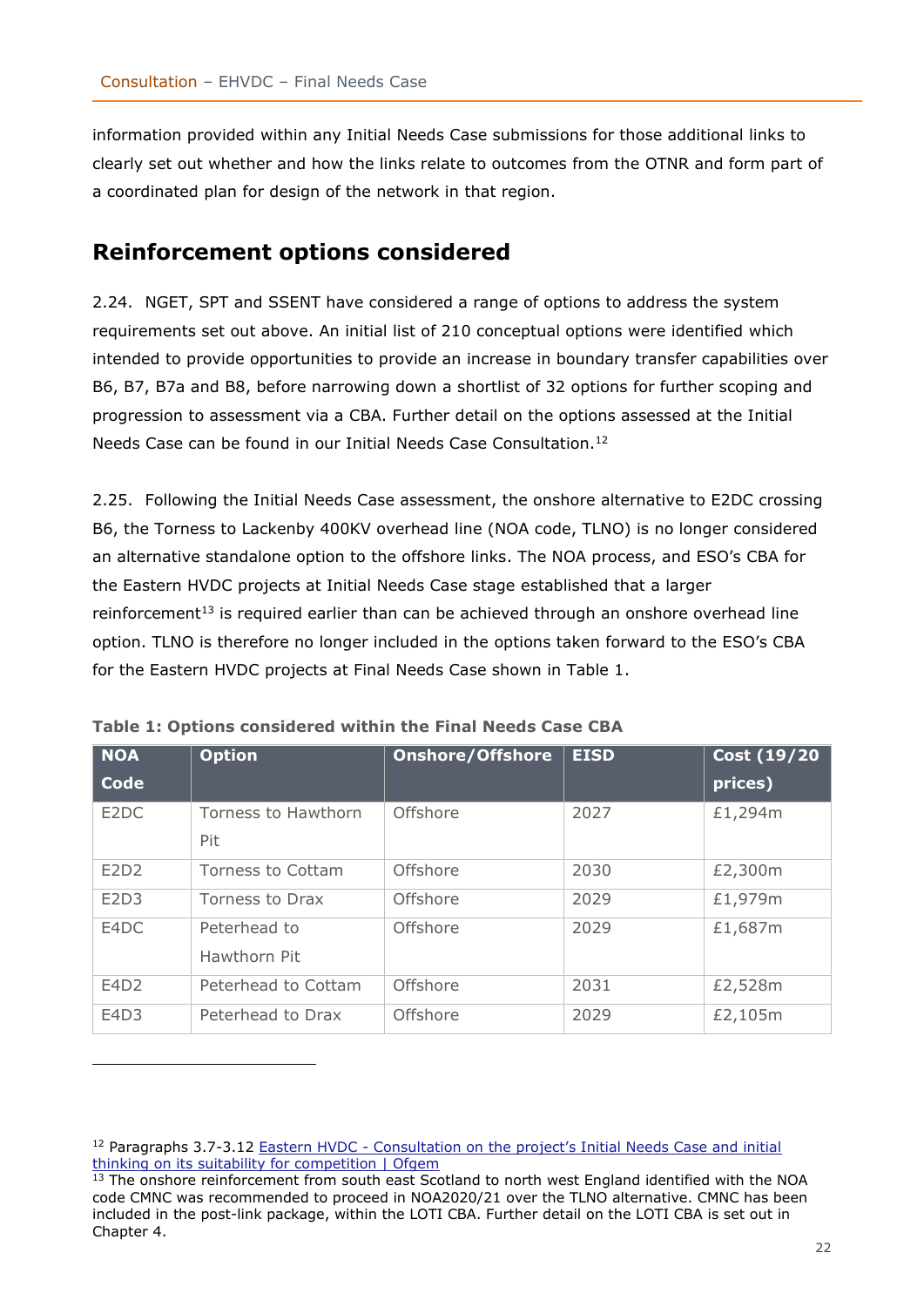2.26. Following the Initial Needs Case assessment, the NOA 2020/21 included and recommended a 'proceed' signal for a third and fourth 2GW HVDC link from Scotland to south of the Humber in the NGET licence area, both with an Earliest In Service Date of 2031 (these are identified with the NOA code E4L5 and TGDC). NOA 2020/21 also recommended that several network investment options across the B6, B7a and B8 boundaries also proceed for delivery in the early 2030s. These options have been considered in the ESO's CBA for Eastern HVDC projects and are explained further in Chapter 3.

#### <span id="page-22-0"></span>**Our views on the reinforcement options considered**

2.27. At the Initial Needs Case stage we were satisfied that NGET, SPT and SSENT's optioneering process seemed to have followed a logical approach and we did not identify any options that had been inappropriately excluded from the CBA for the Eastern HVDC projects. This is also our view at the Final Needs Case stage.

2.28. NGET, SPT and SSENT have provided a clear account of the options considered through both the Initial Needs Case and Final Needs Case assessments. We are satisfied that NGET, SPT and SSENT have responded to NOA signals in a reasonable way to ensure that aprpopriate options could be assessed in a timely manner.

2.29. We consider the options included in the ESO's CBA for the Eastern HVDC projects and the removal of the onshore alternative (TLNO) following the Initial Needs Case is appropriate and reflects the outcome of the NOA 2020/21 analysis.

## <span id="page-22-1"></span>**Delivery programme**

2.30. The delivery programmes for each of the reinforcement options have been coordinated across NGET, SPT and SSENT to produce the Earliest In Service Dates set out in Table 1, above. These are based on the scope of the reinforcement, procurement methods, consent requirements and delivery timescales based on NGET, SPT and SSENT's experience and construction and commissioning timelines.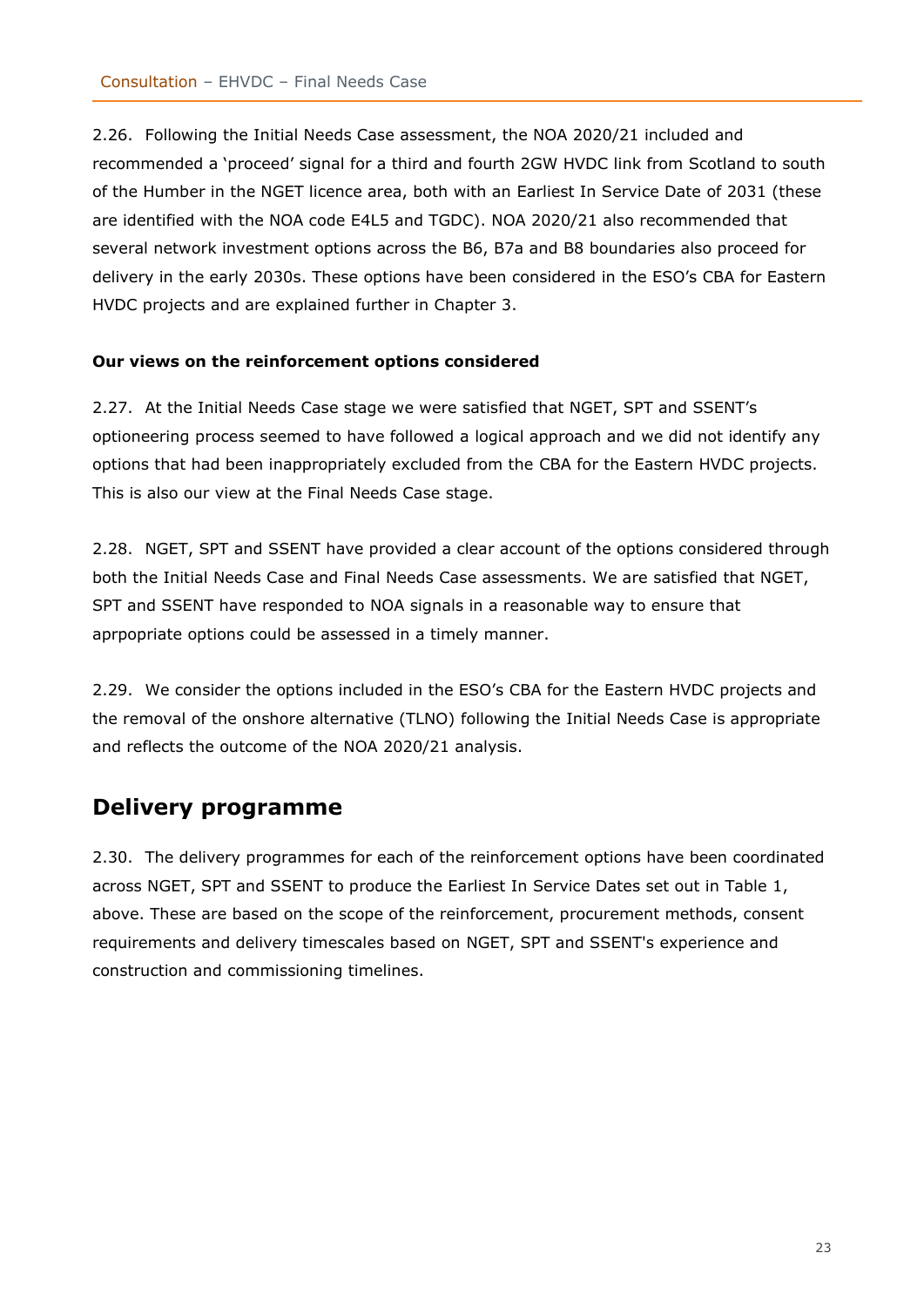2.31. As set out at the Initial Needs Case assessment, a key consideration for the Eastern HVDC projects is the trade-off between the benefits of links landing further south on the network, versus the consumer detriment of delays.<sup>14</sup>

2.32. A high level programme for E4D3 and E2DC is included in Appendix 1.

#### *Deliverability E2DC Torness to Hawthorn Pit*

2.33. The Final Needs Case submission for E2DC highlights that the approach to Risk Management has continued to develop following the Initial Needs Case assessment and development of the project. The Final Needs Case submission includes a high level overview of the processes, methodology and approach for management of risks.

2.34. NGET and SPT have carried out a risk assessment exercise on the high-level programme for E2DC. The purpose of this is to give an indicative view of the likelihood of achieving the Earliest In Service Date (2027).

2.35. Although indicative at this stage, the outcome of this analysis suggests the probability of achieving the Earliest In Service Date of 2027 is approximately 40%, rising to 50% in February 2028 and 80% in July 2028.

2.36. NGET, SPT and SSENT have confirmed that based on an Earliest In Service Date for E2DC of December 2027 and delay analysis carried out by the ESO (further detail on which is set out in Chapter 3) a delay to February 2028 (2 months) would lead to additional constraint costs of between £17.2m and £37.5m, and a delay to July 2028 (7 months) would lead to additional constraint costs of between £60.1m and £131.3m.

#### <span id="page-23-0"></span>**Our views on the delivery programme**

2.37. One of the areas of focus of this Final Needs Case assessment is to assess whether a robust delivery plan is in place to deliver the Eastern HVDC projects on time. Whilst we note that NGET, SPT and SSENT are not proposing any changes to the delivery dates of the proposed options (E2DC and E4D3), we consider the risk analysis carried out for E2DC

<sup>&</sup>lt;sup>14</sup> Further information is set out in Chapter 3 of our INC consultation: **Eastern HVDC** - Consultation on [the project's Initial Needs Case and initial thinking on it](https://www.ofgem.gov.uk/publications/eastern-hvdc-consultation-projects-initial-needs-case-and-initial-thinking-its-suitability-competition)s suitability for competition | Ofgem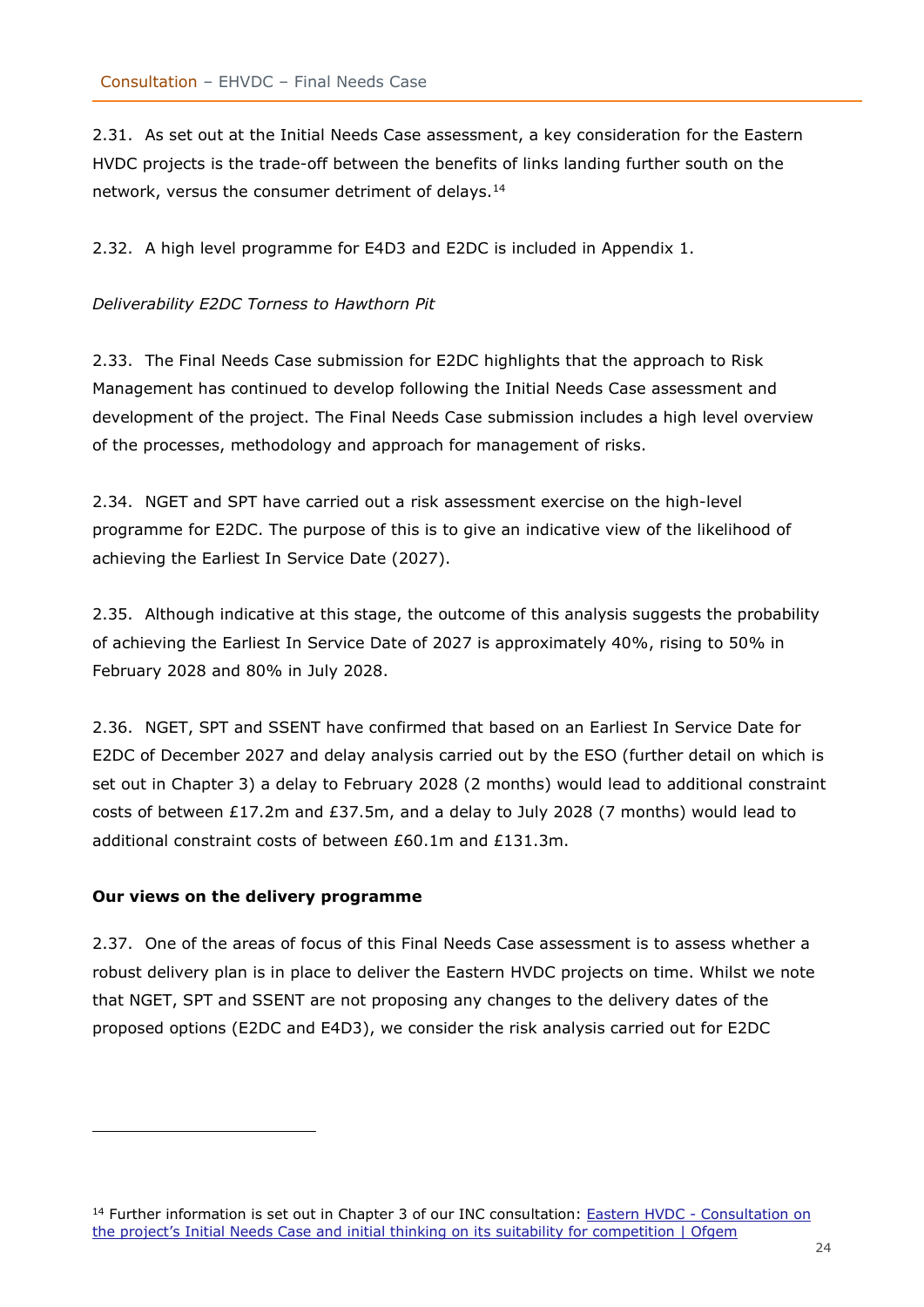demonstrates that some delay beyond the currently estimated December 2027 delivery date is fairly probable.

2.38. Throughout our assessment of the Eastern HVDC projects the impact of delay has been highlighted by both the ESO and NGET, SPT and SSENT as extremely costly to the consumer. We would therefore have expected earlier engagement from NGET and SPT if they considered there was a significant chance that E2DC may be delivered later than previously estimated.

2.39. Through further engagement, NGET and SPT have confirmed that there may be opportunities to mitigate a number of the risks contributing to the 40% probability, however it is possible that any mitigation measures may only have a marginal impact. NGET and SPT have highlighted that a more definite view on the programme can only be reached during the procurement process, as this will allow a more in-depth assessment to take place once the main works contracts are finalised (at this point key programme dates and manufacturing slots are confirmed).

2.40. In relation to E4D3, NGET and SSENT have confirmed that the current programme with delivery in 2029 remains their assumption and that risk analysis will be completed to inform the Project Assessment stage of the LOTI process.<sup>15</sup> NGET, SPT and SSENT note a key difference with E2DC, compared to E4D3, is that the cable and converter elements of the project are both on the critical path.

2.41. We will continue to monitor the delivery programme for both Eastern HVDC projects. The impact of any potential delay is assessed in full through the sensitivities included in the ESO's CBA for the Eastern HVDC projects, detailed in Chapter 3.

# <span id="page-24-0"></span>**Technical Design**

2.42. We have reviewed the technical design of E4D3 and E2DC.

2.43. NGET, SPT and SSENT have confirmed they have engaged with a range of suppliers and reviewed a number of HVDC technologies that are expected to enable capacity of 2GW on each of the links. They assessed options for cables, converters, and optimal configurations. Following engagement with suppliers, technical, operational and economic review, as well as

<sup>&</sup>lt;sup>15</sup> As set out in the LOTI Guidance, at the Project Assessment stage we expect the TO(s) to outline its approach to delivery and risk management.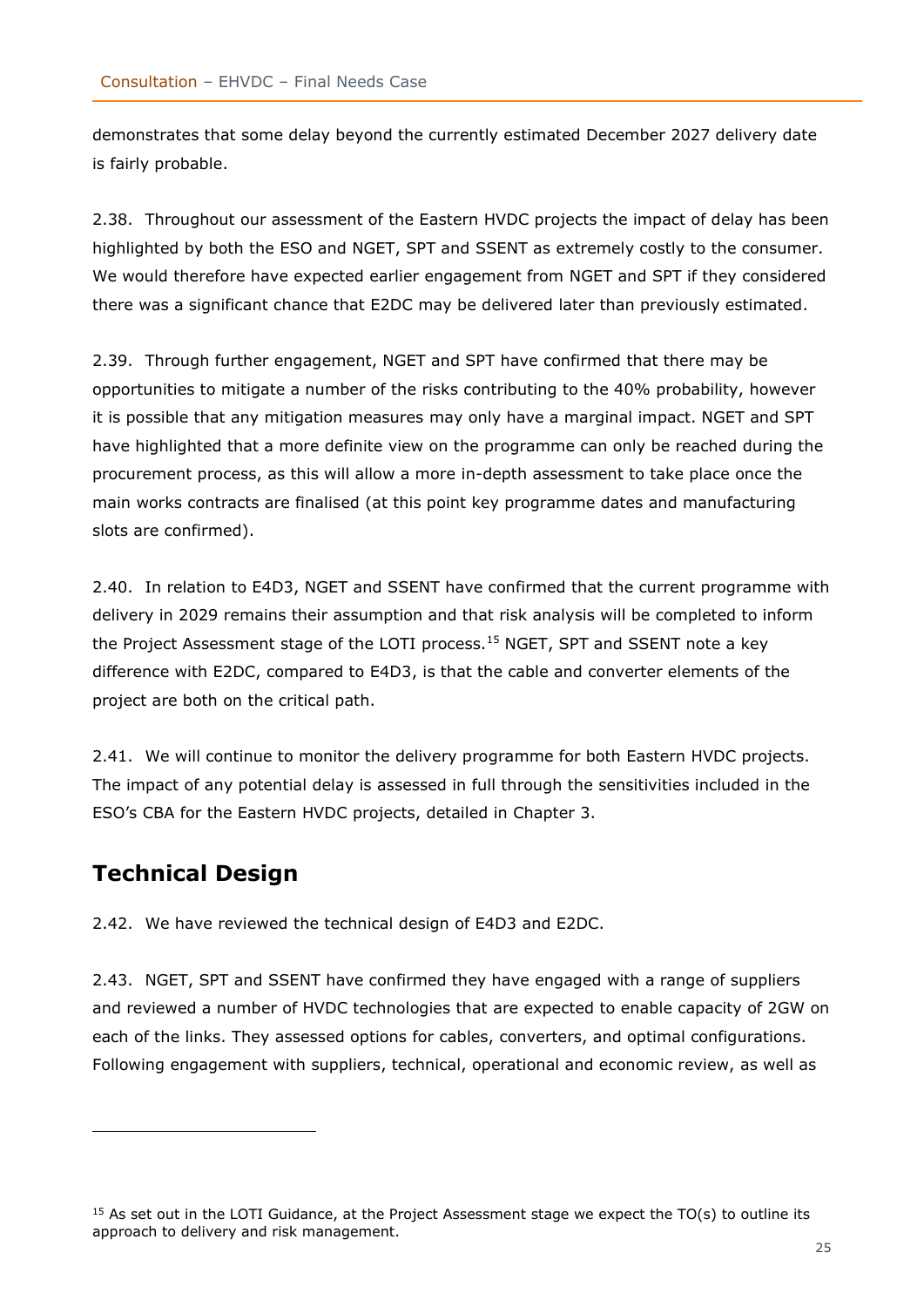risk assessment of readiness of technology and review of experience so far, NGET, SPT and SSENT's recommended design included:

- Cross-linked polyethylene (XLPE) cables with a fall back option of Mass Impregnated (MI) cables in case +525kv XLPE cables will not be available at the stage of procurement. Other cables that were considered included Paper Polypropylene Laminated (PPL) and High Performance Thermoplastic Elastomer (HPTE)
- Voltage Source converter (VSC) technology instead of Line Commutated Converter (LCC).
- Rigid bi pole configuration without metal return and overall voltage of +-525kV. Alternative configurations were not recommended due to higher cost and/or more operational risk.

2.44. Specific detail in relation to the technical design of each of the projects is set out in Appendix 2.

#### <span id="page-25-0"></span>**Our views on the technical design**

2.45. We have reviewed the technical options put forward by NGET, SPT and SSENT in relation to converter type, cable type and configuration. We have reviewed the benefits (both qualitative and quantitative) and the risks that were clearly flagged in the Final Needs Case submissions, the relevant appendices and through further via direct engagement with NGET, SPT and SSENT.

2.46. We have also reviewed the mitigation actions suggested by NGET, SPT and SSENT to reduce and/or mitigate the risks identified, for example in relation to certain cable market readiness.

2.47. We are content with the approach taken by NGET, SPT and SSENT to identify options, assess risks and benefits and their approach to mitigating the risks identified. We are content that the technical designs put forward meet the requirements of industry codes and standards (SQSS) and will support the preferred option of 2GW additional capacity as approved in the Initial Need Case.

## <span id="page-25-1"></span>**Costs**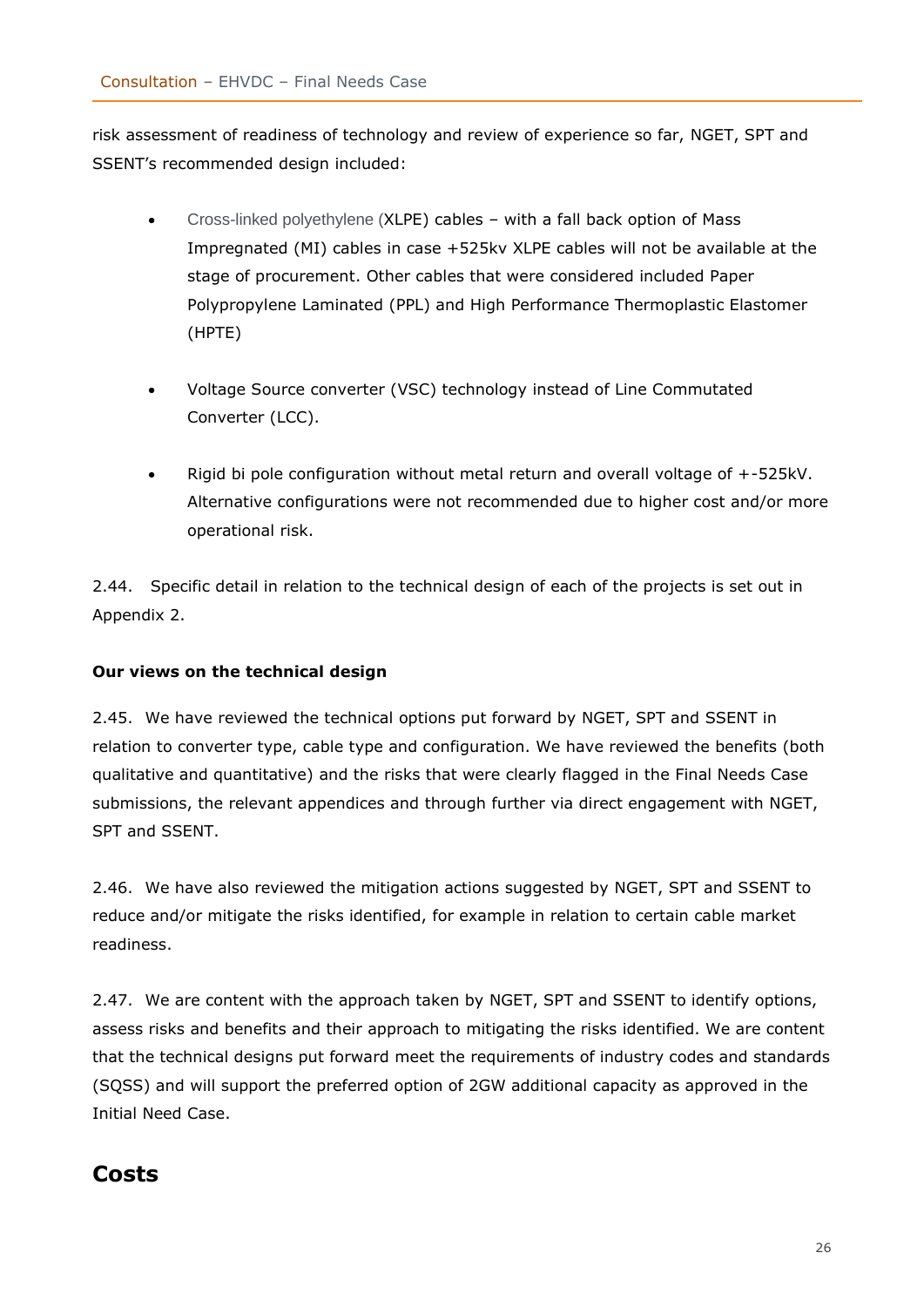2.48. As set out in Table 1, NGET, SPT and SSENT's currently estimated capital costs for SSENTE4D3 and for E2DC are £2,105m and £1,294m, respectively. The costs for each of the options set out in Table 1 are unchanged from those included in the Initial Needs Case assessment.

2.49. The cost estimates for the options considered in the ESO's CBA for the Eastern HVDC projects are based on development and capital expenditure only. Operation and maintenance costs are excluded within National Grid's CBA for the Eastern HVDC projects. NGET, SPT and SSENT have highlighted they do not consider operation and maintenance costs are likely to be significantly different between competing options and these costs are therefore not considered for the options listed in Table 1.

2.50. Any estimates for non-tendered elements were developed based on historic project data. The spend profile for all of the options considered is based on those of similar projects such as Western HVDC, Shetland HVDC and Caithness-Moray HVDC.

#### <span id="page-26-0"></span>**Our views on costs**

2.51. We consider these costs provide an appropriate basis under which to robustly compare the options at this stage, while recognising that the current cost estimates are indicative. We have reviewed the factors used to develop the cost estimates for the different shortlisted options such as the cable unit costs, base costs for convertor stations costs and assumed overhead costs. We are satisfied that these factors have been applied in consistent manner that allows the shortlisted options to objectively compared.

2.52. If we were ultimately to approve the Final Needs Case for the Eastern HVDC projects, our decision would confirm that NGET, SPT and SSENT would be funded for the efficient delivery of their respective E4D3 and E2DC projects. This funding would not include any areas of costs that we did not consider to be efficient or appropriate to fund following our Project Assessment.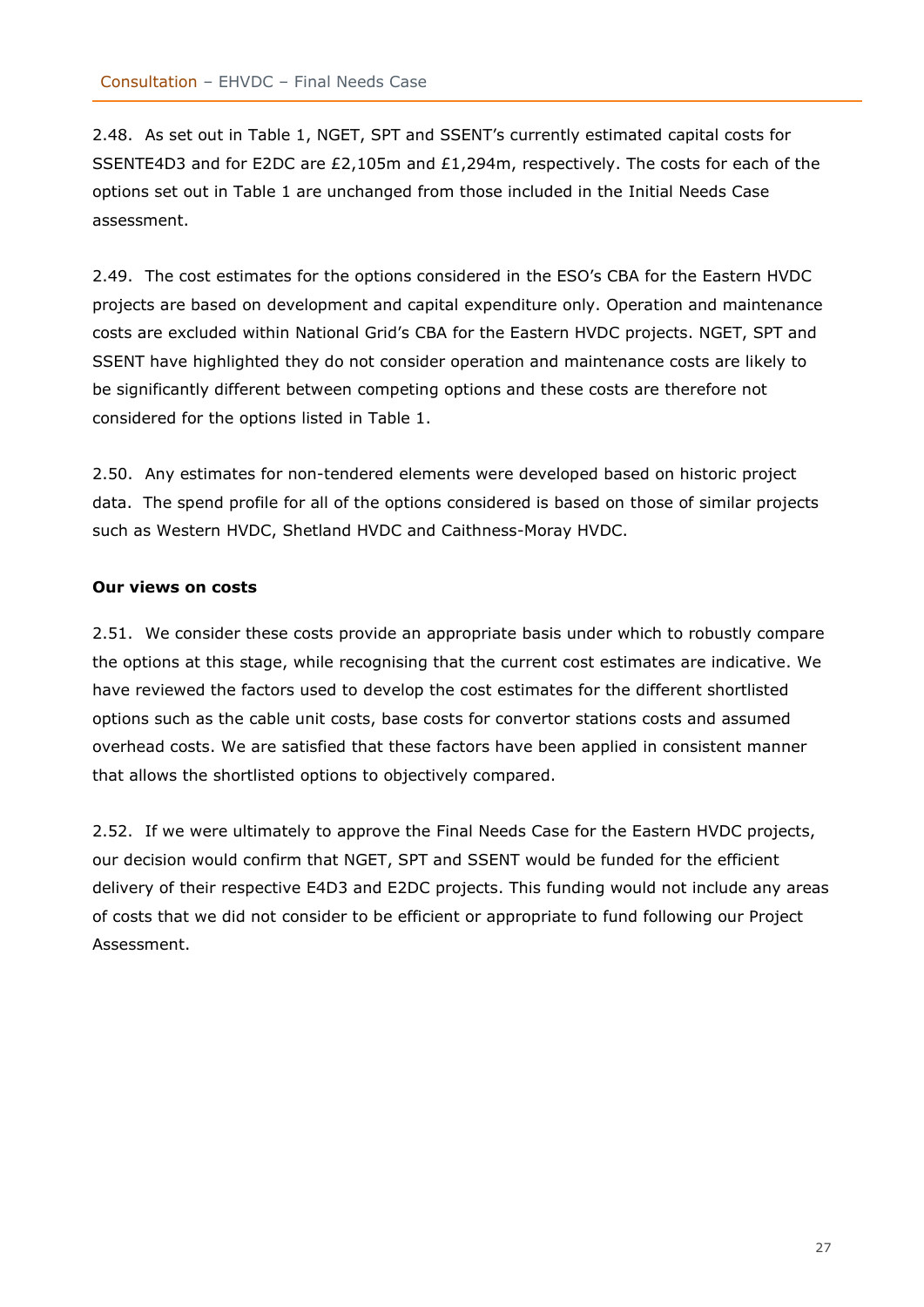# <span id="page-27-0"></span>**3. Final Needs Case Assessment – Cost Benefit Analysis**

#### **Section summary**

This chapter covers our assessment of the CBA methodology and results submitted on the Eastern HVDC projects.

#### **Questions**

**Question 4: Do you agree with our conclusions on the cost benefit assessment and the appropriateness of taking forward the E2DC and E4D3 options?**

**Question 5: Do you agree that considering the proposed investment reinforcements in the context of wider network reinforcements (reinforcement pathways) is an appropriate approach?** 

**Question 6: Are there any additional factors that we should consider as part of our Final Needs Case assessment?**

# <span id="page-27-1"></span>**Cost Benefit Analysis**

3.1. Starting in early 2018, NGET, SPT and SSENT alongside the ESO began developing a CBA to identify the optimal reinforcement pathway for the Scotland and the North of England region. NGET, SPT and SSENT provided the ESO with a set of inputs for the CBA that included: 1. option descriptions, 2. base boundary capability, 3. option combinations, 4. boundary capability uplifts, 5. cost profiles and 6. Earliest In Service Dates, i.e. the earliest date a project can be operational.

3.2. The methodology used in the ESO's CBA is consistent with that which has been used on previous LOTI projects, and with that which is used each year when the ESO undertakes the NOA.

3.3. The methodology compares the likely benefits (in terms of reduction in future constraint costs) versus the costs of the shortlisted investment options (in terms of estimated capital costs to build these options) across a range of future scenarios for supply and demand, to get a Net Present Value (or NPV).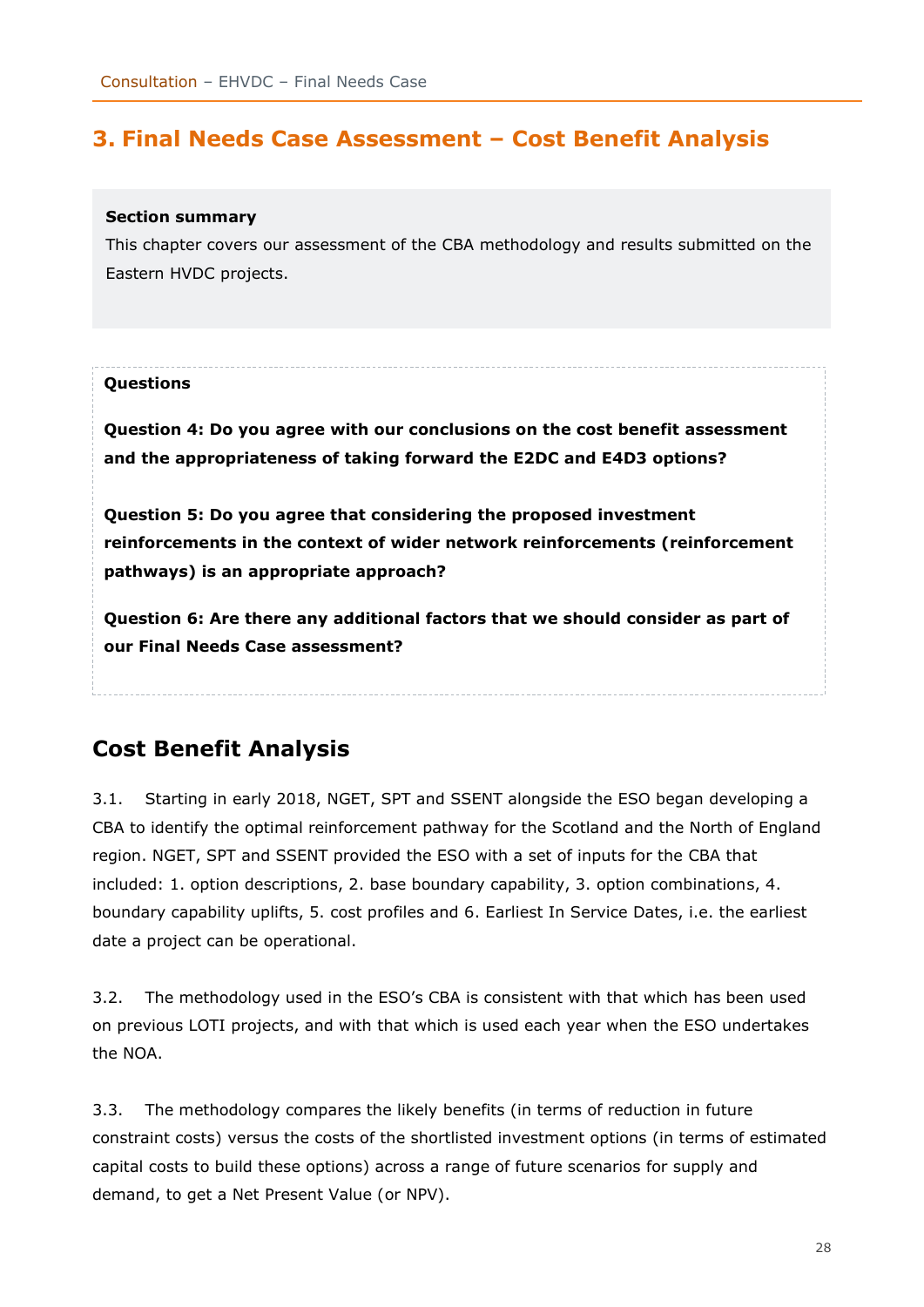3.4. The CBA determines the preferred option based on a Least Worst Regret approach. The regret of each option is determined by the difference between its NPV value and the option with the highest NPV value. The option with the smallest regret across all generation scenarios is then determined as the option with the Least Worst Regret. the ESO's CBA determines the preferred option based on a Least Worst Regret approach, assuming each of the generation scenarios has an equal probability of occurring.

#### *FES Scenarios*

3.5. In line with the NOA analysis, the ESO's CBA for the Eastern HVDC projects uses the ESO's Future Energy Scenarios to determine the benefits of each option across a range of future scenarios. The Future Energy Scenarios are updated annually each summer. This allows the most up to date Future Energy Scenario to be used for the following NOA, which is published each January.

3.6. The Future Energy Scenarios 2020 are used in the CBA for the Eastern HVDC projects. The Future Energy Scenarios 2021 were not available until NOA 2021/22 analysis had been completed, and as such were not available for use within this Final Needs Case submission. The four broad scenarios under the Future Energy Scenarios 2021 remain the same as those used in the Future Energy Scenarios 2020. Three of the Future Energy Scenarios pathways meet net zero greenhouse gas emissions levels.

3.7. The Future Energy Scenario *Leading the Way* remains the most ambitious net zero scenario, achieving net zero in 2047. The other two net zero scenarios Consumer Transformation and System Transformation achieve net zero in 2050. Whilst Steady Progression continues to be the one scenario that does not achieve net zero.

#### *Initial Needs Case - CBA for the Eastern HVDC projects*

3.8. The CBA for the Eastern HVDC projects at the Initial Needs Case stage was completed using a background of Future Energy Scenarios 2017. Since this time, there has been a significant shift in the GB energy picture, with the goal of ensuring net zero by 2050. The most significant change in Scotland and the north of England is the level of wind connecting across the Future Energy Scenarios. Figure 4 below, shows how the level of wind generation assumed has changed between the CBA for the Eastern HVDC projects at Initial Needs Case stage (using Future Energy Scenarios 2017) and CBA for the Eastern HVDC projects at Final Needs Case stage (using Future Energy Scenarios 2020).

**Figure 4: Change in wind levels between FES 2017 and FES 2020**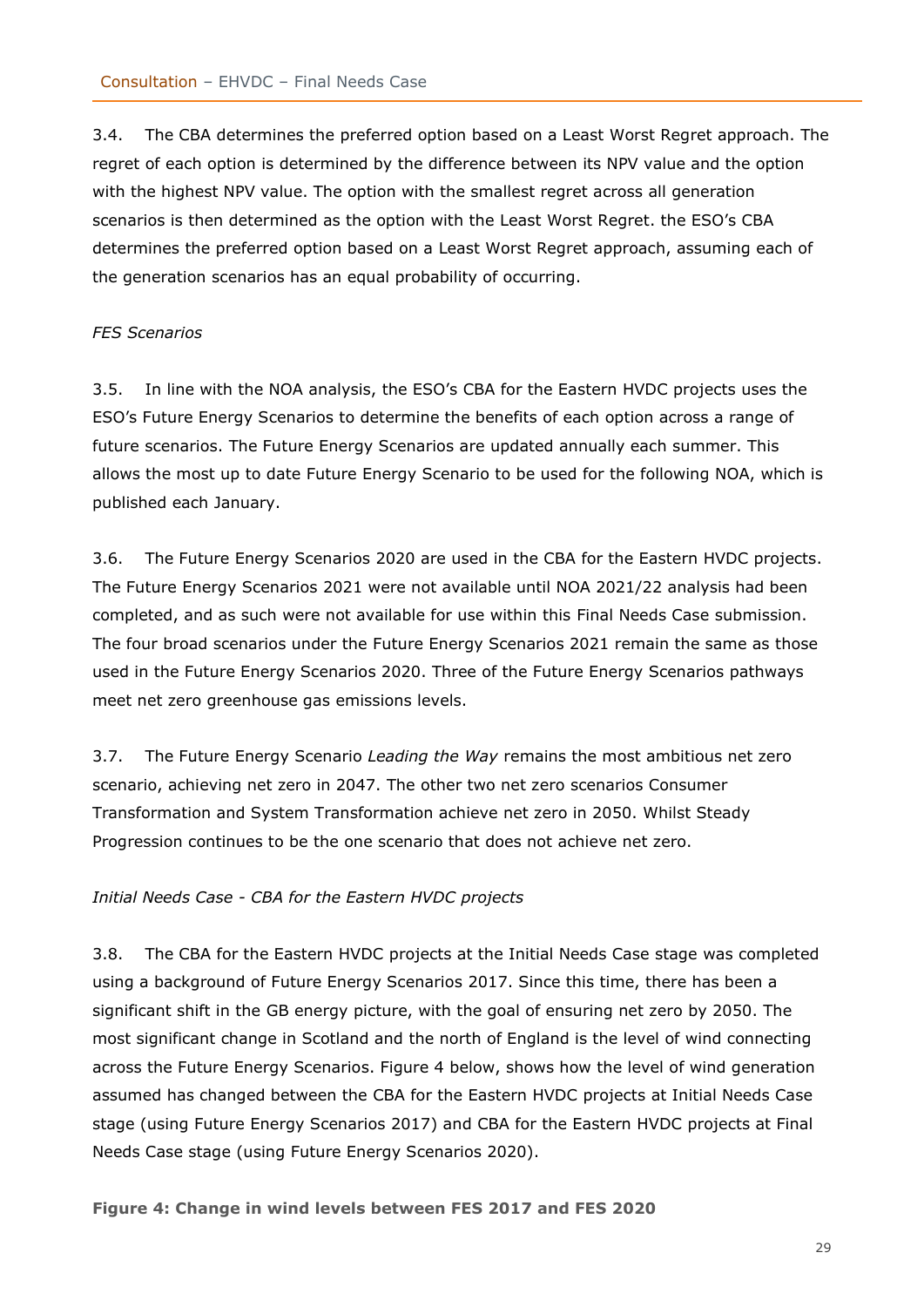<span id="page-29-0"></span>

**Option combinations**

3.9. The increasing requirement for boundary transfer capabilities is driving the need for continued network reinforcement in this region. This includes network reinforcements both before and after the completion of the Eastern HVDC projects.

3.10. NGET, SPT and SSENT have developed reinforcement pathways to demonstrate the benefit of these network reinforcement options on a standalone basis and also to quantify their benefit when assessed in combination with wider network investment plans.

3.11. The network reinforcement packages are categorised into the following options:

- Counterfactual these are reinforcements that are a) in construction or commence construction in 2021, or b) have authorised funding, are delivering to scope and have a NOA 2020/21 proceed signal.
- Pre-link package these are reinforcements to be delivered on or before the timespan of the Eastern HVDC links, as recommended in the optimum path in NOA 2020/21 for all four Future Energy Scenarios.
- Standalone option these are the Eastern HVDC link options which form the subject of this Final Needs Case (the options detailed in Table 1).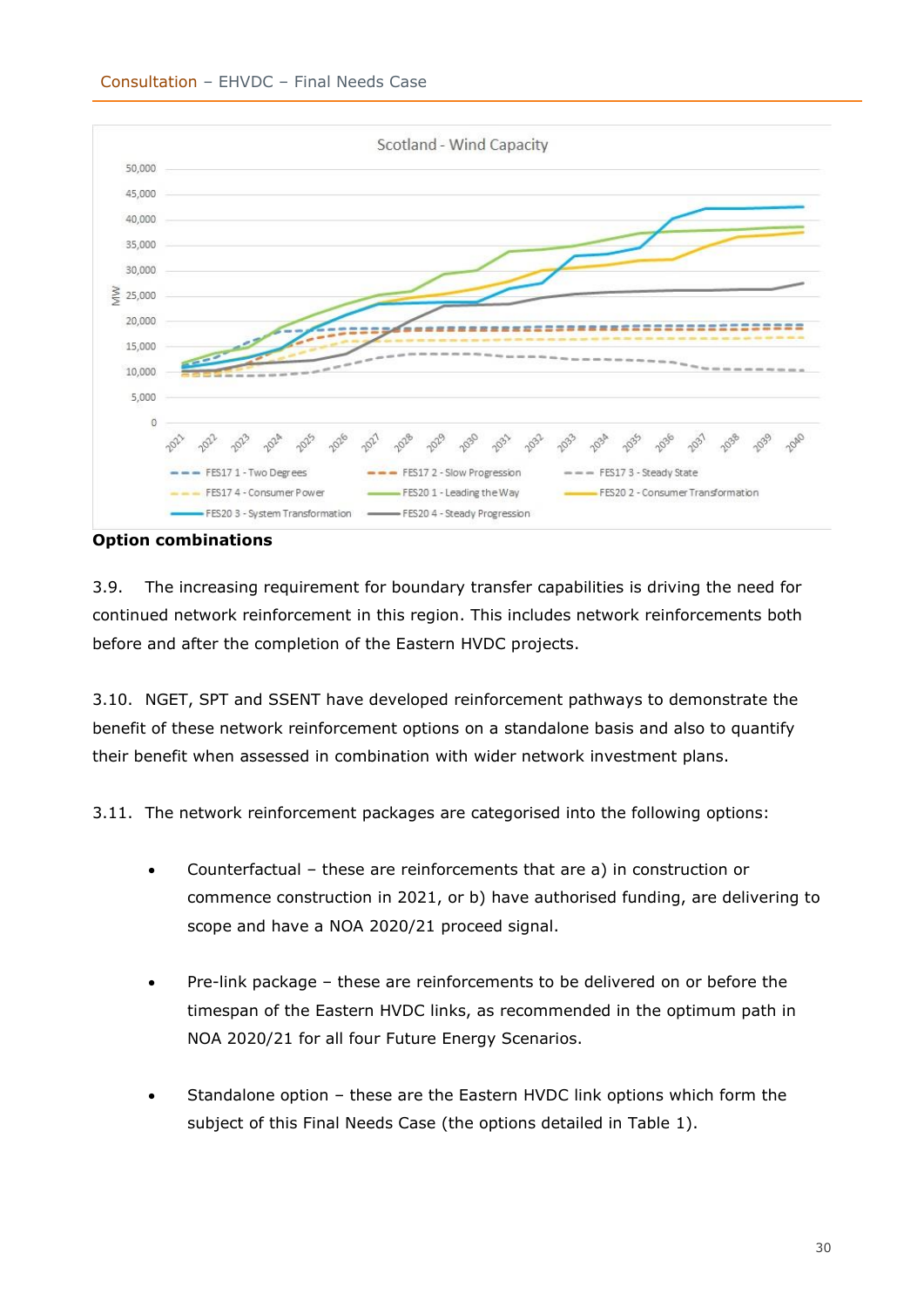• Post-link package – these are reinforcements to be delivered after the HVDC links as recommended in NOA 2020/21 for all four Future Energy Scenarios. These reinforcements would complete after the proposed E2DC and E4D3 links.<sup>16</sup>

3.12. Figure 5 sets out an example reinforcement pathway. These pathways have been developed for each individual network boundary, with each box representing a change in network state. In total 93 pathways are considered within the CBA for the Eastern HVDC projects.





<sup>&</sup>lt;sup>16</sup> This assumes a post-link package of proposed network reinforcement options that will be subject to their own regulatory processes.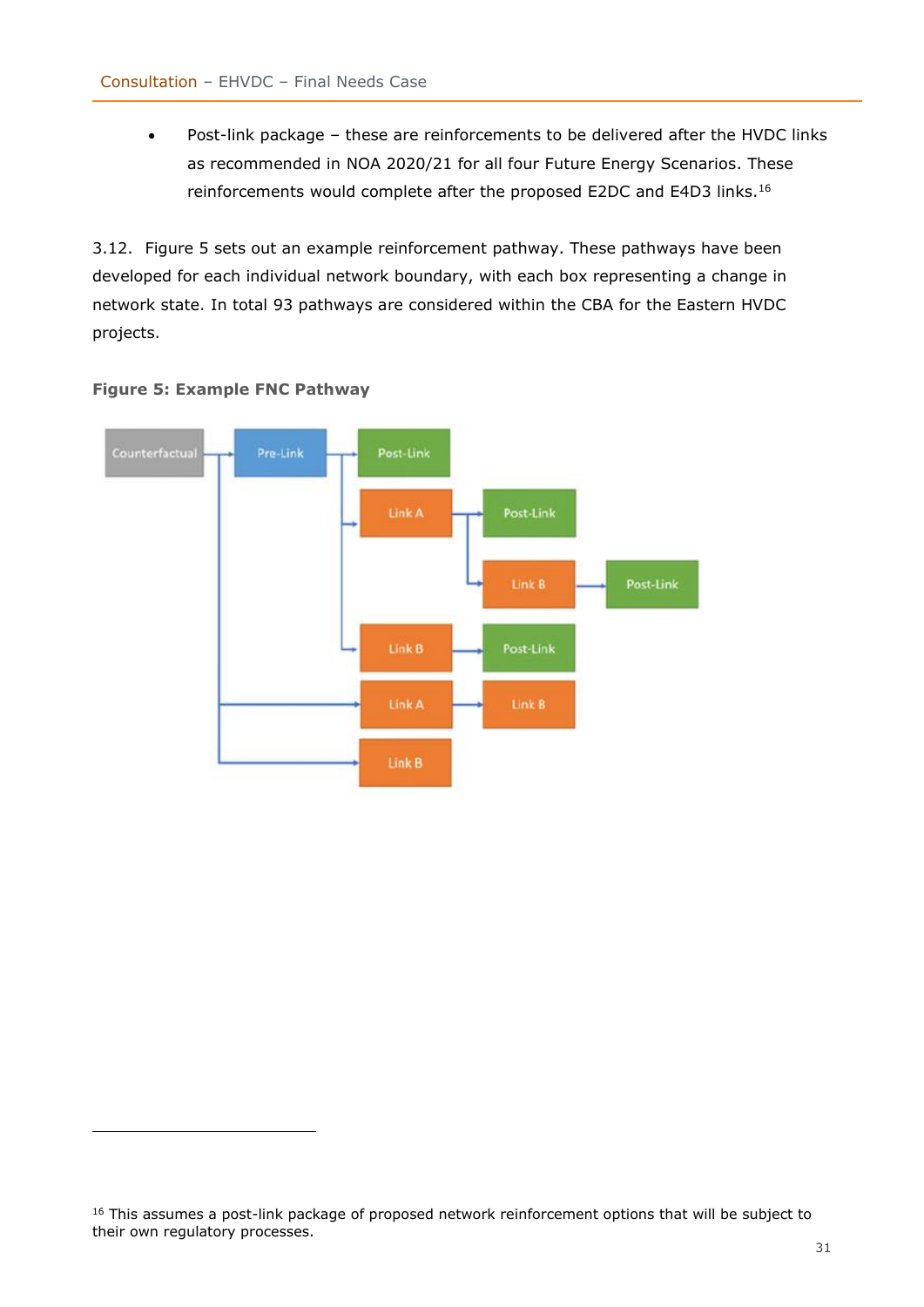3.13. There are a number of network reinforcements that are assessed as extensions to the packages described in paragraph 3.11 above.

- The South Lincolnshire to Rutland reinforcement (LRNC) and the Uprate Brinsworth and Chesterfield double circuit to 400kV and a new 400kV double circuit between Ratcliffe and Chesterfield (EDNC) have been assessed as an extension of the post link package to provide an additional level of detail. LRNC and EDNC have been assessed in this way as these options were not recommended to proceed in NOA 2020/21 for all four Future Energy Scenarios, and are therefore not included in the post link package.
- The Denny to Wishaw 400kV reinforcement (DWNO) is included as a standalone option. This is not included as an alternative to the two HVDC links. It is included to provide more information on the value to the network of DWNO and its interaction with the proposed E2DC HVDC link.

3.14. A full list of the network reinforcement options included within the CBA for Eastern HVDC projects and how they have been categorised by NGET, SPT and SSENT is set out in Appendix 3.

#### *Sensitivities*

<span id="page-31-0"></span>3.15. A number of sensitivities have been tested in the CBA for Eastern HVDC projects, detail on which is set out below:

- CAPEX costs the CBA for the Eastern HVDC projects has been re-run with CAPEX values tested at  $+/-10\%$  and  $+/-20\%$ . This is to test the robustness of the preferred solutions against increased and decreased estimated CAPEX costs.
- Constraint costs the CBA for the Eastern HVDC projects has been re-run with constraint costs tested at  $+/-10\%$  and  $+/-20\%$ . This is to test the robustness of the preferred solutions against a range of assumed constraint costs.
- In addition to the four Future Energy Scenarios 2020, an additional generation sensitivity has been included which alters the Steady Progression scenario and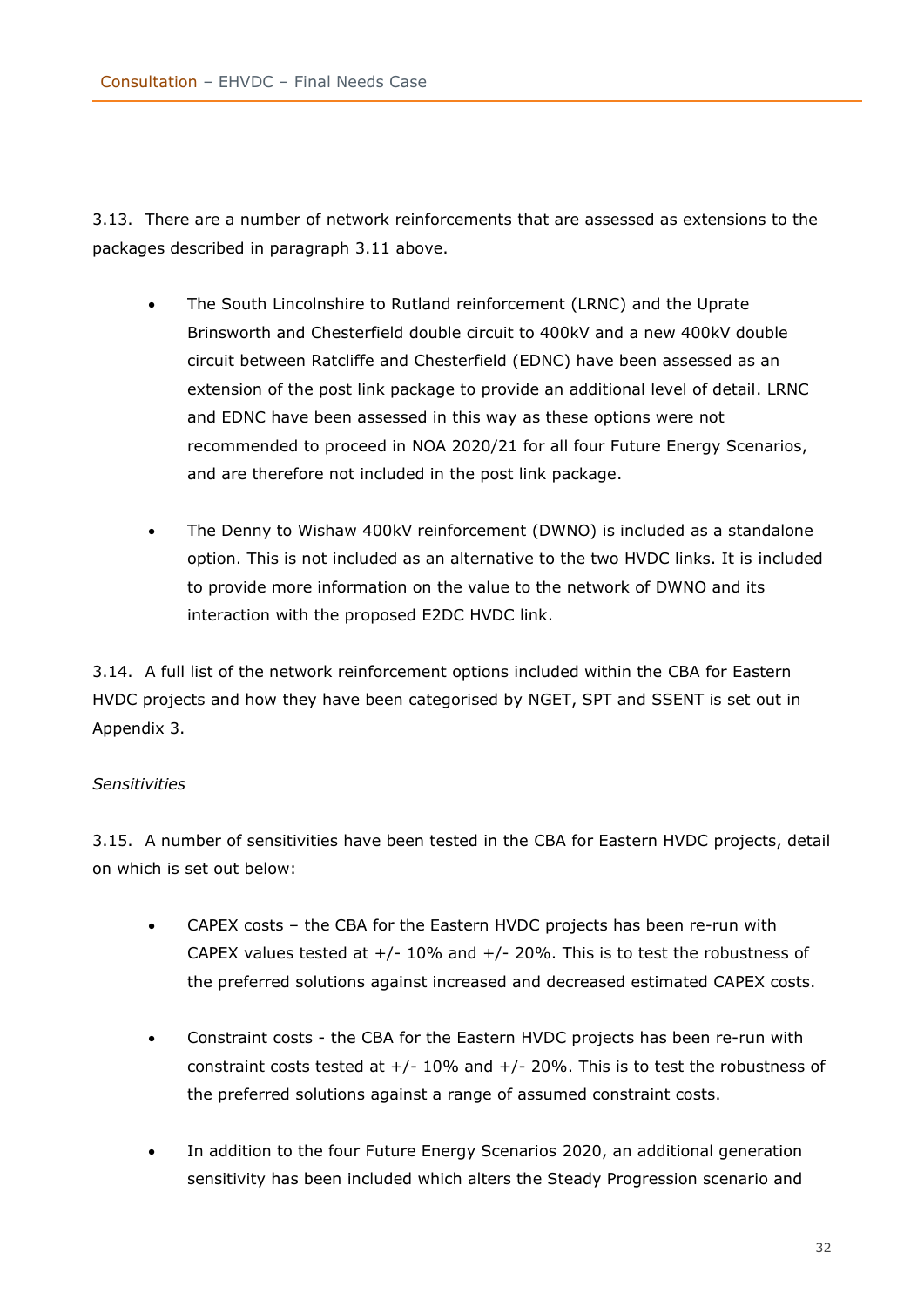removes Torness Nuclear Power Station earlier than the Future Energy Scenarios indicated closure date (referred to as 'SP Torness within the CBA'). $^{17}$ 

• Timing sensitivities – the CBA for the Eastern HVDC projects has been re-run using varied EISDs to determine the impact of delays to the HVDC links. The EISDs are delayed individually and in combination, as shown in Table 2, below.

#### **Table 2: Delay sensitivities included in the LOTI CBA**

| Single year delay                 | Two year delay                        |
|-----------------------------------|---------------------------------------|
| E2DC $+1$ year (2028) and E4D3 as | E2DC +2 year (2029) and E4D3 as per   |
| per EISD (2029)                   | EISD (2029)                           |
| E4D3 $+1$ year (2030) and E2DC as | E4D3 $+2$ year (2031) and E2DC as per |
| per EISD (2027)                   | EISD (2027)                           |
| E2DC +1 year (2028) and E4D3 +    | E2DC +2 year (2029) and E4D3 + 2      |
| 1 year (2030)                     | year (2031)                           |

#### <span id="page-32-0"></span>**LOTI CBA Results**

3.16. Table 3 below shows a summary of the CBA results for the Eastern HVDC projects for the top 5 performing pathways.

#### **Table 3: Summary LOTI CBA Results**

| Pathway                                           | Link              | Link 2           | <b>CBA</b>     | <b>Benefit</b> |
|---------------------------------------------------|-------------------|------------------|----------------|----------------|
|                                                   | 1                 |                  | <b>Rank</b>    | gap(Em)        |
| Base + Pre-Link + Link $1+$ Link $2+$ Post Link + | E2DC              | E4D3             | $\mathbf{1}$   |                |
| $DWNO + (LRNC + EDNC)$                            |                   |                  |                |                |
| Base + Pre-Link + Link $1+$ Link $2+$ Post Link + | E <sub>2</sub> DC | E4D3             | 2              | $-235$         |
| $(LRNC + EDNC)$                                   |                   |                  |                |                |
| Base + Pre-Link + Link $1+$ Link $2+$ Post Link + | E <sub>2</sub> DC | E4D3             | 3              | $-462$         |
| <b>DWNO</b>                                       |                   |                  |                |                |
| Base + Pre-Link + Link $1+$ Link $2+$ Post Link + | E2D3              | E4DC             | $\overline{4}$ | $-485$         |
| $DWNO + (LRNC + EDNC)$                            |                   |                  |                |                |
| Base + Pre-Link + Link $1+$ Link $2+$ Post Link   | E <sub>2</sub> DC | E4D <sub>2</sub> | 5              | -526           |
| +DWNO                                             |                   |                  |                |                |

<sup>17</sup> The northern connection point of E2DC is close to Torness Nuclear Power Station, as such TOs considered it important to understand the interaction between its closure and the E2DC link.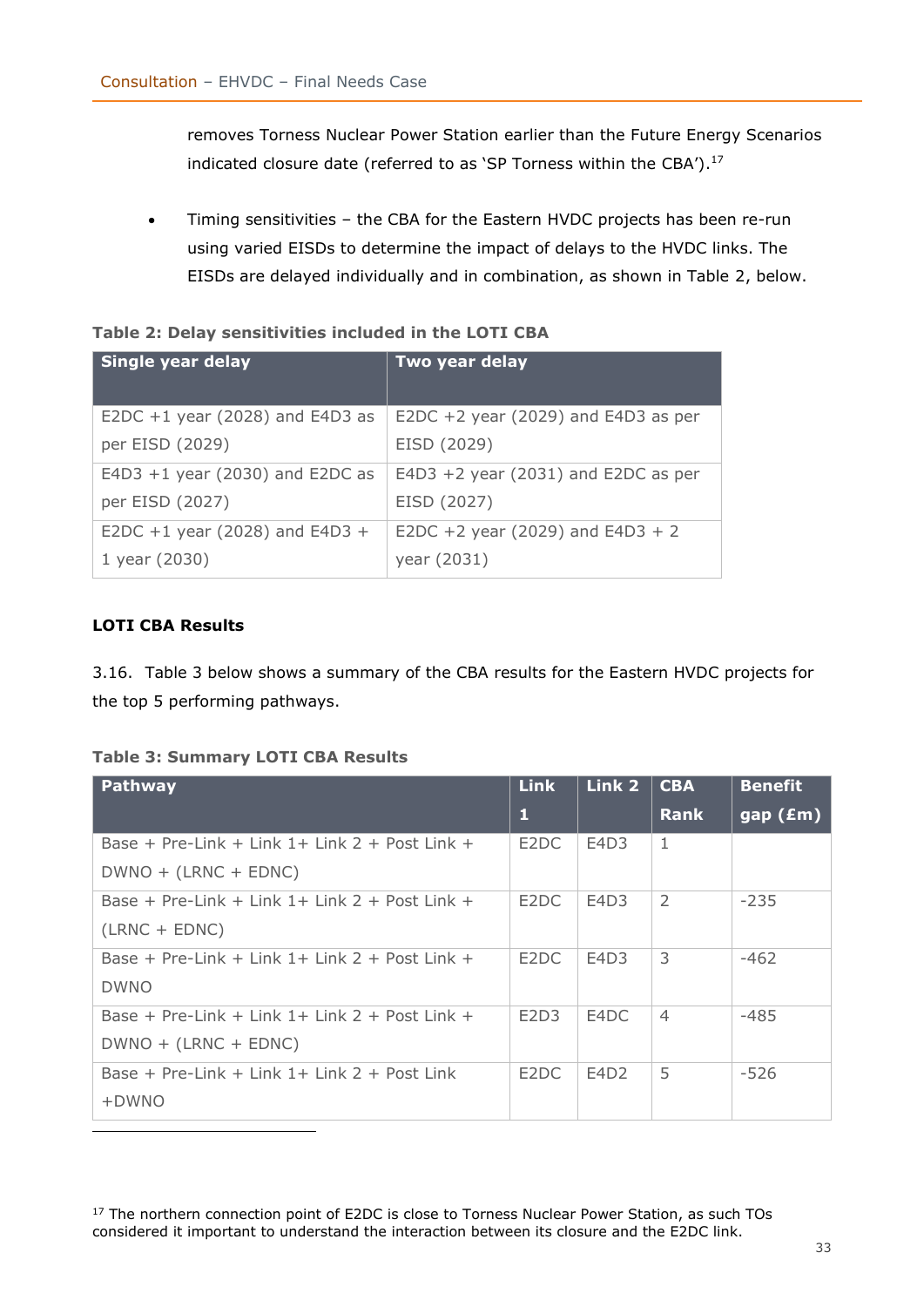3.17. The CBA for the Eastern HVDC projects concludes that the optimum option, based on a LWR approach across all pathways and scenarios, is the HVDC link from Torness to Hawthorn Pit (E2DC) combined with the HVDC link from Peterhead to Drax (E4D3). The complete pathway NPV ranges from £12.5bn to £35.4bn. When the two links (E2DC and E4D3) are considered in isolation (ie without the base, pre-link, post-link and other investments (DWNO, LRNC & EDNC)) they provide NPVs ranging from £2.3bn to £4.6bn across the Future Energy Scenarios. Pathways that contain two HVDC links consistently outperform pathways that contain only one link, reconfirming the analysis carried out at the Initial Needs Case stage.<sup>18</sup>

3.18. The preferred options of E2DC and E4D3 perform well across all core scenarios. Table 4 below, sets out the reinforcement pathway with the highest NPV in each of the Future Energy Scenarios, and therefore the zero-regret option.

| <b>Scenario</b> | <b>Zero Regret Pathway</b>                                                                    |
|-----------------|-----------------------------------------------------------------------------------------------|
| LtW             | Base network + Pre-link package + DWNO + E2DC + E4D3 + Post link package                      |
| <b>CT</b>       | Base network + Pre-link package + DWNO + E2DC + E4D3 + Post-link package +<br>$(LRNC + EDNC)$ |
| <b>ST</b>       | Base network + Pre-link package + DWNO + E2DC + E4D3 + Post-link package +<br>$(LRNC + EDNC)$ |
| <b>SP</b>       | Base network + Pre-link package + DWNO + E2DC + E4D3 + Post-link package                      |

| Table 4: Summary CBA results for the Eastern HVDC projects |  |  |  |
|------------------------------------------------------------|--|--|--|
|------------------------------------------------------------|--|--|--|

3.19. The table above shows that E2DC and E4D3 are the recommended reinforcement options when considered as part of a wider strategy of system reinforcements, represented by the inclusion of the post link package. When considered only in combination with each other, (ie Base + Link  $1 +$  Link 2, without the pre-link and post-link packages and without the DWNO or LRNC + EDNC reinforcements) the recommendation is for two longer HVDC links (E2D3, the Torness to Drax HVDC link and E4D2 the Peterhead to Cottam HVDC link). This remains consistent with previous analysis that demonstrates that all boundaries require reinforcement; however, when considered alongside further reinforcement that target those boundaries, then E2DC and E4D3 are optimal. NGET, SPT and SSENT consider that the Eastern HVDC projects must be considered in the context of the full GB electricity network,

<sup>18</sup> Eastern HVDC - Consultation on the project's Initial Needs Case and initial thinking on its suitability [for competition | Ofgem](https://www.ofgem.gov.uk/publications/eastern-hvdc-consultation-projects-initial-needs-case-and-initial-thinking-its-suitability-competition)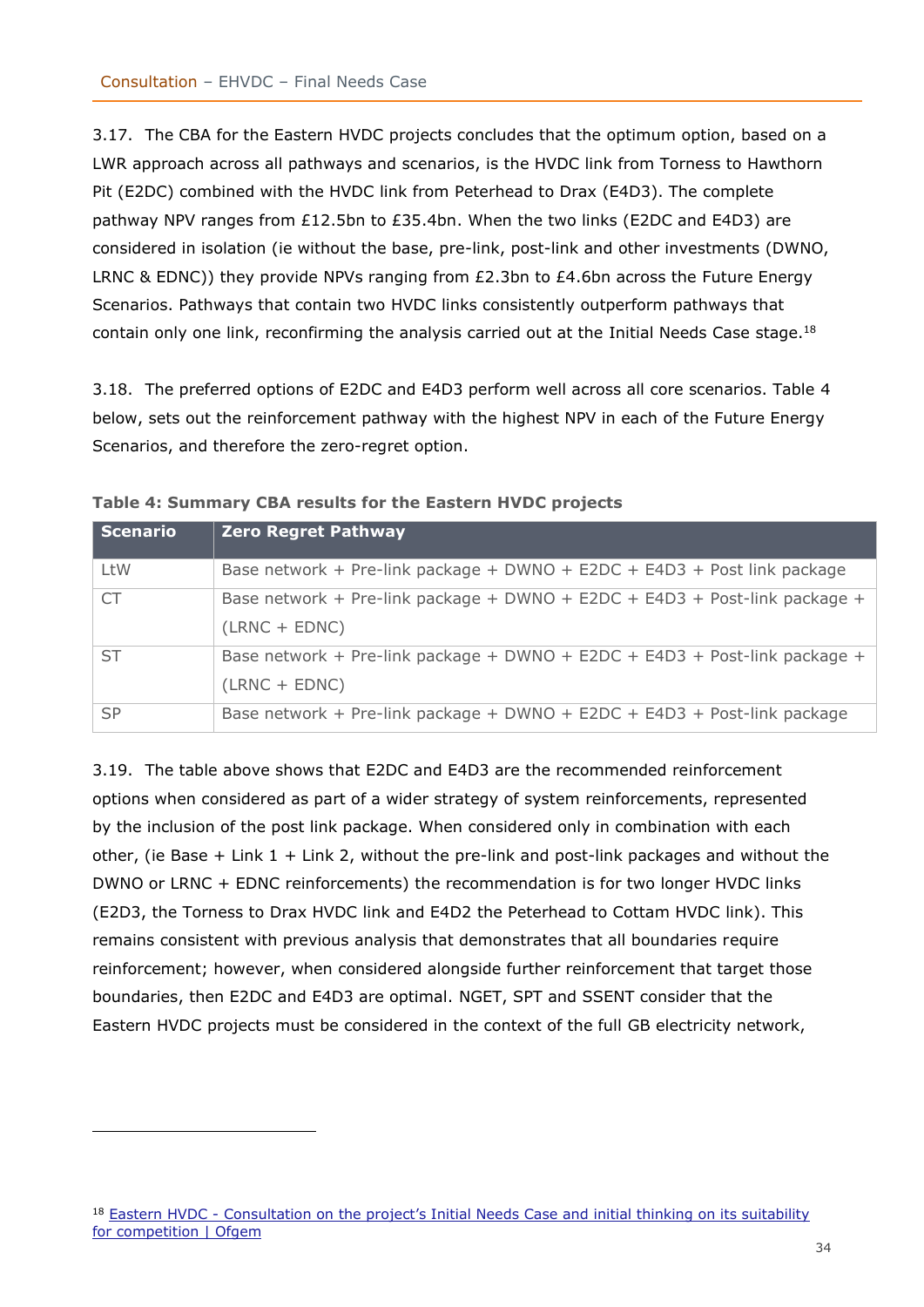and therefore must consider network states after the proposed HVDC links (E2DC and E4D3) (ie the post link package, DWNO and LRNC + EDNC reinforcements)..

#### *Sensitivities*

3.20. As described in paragraph [3.15,](#page-31-0) a series of sensitivities have been tested through the CBA for the Eastern HVDC projects to examine the sensitivity of the recommended options to certain changes in assumptions.

3.21. Neither the sensitivity to vary CAPEX costs by  $+/-10\%$  or  $+/-20\%$  or the sensitivity to vary constraint costs by  $+/-10\%$  or  $+/-20\%$  change the recommended options. In all cases E2DC and E4D3 remain the optimum solution.

3.22. When the Future Energy Scenarios generation sensitivity 'SP Torness' is considered, the recommendation also does not change.

3.23. A range of timing sensitivities were assessed by the ESO in the CBA for the Eastern HVDC projects. Only one case, a 2 year delay to both E2DC and E4D3, resulted in a change in recommendation. In this case the top ranked solution becomes E2D3 and E4DC. Any delay to either HVDC link would result in additional constraint costs as detailed in Table 5, below.

| <b>Timing</b>    | <b>Timing</b>     | <b>Constraint costs (£m)</b> |           |           |           |                |
|------------------|-------------------|------------------------------|-----------|-----------|-----------|----------------|
| E2DC             | <b>E4D3</b>       | <b>LtW</b>                   | <b>CT</b> | <b>ST</b> | <b>SP</b> | <b>Average</b> |
| $E2DC + 1(2028)$ | E4D3 (2029)       | 201                          | 206       | 225       | 103       | 184            |
| E2DC (2027)      | $E4D3 + 1$ (2030) | 156                          | 197       | 184       | 290       | 207            |
| $E2DC + 1(2028)$ | $E4D3 + 1$ (2030) | 357                          | 403       | 409       | 393       | 390            |
| $E2DC + 2(2029)$ | E4D3 (2029)       | 402                          | 416       | 453       | 283       | 389            |
| E2DC (2027)      | $E4D3 + 2(2031)$  | 335                          | 391       | 368       | 577       | 418            |
| $E2DC + 2(2029)$ | $E4D3 + 2(2031)$  | 737                          | 807       | 822       | 860       | 806            |

**Table 5: Constraint costs incurred due to delay**

3.24. To assess the sensitivity of the recommendation to the post link package, analysis was also carried out which delays both the post-link package and LRNC +EDNC (post link extension reinforcements) from the 2031 studied dates by 1 and 2 years. These sensitivities do not change the recommendation from E2DC and E4D3.

3.25. NGET, SPT and SSENT consider the sensitivity analysis shows the robustness of the recommended option (E2DC and E4D3) against future uncertainty.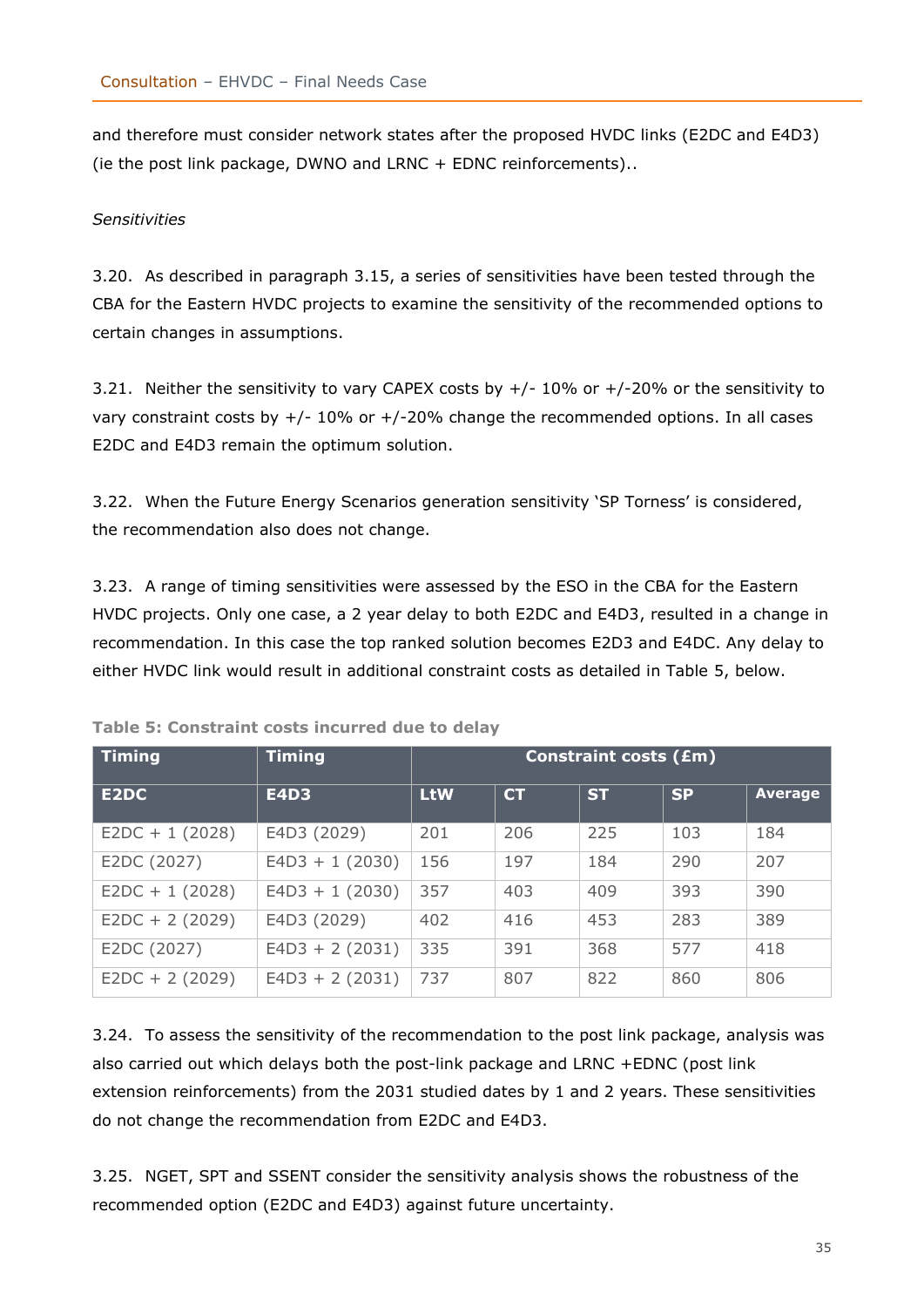# <span id="page-35-0"></span>**Our views on the Cost Benefit Analysis for the Eastern HVDC projects**

3.26. Our view is that the CBA supports the need for investment on this part of the network and justifies NGET, SPT and SSENT's progression of E2DC and E4D3 as the preferred options for the reinforcement pathway for the Scotland and the North of England region. When considered as part of a wider strategy of system reinforcements E2DC and E4D3 display the highest NPV across each Future Energy Scenarios and are the LWR options.

3.27. We are satisfied that the CBA demonstrates that E2DC and E4D3 are the most efficient options overall, when compared against a suitably wide range of alternative options and sensitivities (ie potential future changes). We note that much of the relative benefit of the options is driven by the earlier Earliest In Service Dates compared to the other options, particularly when looking at E2DC. However, we are comfortable that based on the sensitivity analysis carried out (that considers delays to Earliest In Service Dates) both E2DC and E4D3 remain the most appropriate options based on current estimated delivery dates.

3.28. NGET, SPT and SSENT note that any delay to the Eastern HVDC projects would lead to additional constraint costs of up to  $£409m$  in the first year of delay, with up to  $£225m$  for E2DC alone in the first year of delay. Given the material impact of delay to delivery, we expect NGET, SPT and SSENT to continue to progress the Eastern HVDC projects in a timely manner that ensures that the full benefits of the projects can be realised.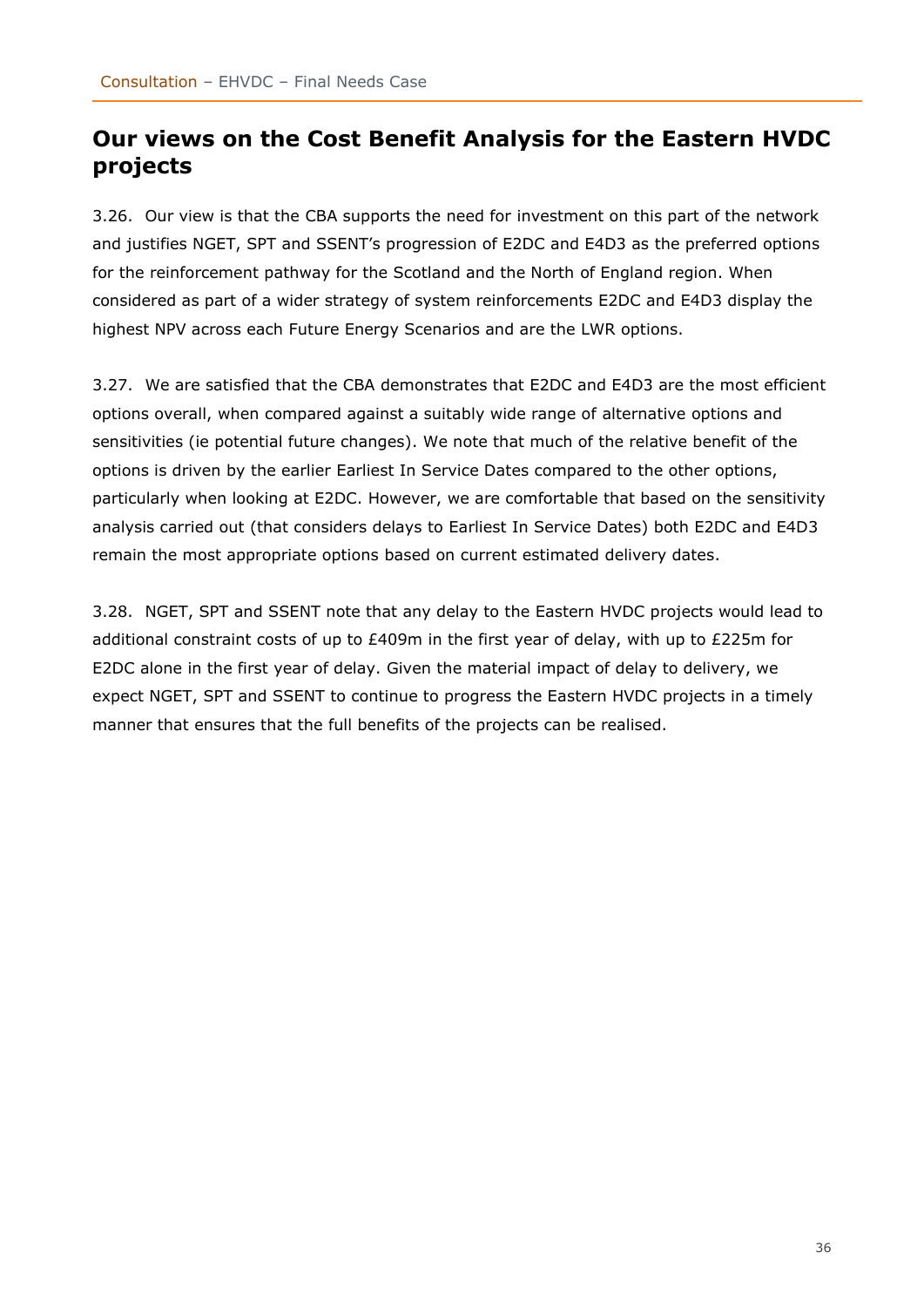# <span id="page-36-0"></span>**4. Delivery model considerations**

#### **Section summary**

This chapter summarises our assessment of whether the Eastern HVDC projects meet the criteria for competition and explains our minded-to decision on whether to apply a late competition model.

#### **Questions**

**Question 7: Do you agree with our minded-to decision to retain the two Eastern HVDC projects within the LOTI arrangements under RIIO?**

# <span id="page-36-1"></span>**Background**

4.1. Competition in the design and delivery of energy networks is a central aspect of our RIIO-2 price controls. Competition has a key role to play in driving innovative solutions and efficient delivery that can help us meet our decarbonisation targets at the lowest cost to consumers. All projects that meet the criteria for competition and are brought forward under an uncertainty mechanism will be considered for potential delivery through a late competition model.

# <span id="page-36-2"></span>**Whether the Eastern HVDC projects meets the criteria for competition**

- 4.2. The criteria for late model competition are as follows:
	- **New**
	- **Separable**
	- High-value: projects of £100m or greater expected capital expenditure.

4.3. We remain of the view that the Eastern HVDC projects as proposed meets the "new" criterion. It involves the construction of new subsea HVDC links and associated other new electrical infrastructure (e.g converter stations) along new route corridors.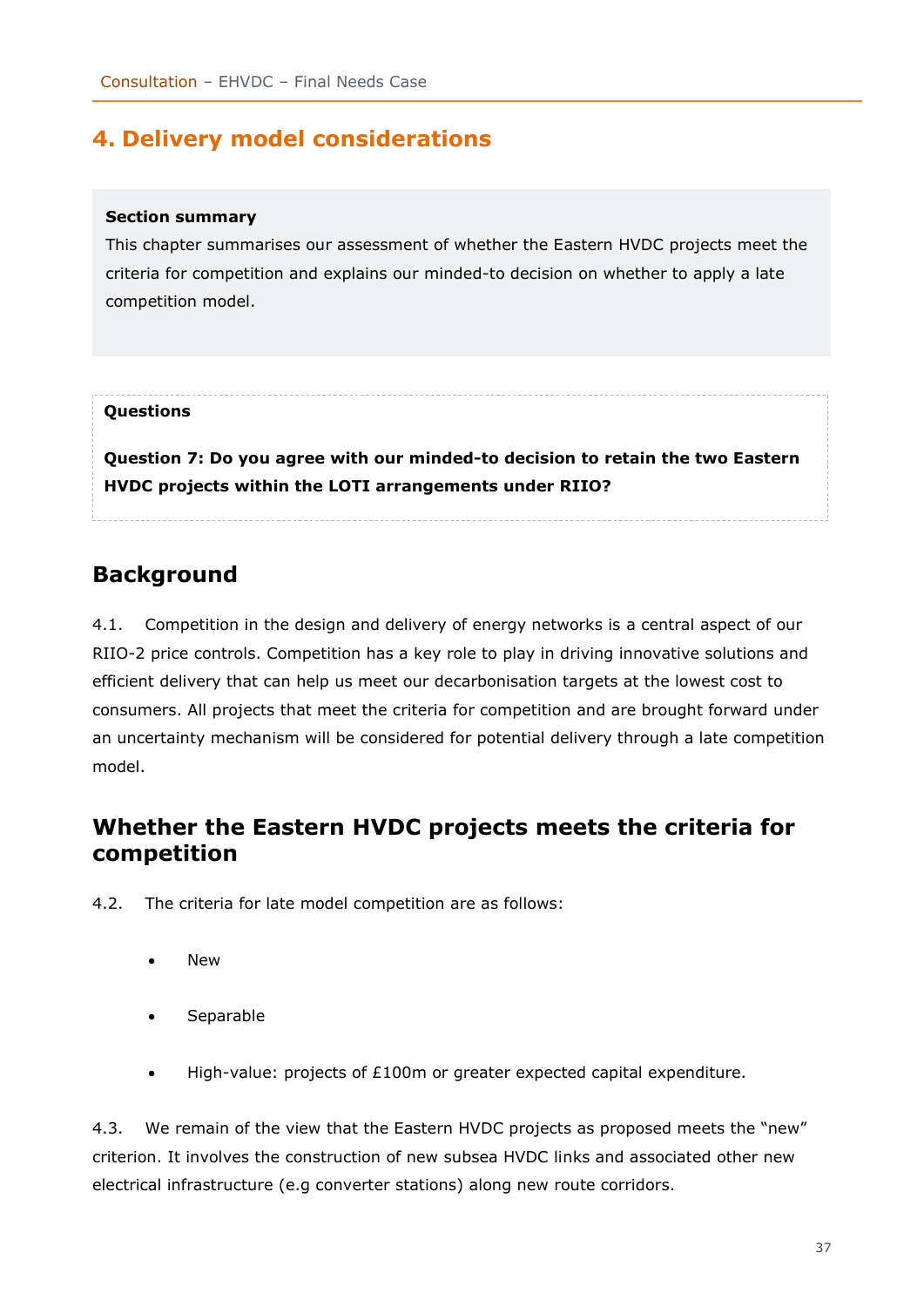4.4. We also remain of the view that the Eastern HVDC projects as proposed meets the "separable" criterion. Whilst the proposed subsea HVDC links are expected to play an integral part in releasing constraints at various points on the network, and interact with a range of other proposed investments, the proposed links will only physically interface with the rest of the transmission network relatively close to the northern and southern landing points. The links are electrically separable and can be built with minimal interaction with the rest of the network.

4.5. Finally, we remain of the view that the Eastern HVDC projects will also meet the "highvalue" criterion. The indicative costs for the Eastern HVDC projects provided by NGET, SPT and SSENT is greater than £3bn.

4.6. Overall, and in line with our assessment at the Initial Needs Case stage, we conclude that the Eastern HVDC projects meet the criteria for late model competition.

## <span id="page-37-0"></span>**Delivery model considerations**

4.7. Since we consider that the Eastern HVDC projects meets the criteria for late model competition, we have also considered whether it is the interest of consumers for it to be delivered through a late model of competition, rather than via the prevailing LOTI mechanism under the RIIO-2 arrangements.

#### <span id="page-37-1"></span>**Relevant consideration of models**

4.8. The late competition models for consideration for the Eastern HVDC projects are:

- Competitively Appointed Transmission Owner (CATO) Model
- Special Purpose Vehicle (SPV) Model
- Competition Proxy Model (CPM)

4.9. Below we set out details of each of these models, and our views on how applicable each might be to the Eastern HVDC projects.

#### *CATO Model*

4.10. Under the CATO model a competitive tender would be run for the financing, construction, and operation of the proposed assets that make up the Eastern HVDC projects,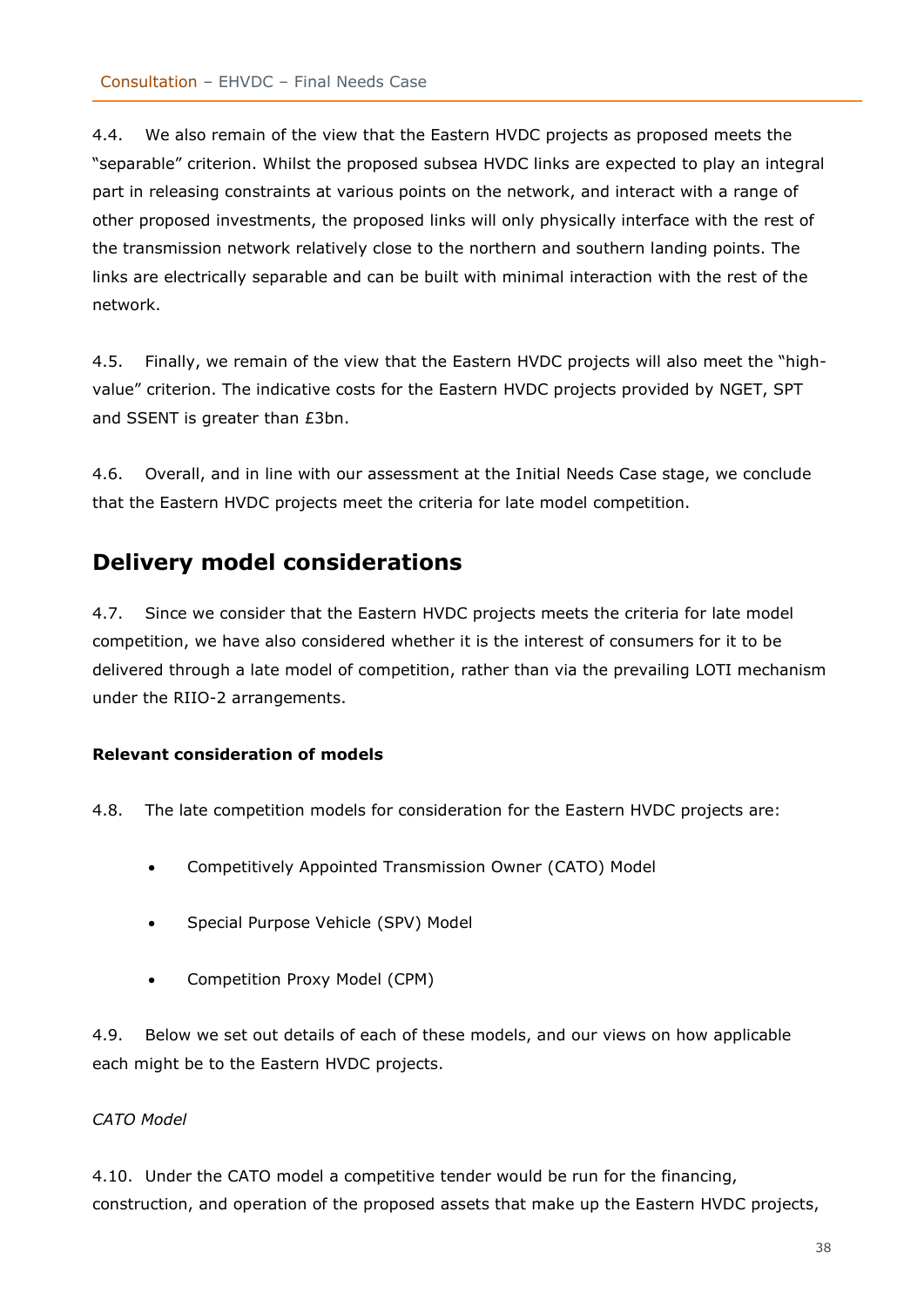with a transmission licence provided to the winning bidder setting out the outputs, obligations and incentives associated with delivering the project. The CATO model requires legislative changes to allow for new parties to be able to be awarded a transmission licence following a competition.

4.11. The high-level delivery plan for Eastern HVDC projects (included for E4D3 and E2DC in Appendix 1) presented by NGET, SPT and SSENT in their submission indicates an expectation that construction on the two proposed links will need to commence in early 2024 in order to meet the required delivery dates. The UK Government has set out its intention to introduce the required legislation, but it is currently difficult to determine when the required legislation will be in place and whether this would support timely delivery of the Eastern HVDC projects by a CATO model.

4.12. In order for construction to commence in early 2024 the high-level delivery plan for Eastern HVDC projects requires the Invitation to Tender (ITT), the main stage of the procurement process, to start in spring 2022. We consider that the ITT stage is the critical point by which a delivery model decision should be made in order to ensure that the project can progress with clarity on the delivery model for NGET, SPT and SSENT and prospective bidders before they start spending significant money preparing their bids. Having reviewed the detailed assumptions on which the delivery plan is based, we agree that a decision to apply CATO at this point to the Eastern HVDC projects is likely to lead to delays that could significantly increase constraint costs.

4.13. In line with our Initial Needs Case Decision that any delay resulting from the application of the CATO model on the Eastern HVDC projects would not be in the interests of consumers, we can confirm that we are minded not to apply the CATO model to E2DC or E4D3.

4.14. While we welcome representations on this point, such representations would need to sufficiently evidence and demonstrate that an application of CATO would be in the interests of consumers for us to consider changing our minded-to position of not applying CATO for this project.

#### *SPV Model*

4.15. Under the Special Purpose Vehicle (SPV) model, the incumbent network licensee would run a tender to appoint an SPV to finance, deliver and operate a new, separable, and high value project on the licensee's behalf through a contract in effect for a specified revenue period. The allowed revenue for delivering the project would be set over the period of its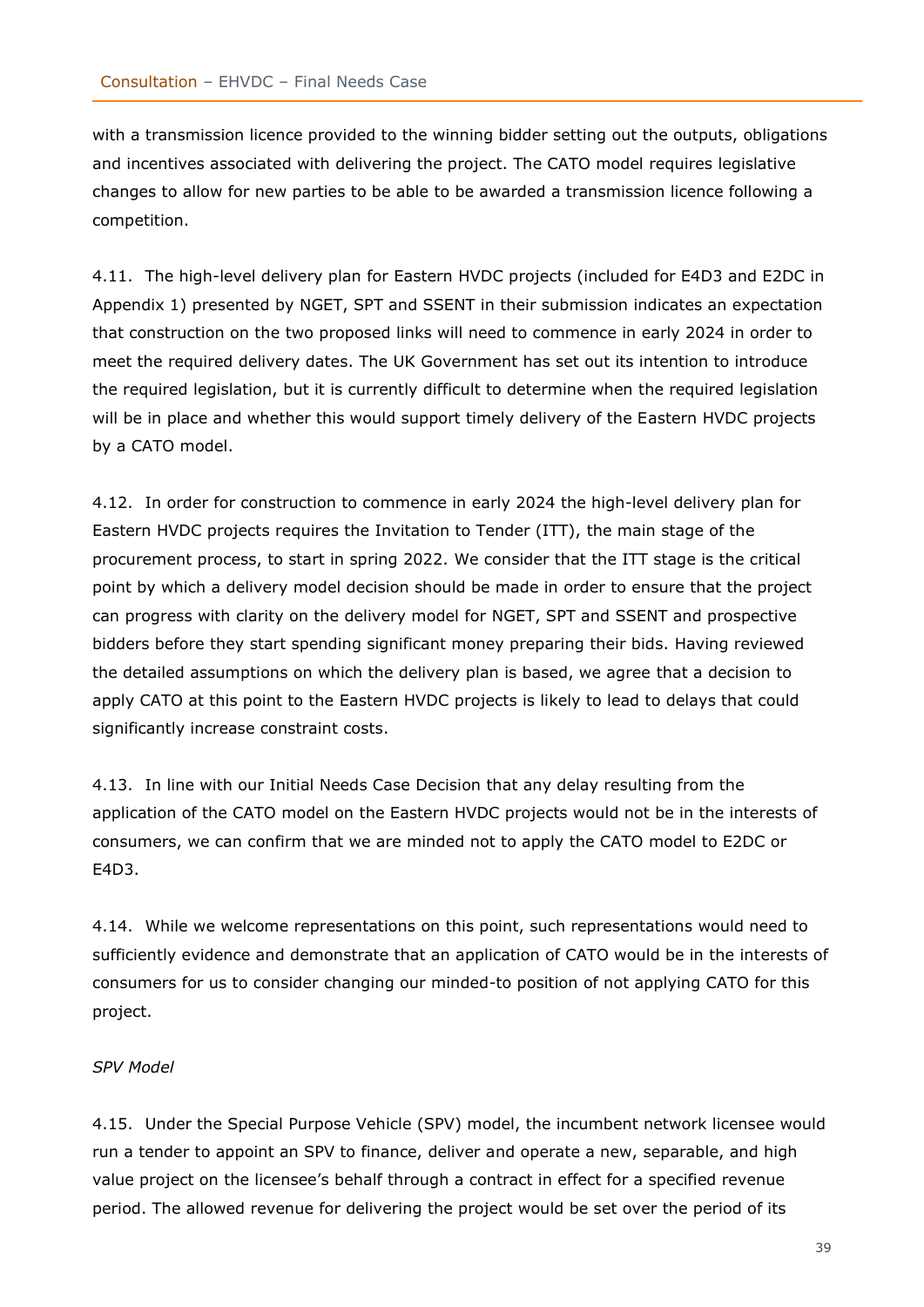construction and a long-term operational period (currently expected to be 25 years). The SPV model was originally developed for consideration for projects where the CATO model had been discounted due to a clear expectation that underpinning legislation would not be in place in time to allow the delivery of specific projects. The model was considered in detail during the RIIO-1 period, but we recognise that there would be significant work needed to finalise that model for the Eastern HVDC projects.

4.16. Given the additional work needed to finalise the SPV model, and the close proximity of the ITT stages, we do not consider that the SPV model can be applied to this project without being likely to lead to delays. For this reason we consider that the SPV model is not an appropriate model to utilise for this project.

#### *Competition Proxy Model*

4.17. The CPM involves setting a largely project-specific set of regulatory arrangements to cover the construction period and a 25-year operational period for an asset (in contrast with setting arrangements for a portfolio of assets under a price control settlement). It is intended to replicate the efficient project finance structure that tends to be used in competitive tender bids for the delivery and operation of infrastructure projects.

4.18. Importantly, the project would remain delivered by NGET, SPT and SSENT under CPM. This means that there is not the requirement to allow for the running of a full tender for delivery of the project in the same way as the CATO or SPV models, and the CPM assessment stages follow the same process as the LOTI mechanism.

4.19. In RIIO-2 Final Determinations we explained that due to recent market conditions and our allowed financing arrangements for RIIO-2, we may not be able to have sufficient confidence that the application of the CPM to projects that need to start construction at the start of the RIIO-2 period would deliver benefits to consumers. This position was informed by the positions determined for the Hinkley-Seabank project in May 2020.

4.20. Since our decision on Hinkley-Seabank and RIIO-2 Final Proposals in 2020, we have seen some variability in the cost of debt benchmarks used to set the financing arrangements under CPM. However, we have not seen movements that would indicate that we are able to be confident that CPM is likely to deliver a benefit to consumers relative to the counterfactual LOTI arrangements under RIIO. In line with the approach undertaken for our Hinkley-Seabank decision, we have carried out some indicative comparative analysis of the consumer impact of applying CPM to the E2DC and E4D3 projects rather than the RIIO counterfactual arrangements. The results are summarised below.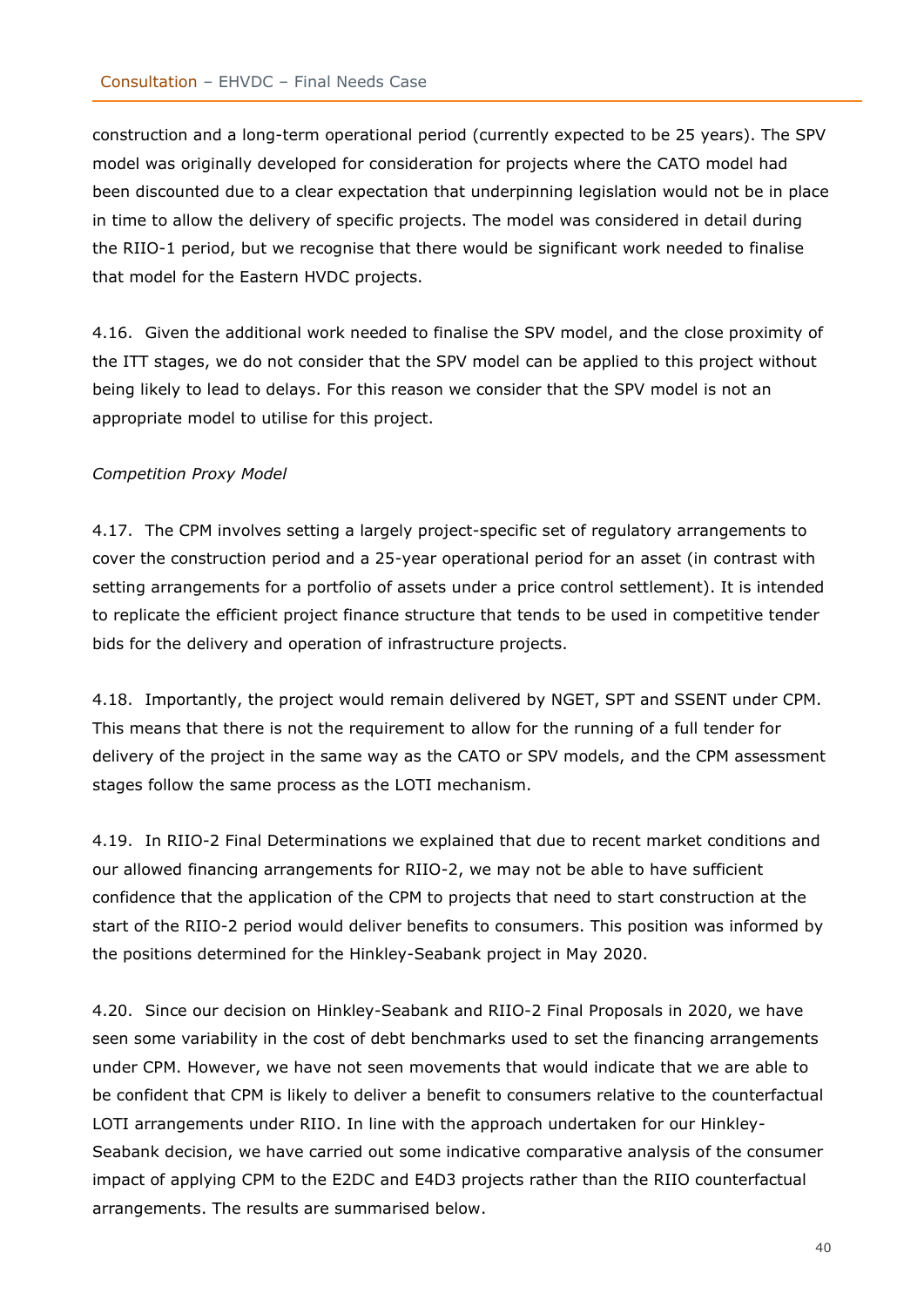|                                | <b>E2DC under RIIO</b>         | <b>E4D3 under RIIO</b>             |
|--------------------------------|--------------------------------|------------------------------------|
| <b>CPM</b>                     |                                |                                    |
| Mid point of construction &    | <b>CPM</b> benefit:            | <b>CPM</b> benefit:                |
| operational ranges             | - £93m (9%) to - £129m (13%)   | $-$ £130m (9%) to $-$ £155m (11%)  |
| Mid point of construction and  | <b>CPM</b> benefit:            | <b>CPM</b> benefit:                |
| bottom of ops ranges           | £19m (2%) to - £55m (5%)       | £31m (2%) to - £56m (4%)           |
| bottom of construction and ops | <b>CPM</b> benefit:            | <b>CPM</b> benefit:                |
| ranges                         | £33m (3%) to £3m (0%)          | £61m (4%) to £36m (4%)             |
| Top of construction and ops    | <b>CPM</b> benefit:            | <b>CPM benefit:</b>                |
| ranges                         | - £243m (14%) to - £279m (27%) | $-$ £350m (25%) to $-$ £375m (25%) |

**Figure 6 – Indicative results of comparative analysis between CPM & RIIO for the Eastern HVDC projects**

4.21. At this stage of the Eastern HVDC projects there remains uncertainty around the final costs associated with the E2DC and E4D3 links. There is also scope for potential market movements between now and the point at which the financing arrangements would be finalised for CPM, in parallel to the final setting of the cost allowances for the project. However, notwithstanding this we consider that we do not have sufficient confidence that application of the CPM to Eastern HVDC projects would deliver benefits to consumers.

#### <span id="page-40-0"></span>**Minded-to position**

4.22. Given that we cannot envisage that implementing either the CATO model or SPV model for these projects without causing the delay of such critical investments and given the indicative results of the CPM analysis above in Figure 6, our minded-to position is to retain the E2DC and E4D3 links within the LOTI mechanism within the RIIO-2 framework.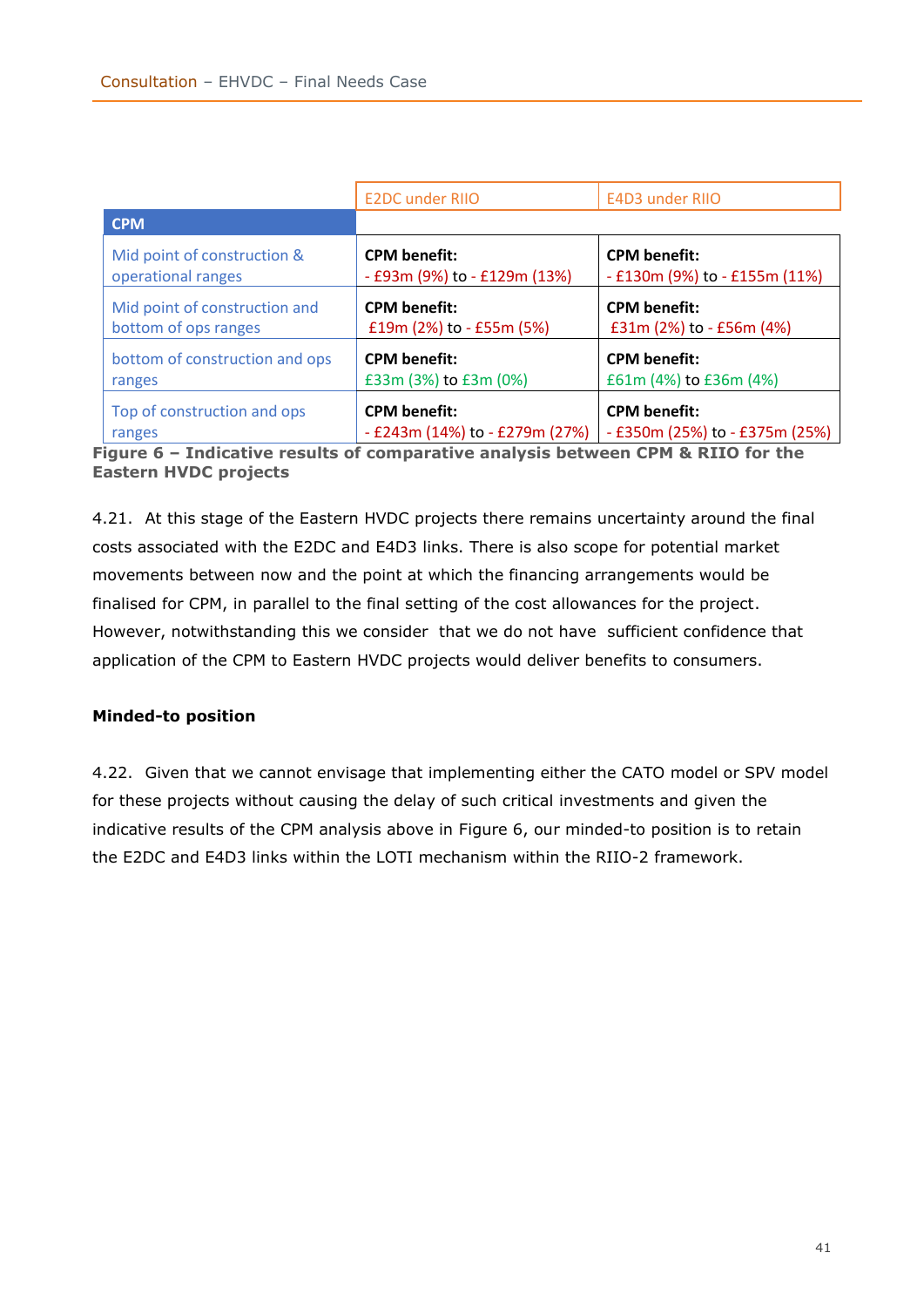# <span id="page-41-0"></span>**5. Large Project Delivery**

#### **Section summary**

This section sets out a summary of our approach to Large Project Delivery.

#### **Questions**

#### **Question 8: Do you agree with our approach to LPD?**

**Question 9: Do you agree that reprofiling (rather than a milestone-based approach) is an appropriate mechanism for the Eastern HVDC project?** 

## <span id="page-41-1"></span>**Background**

5.1. In our RIIO-2 Final Determinations<sup>19</sup> we set out our approach to late delivery of large projects ( $>£100$ m). We aim to ensure a network company does not benefit financially from a delay to delivery of those projects by using one of the following options:

- i. If a project is delivered late, we may re-profile the allowances to reflect actual expenditure to avoid the network company benefitting from the time value of money; or
- ii. Milestone-Based Approach we may set project allowances based on the delivery of specific, pre-agreed, milestones. The allowances would only be granted following confirmation that a milestone had been delivered.

1.2. We aim to ensure consumers are protected from any delay in delivery. To this end, we will consider setting a Project Delivery Charge (PDC) for each day a project is delivered late.

1.3. We will take into account a range of factors when considering a Project Delivery Charge, including:

- i. estimates of potential consumer detriment
- ii. industry benchmarks for delay clauses on similar projects

<sup>&</sup>lt;sup>19</sup> [RIIO-2 Final Determinations,](https://www.ofgem.gov.uk/publications/riio-2-final-determinations-transmission-and-gas-distribution-network-companies-and-electricity-system-operator) ET Annex (REVISED), page 32 onwards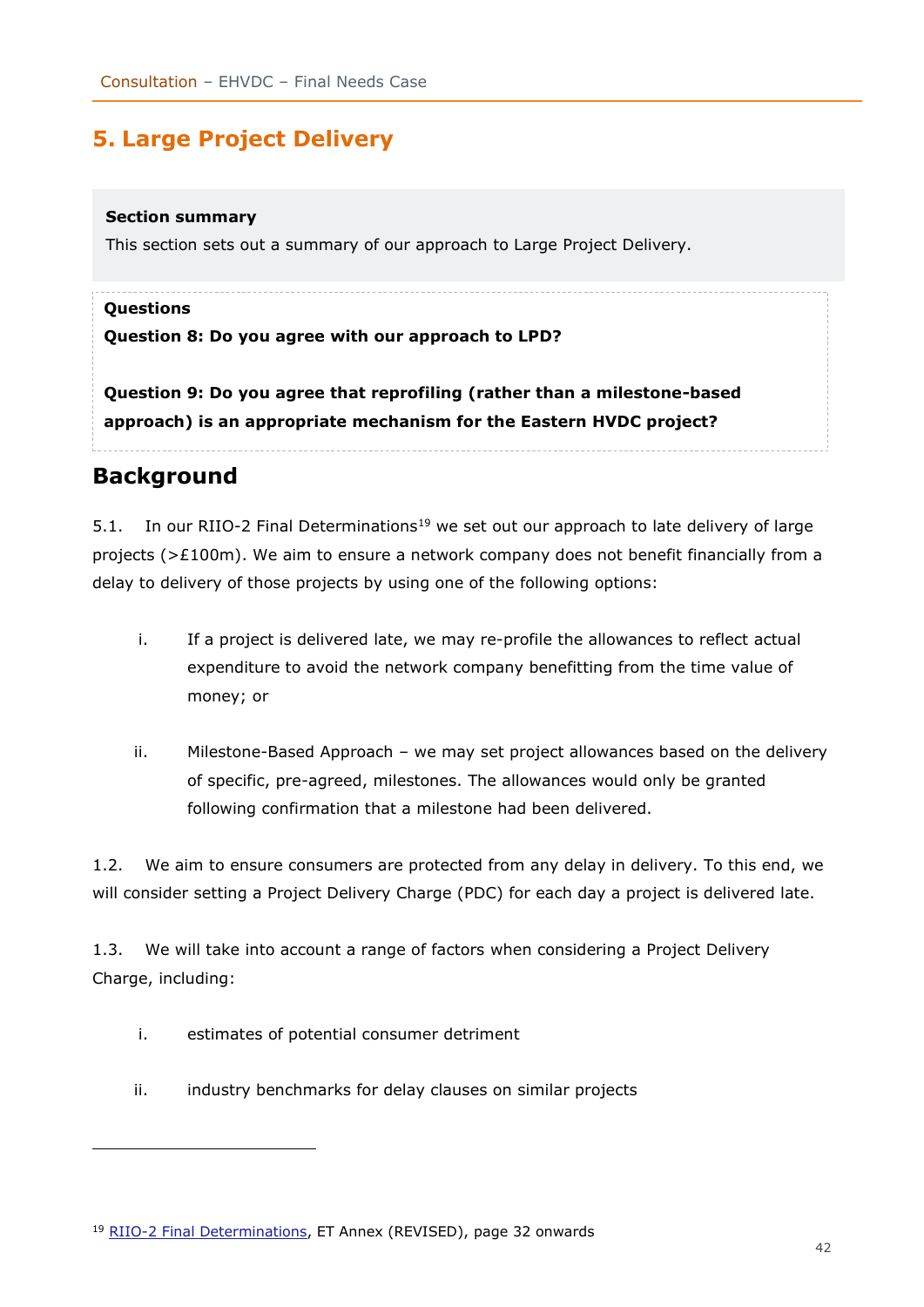iii. the delay clause(s) that the network company negotiates with its contractor(s) for that project, which would be shared with Ofgem through the project assessment submission.

#### <span id="page-42-0"></span>**Our position**

5.2. To address the possibility of NGET, SPT and SSENT benefiting financially from any delay in delivery of the Eastern HVDC projects our preferred option in a case of delay is to reprofile the allowances to reflect actual expenditure to avoid the network companies benefitting from the time value of money.

5.3. We do not consider that setting milestone based allowances is appropriate for the Eastern HVDC projects. This is mainly due to the significant cost of the Eastern HVDC projects and the fact each respective project will be delivered by two TOs. We accept that in the case of the Eastern HVDC projects, the representations from the TOs made as a response to our RIIO-2 Draft Determination consultation<sup>20</sup> are relevant, namely that using a milestone based approach may materially affect cashflow. Our view is that this may create a barrier for NGET, SPT and SSENT to engage with their contractors on efficient amendments to pre set milestone deliverables for the benefit of the project as a whole.

5.4. Our current view is that there is a clear need to set a PDCs for the respective Eastern HVDC projects to protect the interests of existing and future consumers. We are currently engaging with NGET, SPT and SSENT to consider the value at which to set the respective PDCs and how precisely the PDC will operate.

5.5. At this stage of our assessment of the Eastern HVDC projects, it is not yet possible to have a precise view of the nature and scope of any delay clauses that NGET, SPT and SSENT will negotiate with their suppliers. As such, we are continuing to engage with NGET, SPT and SSENT to inform our decision. We expect any decision on the precise level of the PDC to be made at latest as part of the Project Assessment stage, although we invite NGET, SPT and SSENT to continue to engage with us on the matter.

<sup>&</sup>lt;sup>20</sup> See page 35 in the ET Annex (revised) here: RIIO-2 Final Determinations for Transmission and Gas [Distribution network companies and the Electricity System Operator | Ofgem](https://www.ofgem.gov.uk/publications/riio-2-final-determinations-transmission-and-gas-distribution-network-companies-and-electricity-system-operator)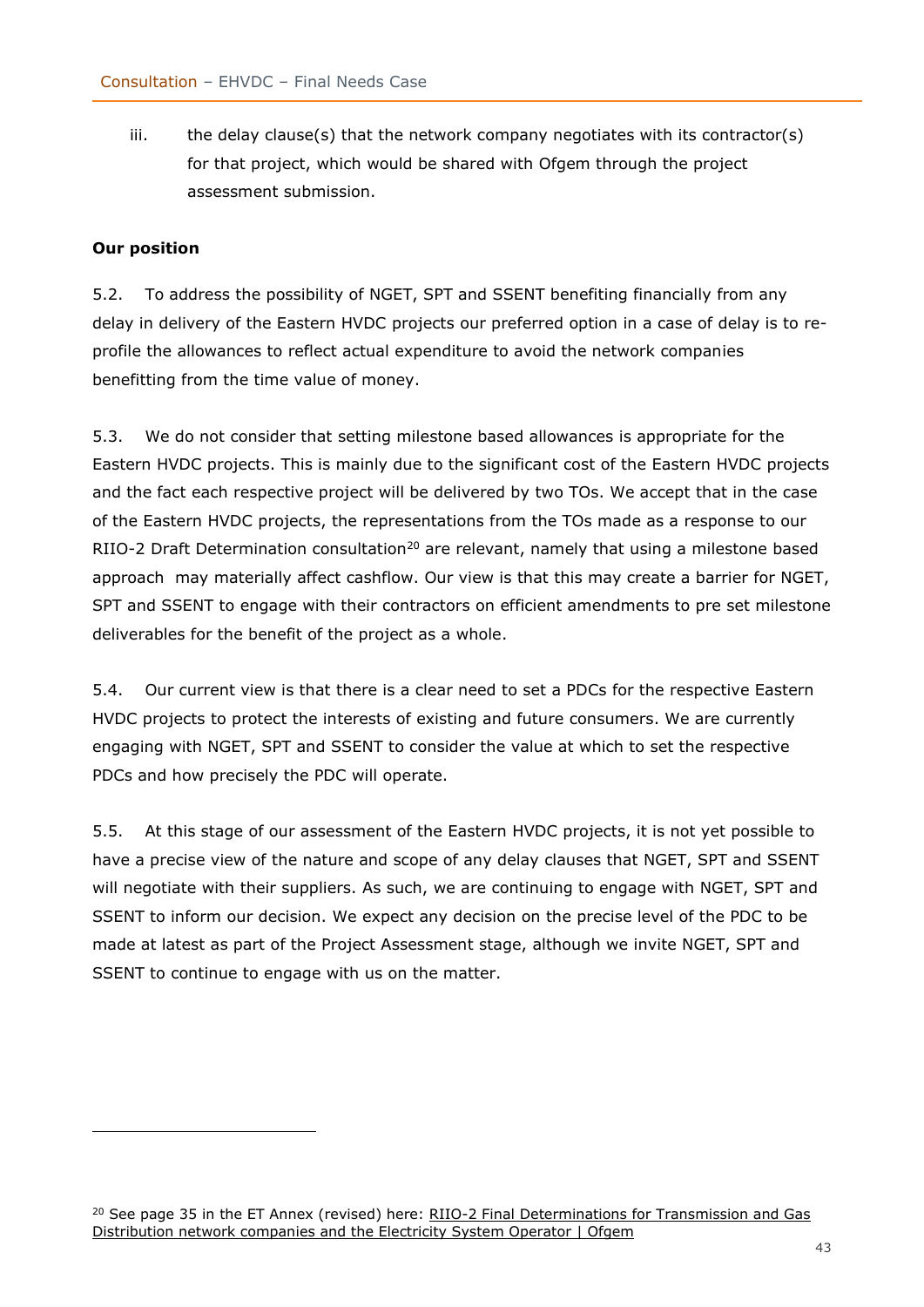## <span id="page-43-0"></span>**6. Next steps**

#### **Section summary**

This chapter sets out the next steps in our assessment of the Eastern HVDC projects under the LOTI mechanism.

6.1. Our consultation on the positions set out within this document will close on  $4<sup>th</sup>$  of May 2022.

6.2. NGET, SPT and SSENT have requested through the Final Needs Case submissions that we commit to providing a decision on the Final Needs Case assessments prior to any decision by the relevant authorities on planning consents. NGET, SPT and SSENT argue that this is important to help support current delivery timescales. The final decision on planning consents for the Eastern HVDC projects is not expected until Q1 2023. The full programmes for both E2DC and E4D3 are included in Appendix 1.

6.3. We stated in the INC Decision, that we normally expect to only receive a Final Needs Case submission once planning consent is in place. However, in the case of the Eastern HVDC projects, due to the particular circumstances, including its strategic importance, we set out that we are satisfied that it is in the interest of consumers to allow some flexibility to the LOTI process to ensure the project meets its required delivery dates. As such we were comfortable in this instance to receive the Final Needs Case submissions well before the decision on major planning consents.

6.4. Furthermore, we are also willing in this instance to make a 'conditional' decision on the Final Needs Case for the Eastern HVDC projects in advance of the planning consent decision. By 'conditional' decision in this context we refer to our decision being conditional on the outcome of the planning consent process for the Eastern HVDC projects. However, we do not intend to make or publish a **final decision** on the Final Needs Case for the Eastern HVDC projects until after the planning consent decision. This is because it would not be appropriate for Ofgem to:

- i. Pre-judge (or be seen to pre-judge) the outcome of the planning consent process, which is conducted by different parties under a different legislative framework and is entirely separate to the regulatory approval process; or
- ii. Commit material consumer funding to the construction of the Eastern HVDC projects before it has secured planning consent, in case the planning consent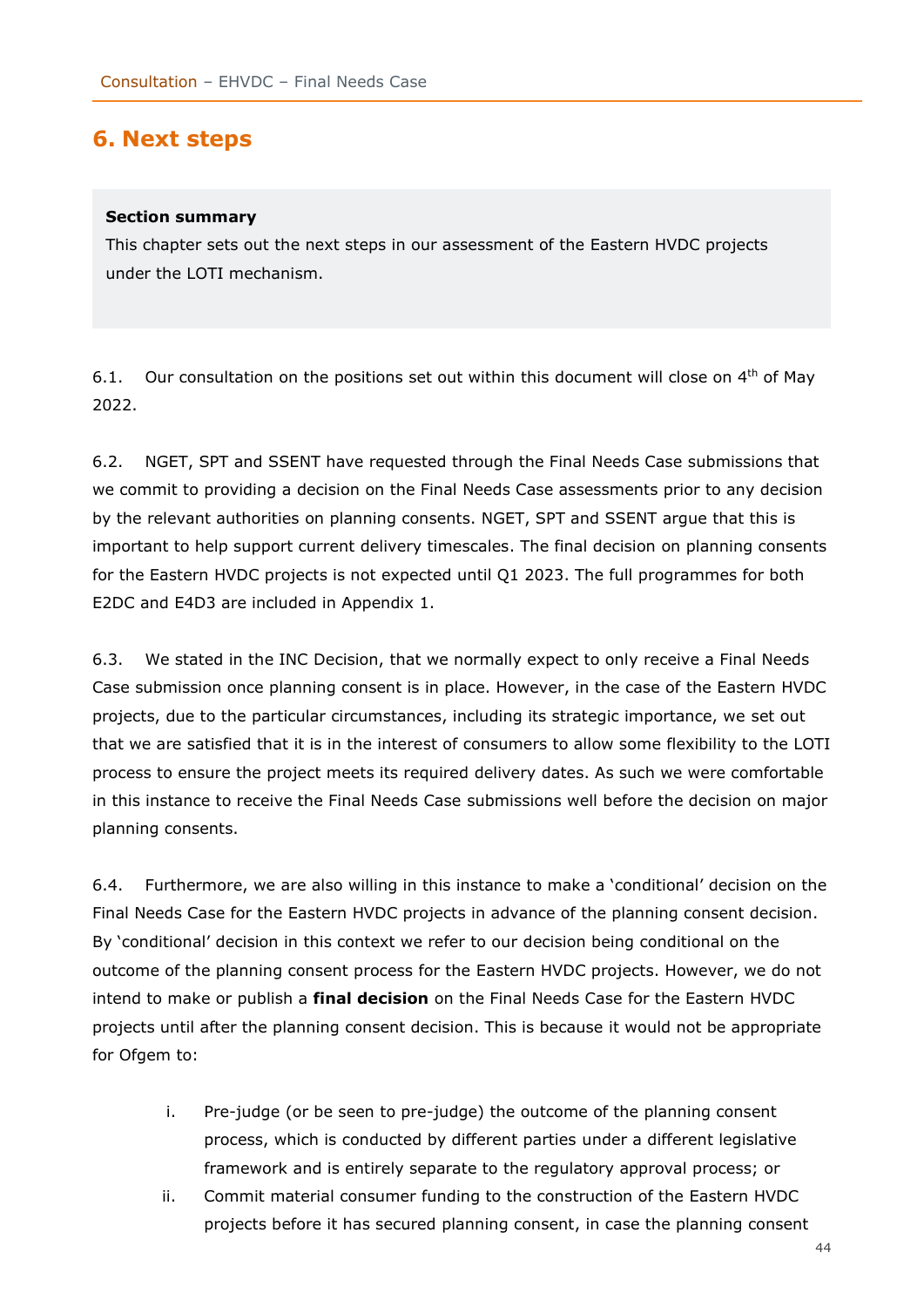process raises any material issues with the need for, or design of, the Eastern HVDC projects.

6.5. If our decisions change from our minded-to positions set out in this document, in light of responses and new information received, then we may need to re-consult. Otherwise, we would anticipate publishing our conditional decision on the Final Needs Case for the Eastern HVDC projects in summer 2022.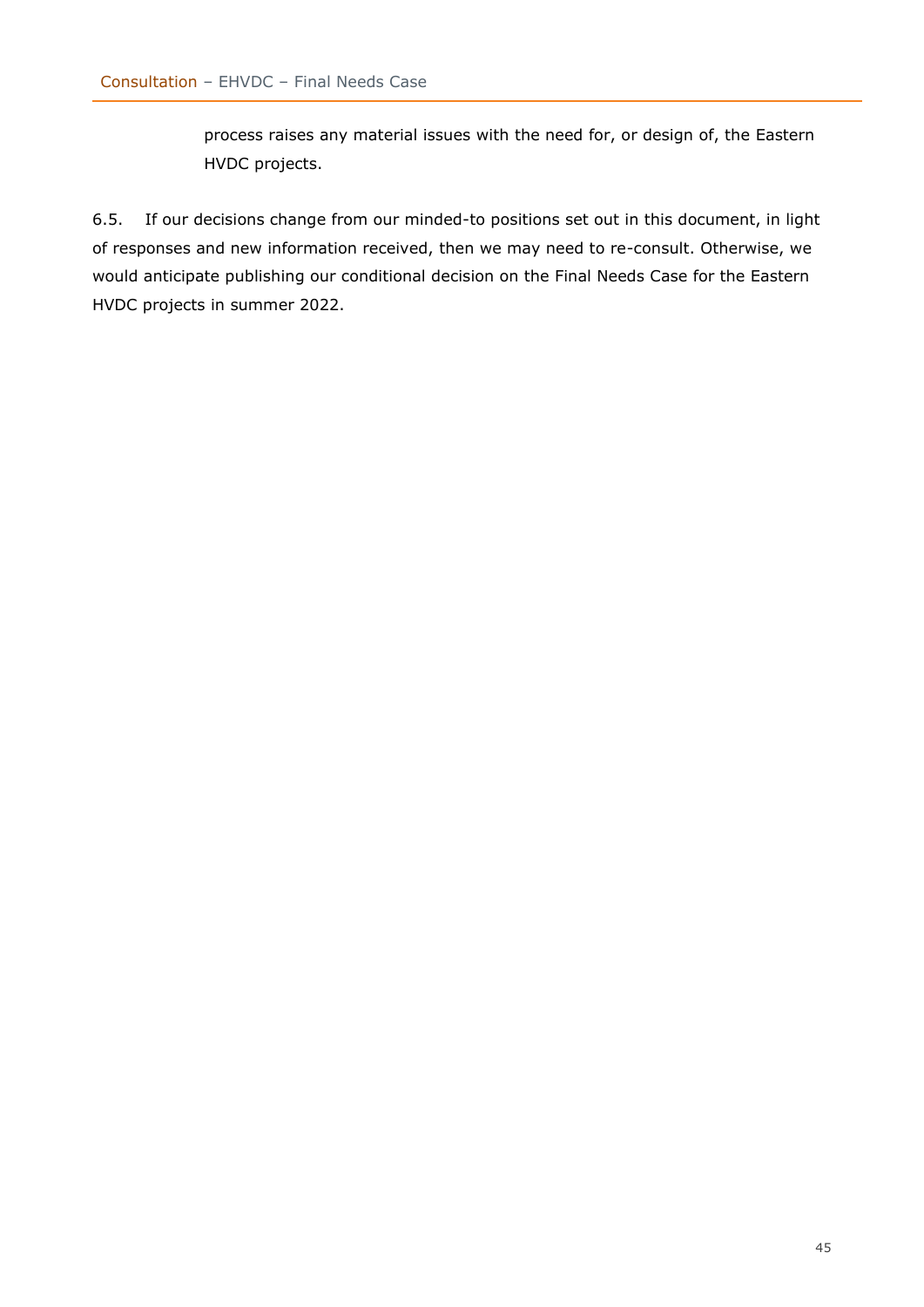# <span id="page-45-0"></span>**Appendices**

#### **Index**

| <b>Appendix</b> | <b>Name of appendix</b>                    | Page no. |
|-----------------|--------------------------------------------|----------|
|                 | Delivery Programmes                        |          |
|                 | <b>Technology Proposals</b>                | 3        |
|                 | Reinforcement options included in the LOTI | 4        |
|                 | <b>CBA</b>                                 |          |
| 4               | Inputs used for CPM analysis               | 9        |
|                 | Privacy notice on consultations            | 10       |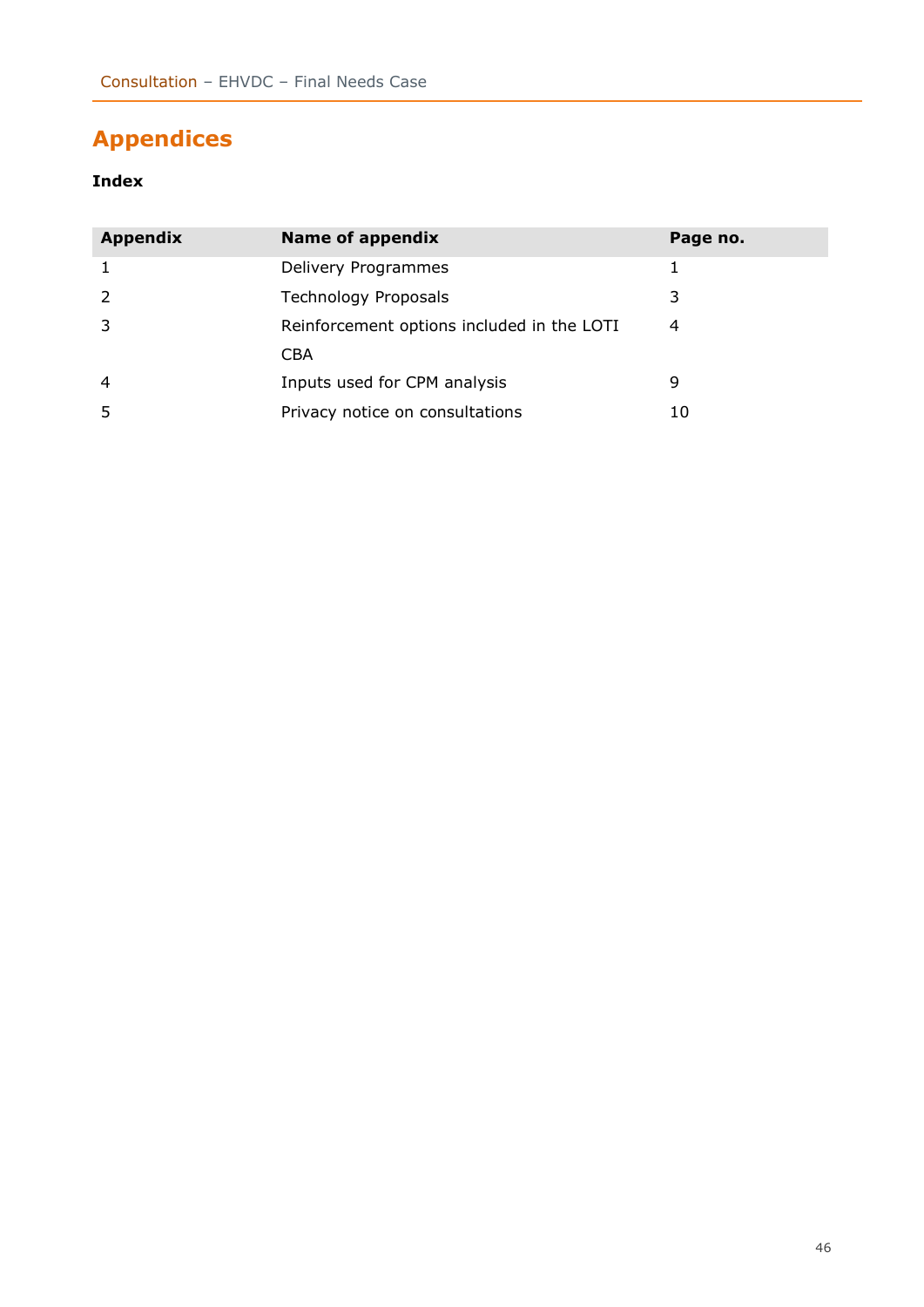



# **Appendix 1: Delivery Programme for Torness to Hawthorn Pit (E2DC) and Peterhead to Drax (E4D3)**

#### **E2DC: Torness to Hawthorn Pit**

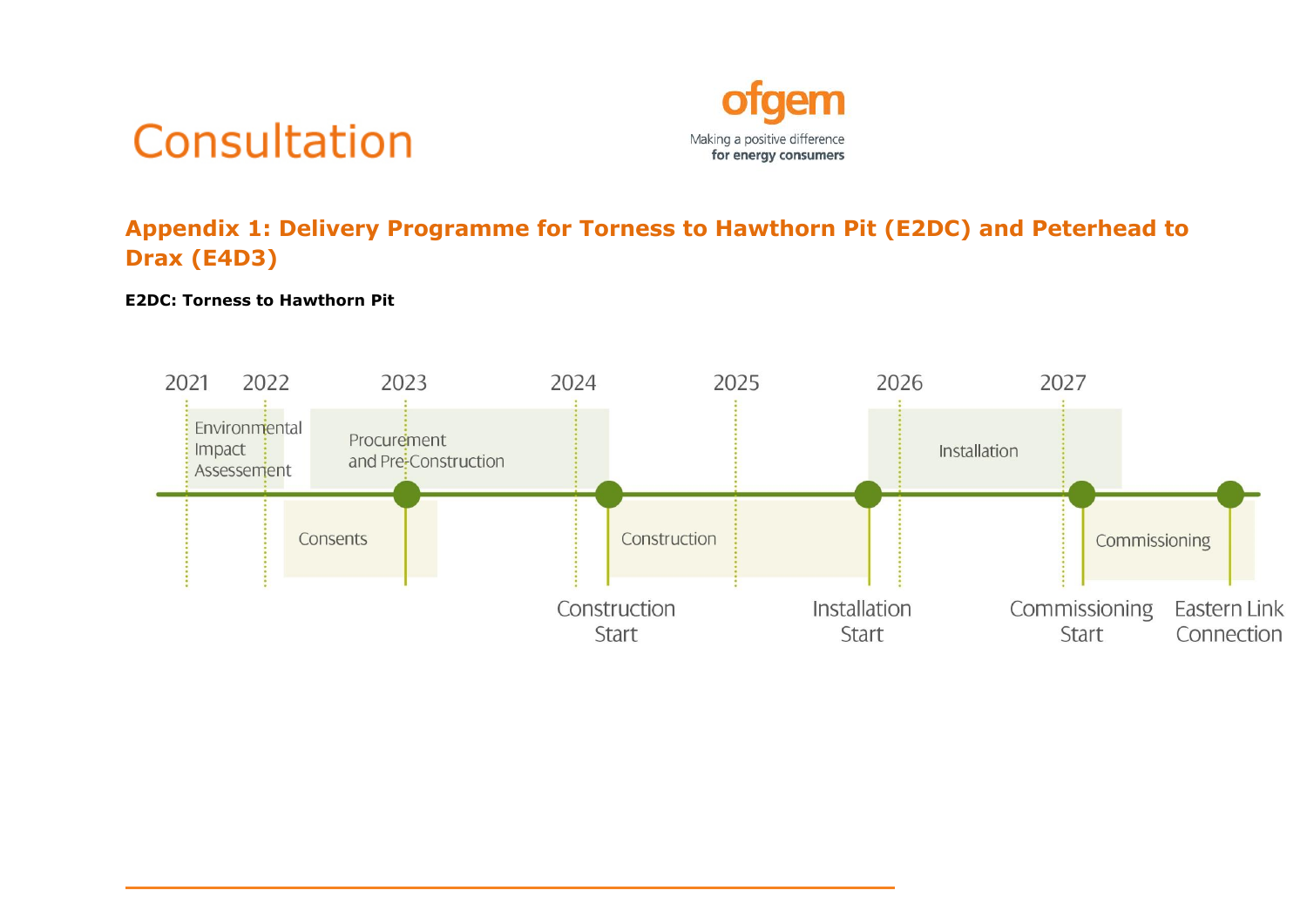#### **E4D3: Peterhead to Drax**

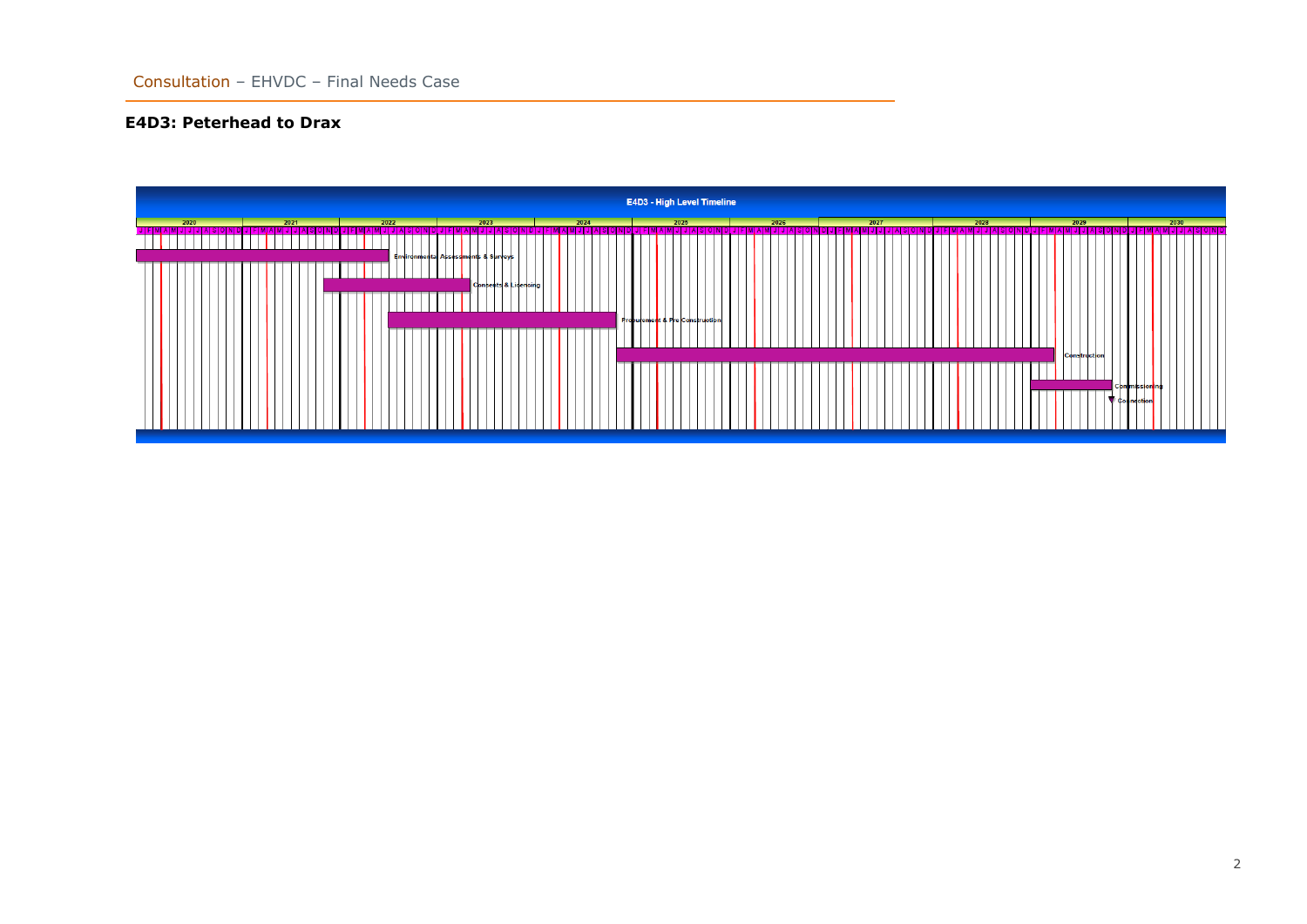# Consultation



# **Appendix 2: technology proposals for Torness to Hawthorn Pit (E2DC) and Peterhead to Drax (E4D3)**

#### **Summary of TOs proposals**

**1.1.** The TOs assessed and proposed the same technologies to deliver both E2DC and E4D3. This is due to the similarities in the proposed design of both projects which both involve a 2GW HVDC offshore link.

**1.2.** This section summarises the technology options considered by the TOs and the benefits and risks they have identified.

#### **Technology selection**

1.3. To deliver an HVDC link with a capacity of 2GW from (1) Torness to Hawthorn Pit (E2DC) and (2) Peterhead to Drax (E4D3), the following three design elements were considered by the TOs:

- ➢ Converter type
- ➢ Configuration and;
- ➢ Cable system

#### **Converter technology selection**

1.4. Two options were considered: Line Communicated Converters (LCC) and Voltage Source Converters (VSCs).

1.5. Despite LCC being a well-established and widely deployed technology, the TOs' proposed technology was VSC for the following reasons:

- Ideally suited to operate in weaker networks (connecting into lower short circuit ratio) without the risk of commutation failure. The converters also have an inherent capability to generate / absorb reactive power.
- The adaptability of VSC compared to LCC is better for dynamic networks. VSC converters could be used in a black start. With the appropriate control system functions, VSC converters can be operated in a grid-forming mode.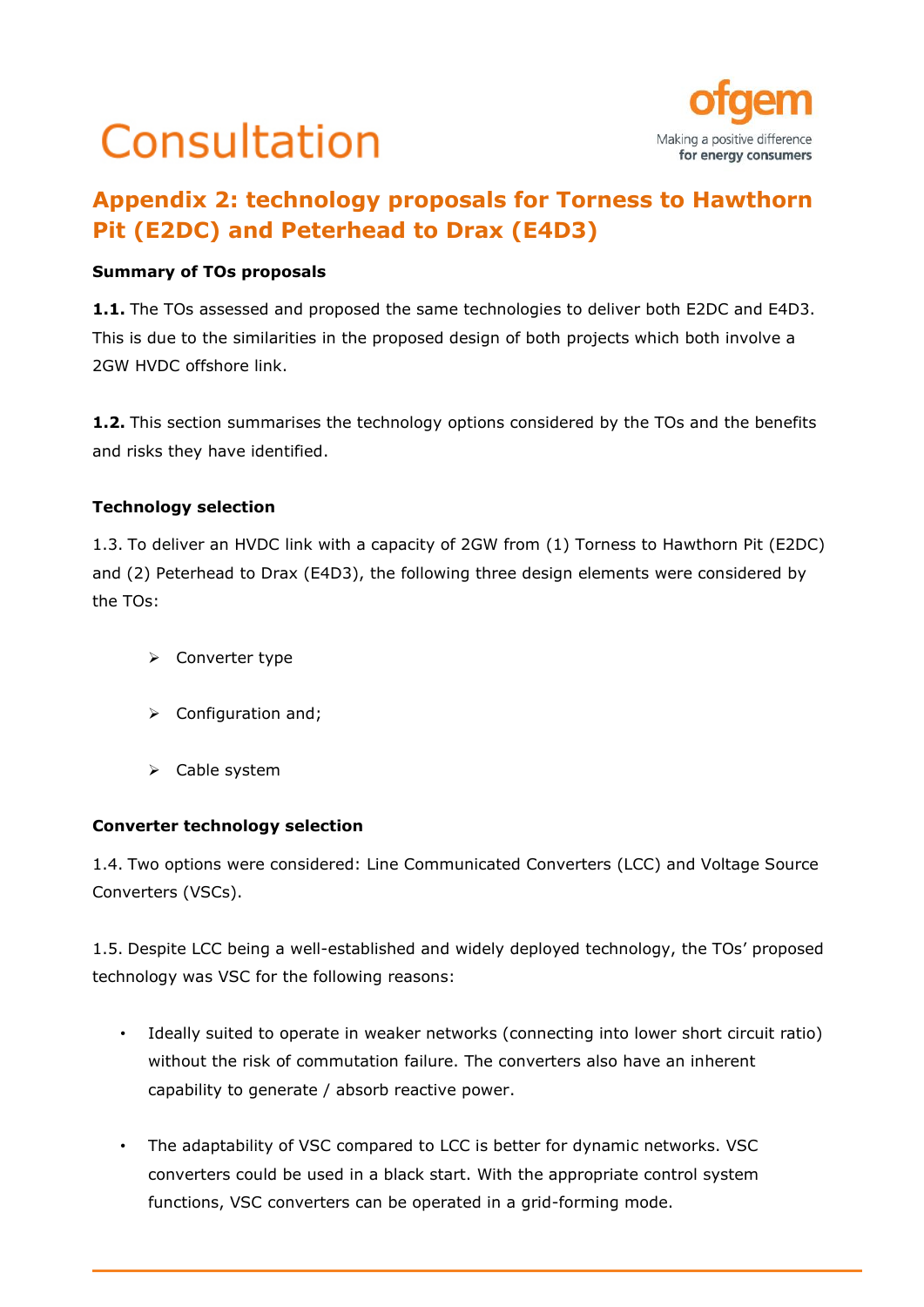• LCC HVDC technology is prone to commutation failure under certain network conditions. A simultaneous commutation failure involving multiple LCC HVDC Links would further affect the operation of the onshore AC network and would pose a bigger network security risk. This risk is unacceptable to the GB electricity transmission system.

1.6. The ESO supports the conclusion that LCC converter technology should not be used for the Eastern HVDC projects.

#### **Configuration and voltage selection:**

1.7. Two configurations were considered: symmetrical monopole and rigid bi-pole (with or without metallic return). The TOs' proposed option is rigid bi-pole with no dedicated metallic return (DMR) for the following reasons:

- Switching impulse levels and transient voltage stresses are significantly lower than the levels for symmetrical monopole and consequently lower duty on converters, cables, and cable sealing ends.
- A rigid bi-pole configuration enables 50% redundancy against loss or planned outage of a converter pole or transformer; meaning 50% of the bi-pole power remains available. For a rigid bi-pole, a shutdown of the scheme is required for DC switching to by-pass the pole in outage. The scheme can continue to operate at half the bi-pole power rating if both cables are in service.
- The additional cost as well as the potential delay to the project outweigh the benefits of DMR. A bi-pole with a DMR has the added advantage that it can transition to half bipole power without interruption to the DC power flow. This is possible for a pole permanent fault or a single cable outage by using the healthy pole cable and the DMR together with an additional fast reconfiguring DC switchgear. TOs flagged that requesting suppliers to include DMR may increase lead time for suppliers and will have cost implications. They also flagged that installing DMR will require more trenches to ensure sufficient separation to minimise impact of damage from external event such as dropped vessel anchor drag.
- Voltage selection: two options were considered and a risk assessment carried out.
	- To reach 2GW using +320kV would require two parallel converter stations. A parallel solution would use a symmetrical monopole topology with each pole rated around 1.2GW and requiring four DC pole cables.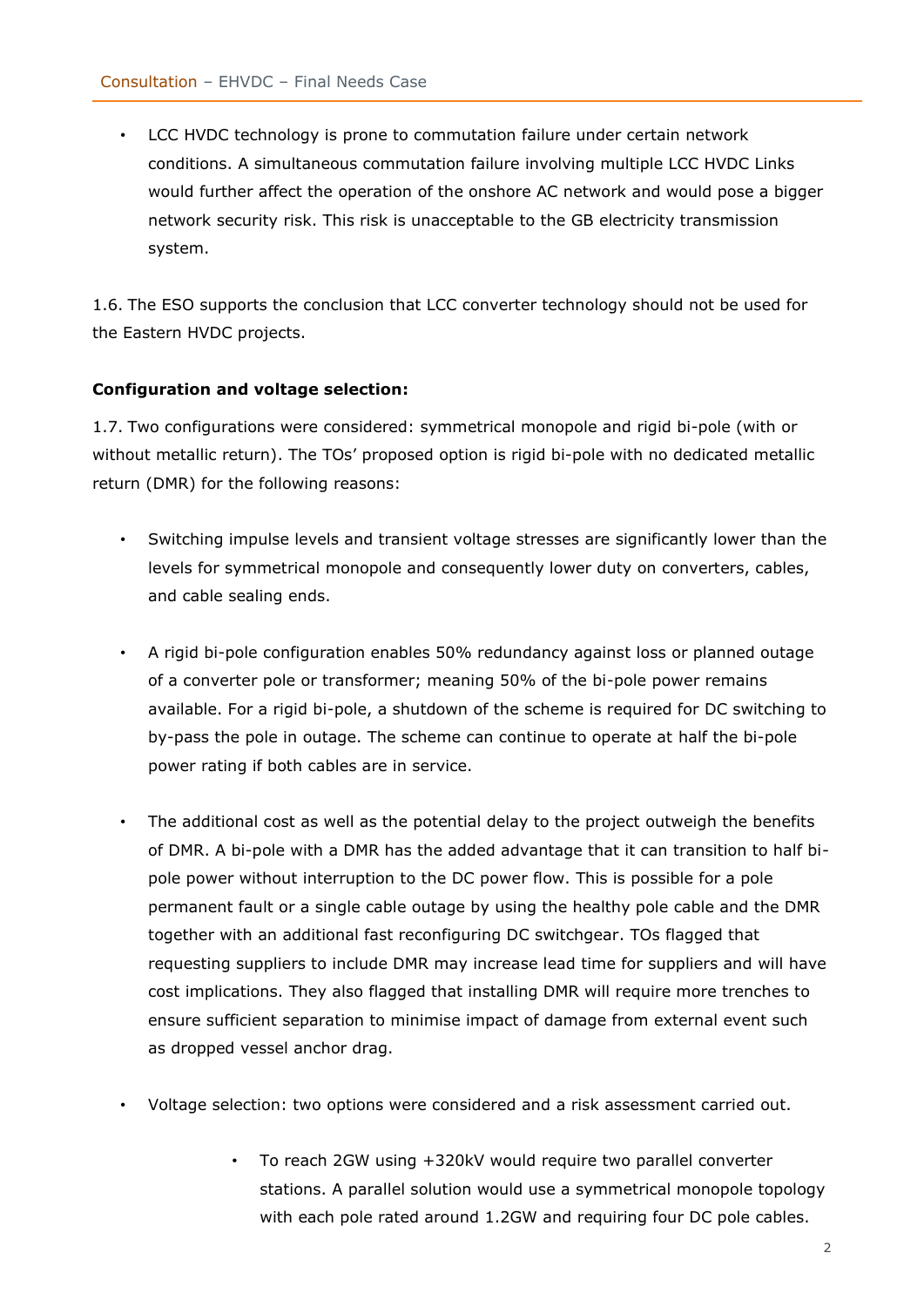- At  $\pm$ 525kV DC, up to 2.5GW is achievable.
- 1.8.Bi-pole is the preferred converter supplier topology for operation at ±525kV (as per above).

#### **Cable selection:**

- 1.9. To secure 2GW capacity a configuration of 2 cable system operating at +-525kV was selected.
- 1.10. Following engagement with potential suppliers the type of cables that were considered included: MI (Mass Impregnated), XLPE (Cross-Linked Polyethylene Extruded type), PPL (Polypropylene Paper Laminate) and HPTE (High Performance Polypropylene Thermoplastic Elastomer Insulation).
- 1.11. The TOs assessed the various options using a RAG rating, considering mainly service status. Extract of the table can be found below.

| <b>Voltage</b> | <b>Subsea Cable Type</b>                |                                                                                                                  |                                   |                                 |  |  |  |
|----------------|-----------------------------------------|------------------------------------------------------------------------------------------------------------------|-----------------------------------|---------------------------------|--|--|--|
|                | MI                                      | <b>XLPE</b>                                                                                                      | <b>PPL</b>                        | <b>HPTE</b>                     |  |  |  |
| 320 kV         | <b>Good Service</b><br>Experience       | Service Experience<br>(In early life region<br>of bathtub curve)                                                 | No Service<br>Experience          | <b>Not Offered</b>              |  |  |  |
| 525 kV         | <b>Limited Service</b><br>Experience    | <b>PQ Tests</b><br>Planned/in<br><b>Progressing for</b><br>completion by<br>2022 No Service<br><b>Experience</b> | No Service<br>Experience          | <b>PQ Tests</b><br>Planned 2025 |  |  |  |
| 600 kV         | <b>PQ Tests Planned/</b><br>in Progress | <b>Not Offered</b>                                                                                               | Service Experience<br>with Issues | <b>Not Offered</b>              |  |  |  |

#### Table 15: Summary of Submarine Cable Technology Status

#### **Operation:**

1.12. The TOs have confirmed that the link will be specified to be able to operate in both directions (ie north-south and south-north) and that this requirement will be included in contract.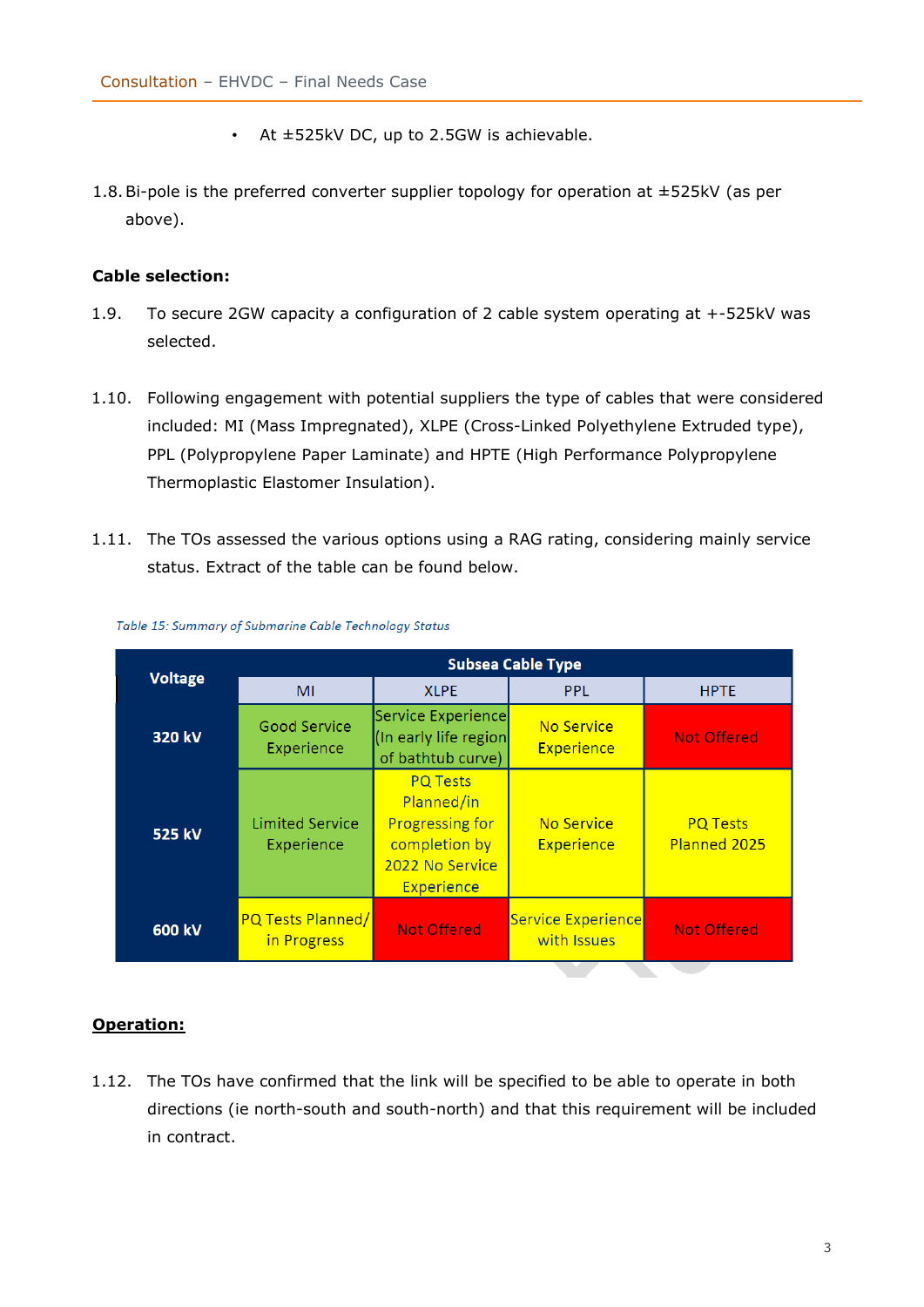# **Appendix 3 – Reinforcement Options included in the LOTI CBA**

### **Reinforcement options included in the counterfactual**

| <b>Scheme Name</b>         | <b>NOA</b>       | <b>EISD</b> | NOA6                  | <b>RIIO T2</b>       |
|----------------------------|------------------|-------------|-----------------------|----------------------|
|                            | <b>Code</b>      |             | <b>Recommendation</b> | <b>Business Plan</b> |
| East Coast 275kV           | ECU <sub>2</sub> | 2023        | Proceed               | Authorised           |
| Upgrade                    |                  |             |                       | scheme               |
| North East 400kV           | <b>ECUP</b>      | 2023        | Proceed               | Authorised           |
| Upgrade                    |                  |             |                       | scheme               |
| East Coast 400kV           | ECU4             | 2026        | Proceed               | Authorised           |
| Upgrade                    |                  |             |                       | scheme               |
| Kinardochy Reactive        | <b>TURC</b>      | 2024        | Not assessed          | Authorised           |
| Compensation               |                  |             |                       | scheme               |
| Windyhill Lambhill         | WLTI             | 2022        | Delay                 | Authorised           |
| Longannet 275kV circuit    |                  |             |                       | scheme               |
| turn to Denny North        |                  |             |                       |                      |
| Hunterston East 400kV      | <b>HNNO</b>      | 2023        | Proceed               | Authorised           |
| Reinforcement              |                  |             |                       | scheme               |
| Denny North SGT2           | <b>DNEU</b>      | 2025        | Hold                  | Non-Authorised       |
|                            |                  |             |                       | scheme               |
| Eccles Hybrid              | <b>ECVC</b>      | 2026        | Proceed               | Authorised           |
| Synchronous                |                  |             |                       | scheme               |
| Compensators and Real      |                  |             |                       |                      |
| <b>Time Rating</b>         |                  |             |                       |                      |
| West Boldon tee in at      | WHTI             | 2021        | Proceed               | Authorised           |
| Hawthorn Pit               |                  |             |                       | scheme               |
| Additional power           | MRP2             | 2021        | Proceed               | Non-authorised       |
| controllers at Hawthorn    |                  |             |                       | scheme               |
| and Penwortham             |                  |             |                       |                      |
| Reconductoring of          | TDR2             | 2021        | Hold                  | Non-authorised       |
| Thornton to Drax circuit 1 |                  |             |                       | scheme               |
| Reconductoring of          | TDR1             | 2021        | Hold                  | Non-authorised       |
| Thornton to Drax circuit 2 |                  |             |                       | scheme               |
| Harker SGT5 and SGT9A      | <b>HAEU</b>      | 2022        | Proceed               | Non-authorised       |
| banking arrangement        |                  |             |                       | scheme               |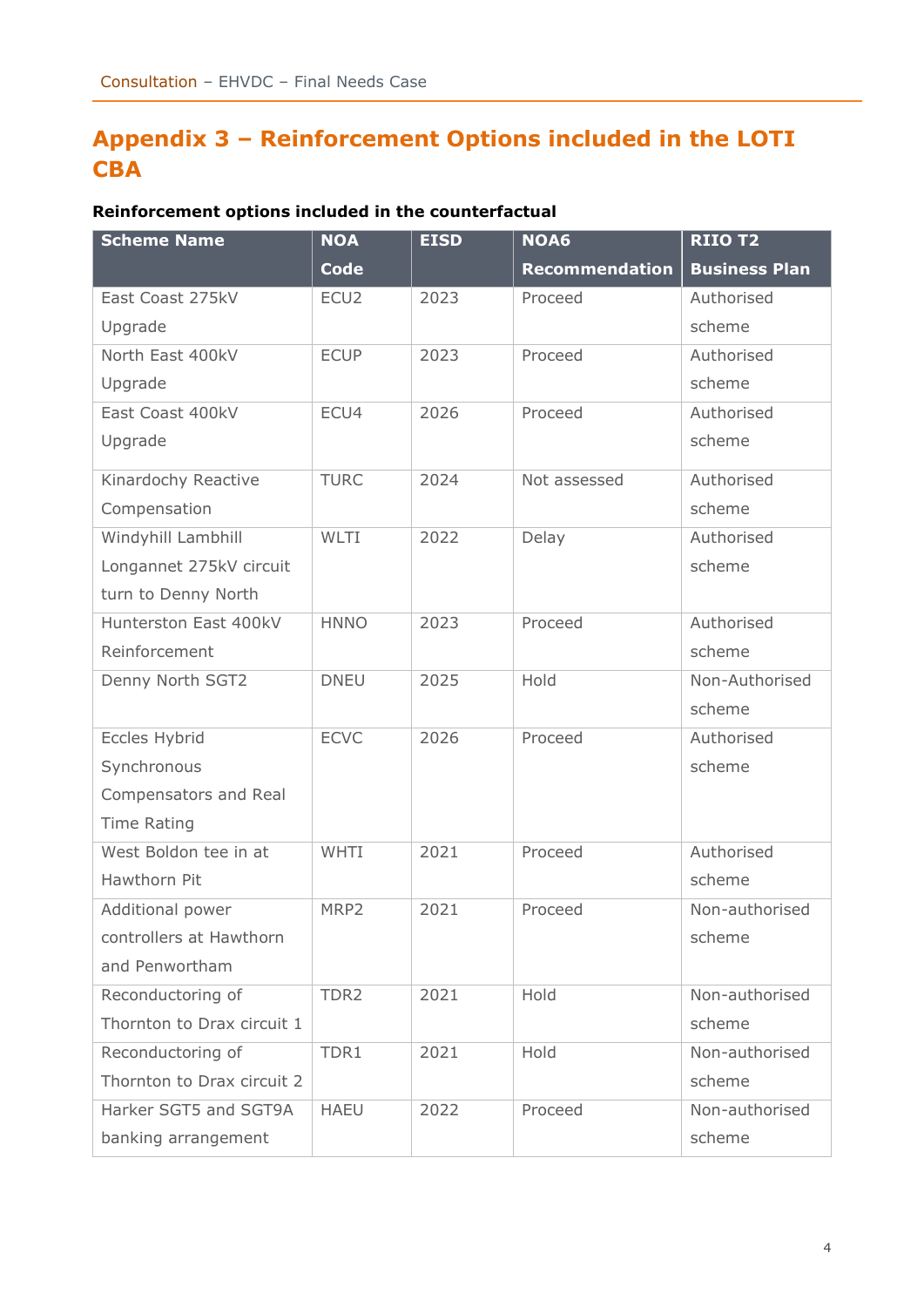### **Network reinforcement pathway categories**

| <b>Scheme Name</b>                  | <b>NOA Code</b>   | <b>EISD</b> | Counter- | Pre-        | Post-       | <b>Stand</b> |
|-------------------------------------|-------------------|-------------|----------|-------------|-------------|--------------|
|                                     |                   | (NOA 6)     | factual  | <b>Link</b> | <b>Link</b> | alone        |
| <b>EHVDC link Torness to</b>        | E <sub>2</sub> DC | 2027        |          |             |             | Y            |
| Hawthorn Pit                        |                   |             |          |             |             |              |
| <b>EHVDC link Torness to Cottam</b> | E2D2              | 2030        |          |             |             | Y            |
| <b>EHVDC link Torness to Drax</b>   | E2D3              | 2029        |          |             |             | Y            |
| EHVDC link Peterhead to             | E4DC              | 2029        |          |             |             | Y            |
| Hawthorn Pit                        |                   |             |          |             |             |              |
| EHVDC link Peterhead to             | E4D2              | 2031        |          |             |             | Y            |
| Cottam                              |                   |             |          |             |             |              |
| EHVDC link Peterhead to Drax        | E4D3              | 2029        |          |             |             | Y            |
| Windyhill Lambhill Longannet        | WLTI              | 2022        | Y        |             |             |              |
| 275kV circuit turn to Denny         |                   |             |          |             |             |              |
| North                               |                   |             |          |             |             |              |
| Hunterston East 400kV               | <b>HNNO</b>       | 2023        | Y        |             |             |              |
| Reinforcement                       |                   |             |          |             |             |              |
| East Coast 275kV Upgrade            | EUC <sub>2</sub>  | 2023        | Y        |             |             |              |
| Denny North SGT2                    | <b>DNEU</b>       | 2025        | Y        |             |             |              |
| East Coast 400kV Upgrade            | <b>ECUP</b>       | 2026        | Y        |             |             |              |
| Kinardochy Reactive                 | <b>TURC</b>       | 2024        | Y        |             |             |              |
| Compensation                        |                   |             |          |             |             |              |
| Eccles Hybrid Synchronous           | <b>ECVC</b>       | 2026        | Y        |             |             |              |
| Compensators and Real Time          |                   |             |          |             |             |              |
| Rating                              |                   |             |          |             |             |              |
| Denny to Wishaw 400kV               | <b>DWNO</b>       | 2028        |          |             |             | Y            |
| reinforcement                       |                   |             |          |             |             |              |
| Elvanfoot to Harker                 | <b>EHRE</b>       | 2027        |          |             | Y           |              |
| reconductoring                      |                   |             |          |             |             |              |
| Windyhill Lambhill Longannet        | <b>DLUP</b>       | 2029        |          |             |             | Y            |
| 400kV upgrade                       |                   |             |          |             |             |              |
| Eastern subsea HVDC link:           | E4L5              | 2031        |          |             |             | Y            |
| Peterhead to South Humber           |                   |             |          |             |             |              |
| South east Scotland to north        | <b>CMNC</b>       | 2033        |          |             |             | Y            |
| west England AC onshore             |                   |             |          |             |             |              |
| reinforcement                       |                   |             |          |             |             |              |
| Uprate the Beauly to Denny          | <b>BDUP</b>       | 2028        |          |             |             | Y            |
| 275kV to 400kV                      |                   |             |          |             |             |              |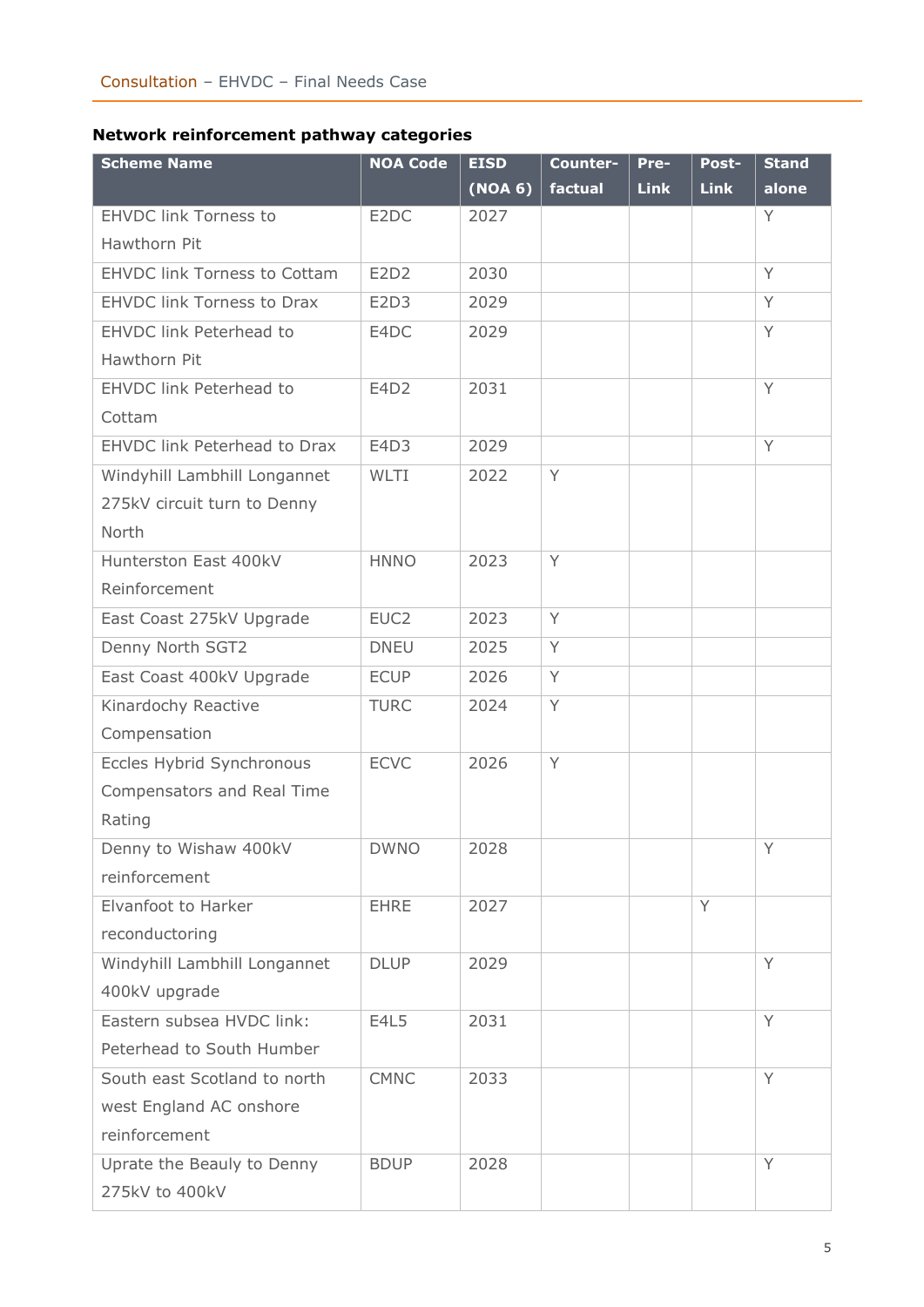#### Consultation – EHVDC – Final Needs Case

| Beauly to Blackhillock 400kV    | <b>BBNC</b>      | 2030 |   |   | Y |
|---------------------------------|------------------|------|---|---|---|
| double circuit addition         |                  |      |   |   |   |
| Beauly to Loch Buidge 275kV     | BLN <sub>2</sub> | 2030 |   |   | Y |
| reinforcement                   |                  |      |   |   |   |
| Loch Buidge to Dounreay         | <b>DLRE</b>      | 2027 |   |   | Y |
| 275kV double circuit            |                  |      |   |   |   |
| reconductoring                  |                  |      |   |   |   |
| Additional power control        | MRP2             | 2021 | Y |   |   |
| devices at both Harker and      |                  |      |   |   |   |
| Penwortham                      |                  |      |   |   |   |
| Reconductoring of Thornton to   | TDR1             | 2021 | Y |   |   |
| Drax circuit 1                  |                  |      |   |   |   |
| Reconductoring of Thornton to   | TDR <sub>2</sub> | 2021 | Y |   |   |
| Drax circuit 2                  |                  |      |   |   |   |
| Harker SGT5 and SGT9A           | <b>HAEU</b>      | 2022 | Y |   |   |
| <b>Banking Arrangement</b>      |                  |      |   |   |   |
| Harker SuperGrid Transformer    | HAE2             | 2023 |   | Y |   |
| 6 replacement                   |                  |      |   |   |   |
| Generator circuit breaker       | <b>DREU</b>      | 2027 |   | Y |   |
| replacement to allow Thornton   |                  |      |   |   |   |
| to run a two way split          |                  |      |   |   |   |
| Cellarhead to Drakelow circuits | <b>CDHW</b>      | 2023 |   | Y |   |
| thermal uprating                |                  |      |   |   |   |
| Alternative power control       | CTP2             | 2024 |   | Y |   |
| device along Creyke Beck to     |                  |      |   |   |   |
| Thornton                        |                  |      |   |   |   |
| Power control device along      | <b>CKPC</b>      | 2023 |   | Y |   |
| Creyke Beck to Keadby to        |                  |      |   |   |   |
| Killingholme                    |                  |      |   |   |   |
| Power control device along      | <b>KWPC</b>      | 2023 |   | Y |   |
| Keadby to West Burton           |                  |      |   |   |   |
| Keadby to West Burton circuits  | <b>KWHW</b>      | 2023 |   | Y |   |
| thermal uprating                |                  |      |   |   |   |
| Power control device along      | <b>TDPC</b>      | 2023 |   | Y |   |
| Drax to Eggborough              |                  |      |   |   |   |
| Power control device along      | <b>DEPC</b>      | 2023 |   | Y |   |
| Drax to Eggborough              |                  |      |   |   |   |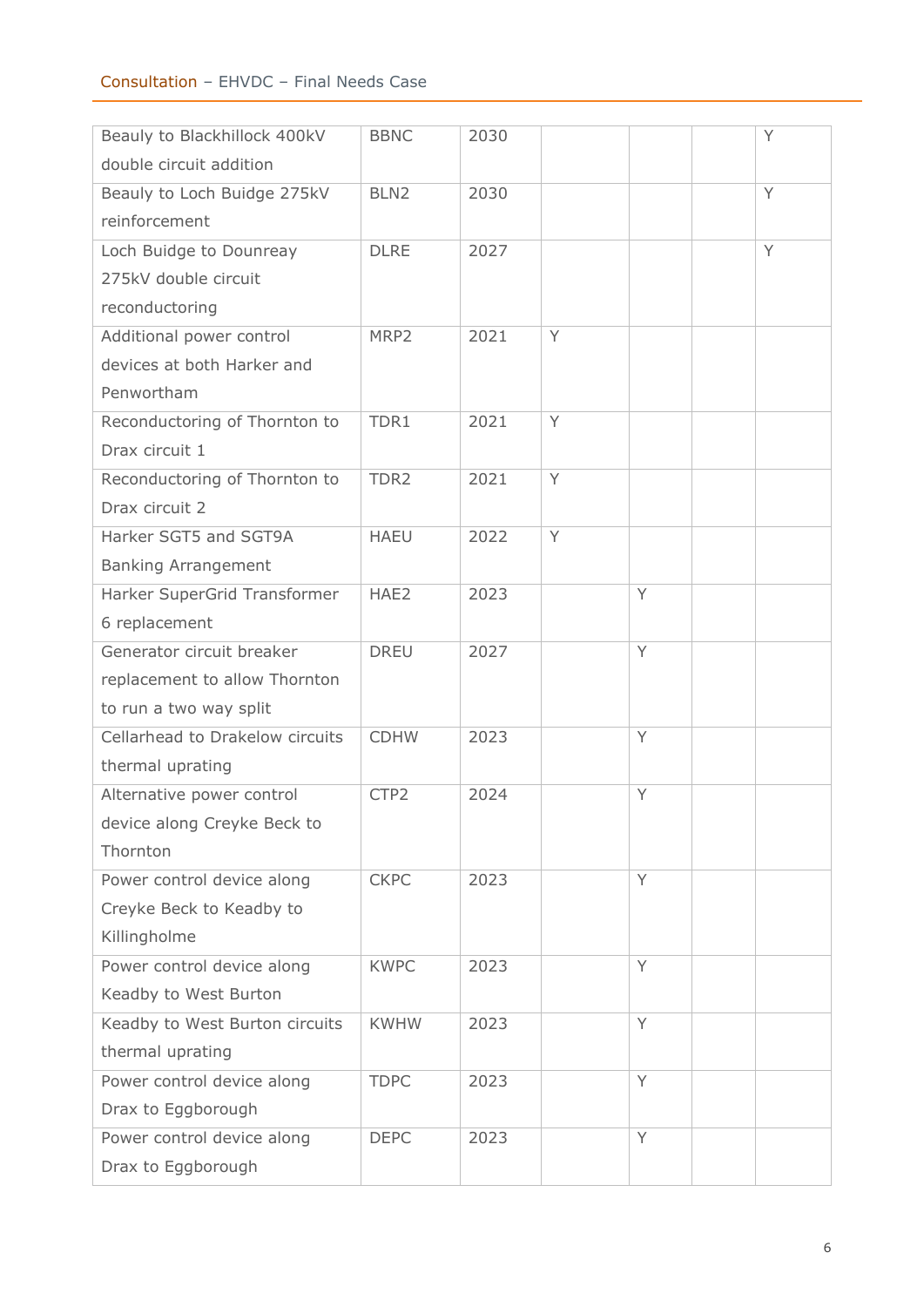#### Consultation – EHVDC – Final Needs Case

| Additional power control device | TDP2             | 2024 | Y |   |  |
|---------------------------------|------------------|------|---|---|--|
| along Drax to Thornton          |                  |      |   |   |  |
| New 400kV reinforcement         | OPN <sub>2</sub> | 2027 | Y |   |  |
| between Norton/Osbaldwick       |                  |      |   |   |  |
| and Poppleton and relevant      |                  |      |   |   |  |
| 275kV upgrades                  |                  |      |   |   |  |
| Power control device along      | CDP <sub>2</sub> | 2023 | Y |   |  |
| Cellarhead to Drakelow          |                  |      |   |   |  |
| Additional alternative power    | CDP3             | 2023 | Y |   |  |
| control devices along           |                  |      |   |   |  |
| Cellarhead to Drakelow          |                  |      |   |   |  |
| Reconductor 13.75km of Norton   | NOR5             | 2023 | Y |   |  |
| to Osbaldwick number 1 400kV    |                  |      |   |   |  |
| circuit                         |                  |      |   |   |  |
| 225MVAr MSCs within the North   | <b>NEMS</b>      | 2024 | Y |   |  |
| East Region                     |                  |      |   |   |  |
| Stella West to Spennymoor       | <b>SSHW</b>      | 2022 | Y |   |  |
| circuit thermal uprating        |                  |      |   |   |  |
| 225MVAr MSCs within the North   | NSM1             | 2024 | Y |   |  |
| East Region                     |                  |      |   |   |  |
| Power control device along      | <b>NEPC</b>      | 2023 | Y |   |  |
| Blyth to Tynemouth and Blyth    |                  |      |   |   |  |
| to South Shields                |                  |      |   |   |  |
| Power control device along      | NEP1             | 2024 | Υ |   |  |
| Blyth to Tynemouth to Blyth to  |                  |      |   |   |  |
| South Shields                   |                  |      |   |   |  |
| Creyke Beck to Keadby advance   | <b>CBEU</b>      | 2023 | Y |   |  |
| rating                          |                  |      |   |   |  |
| Two 225MVAr MSCs at             | <b>PWMS</b>      | 2024 | Y |   |  |
| Penwortham                      |                  |      |   |   |  |
| Power control device along      | <b>CWPC</b>      | 2023 | Y |   |  |
| Cottam to West Burton           |                  |      |   |   |  |
| Power control device along      | <b>CRPC</b>      | 2023 | Y |   |  |
| Cottam to West Burton           |                  |      |   |   |  |
| Upgrade substation in the       | <b>SHNS</b>      | 2031 |   | Y |  |
| South Humber area               |                  |      |   |   |  |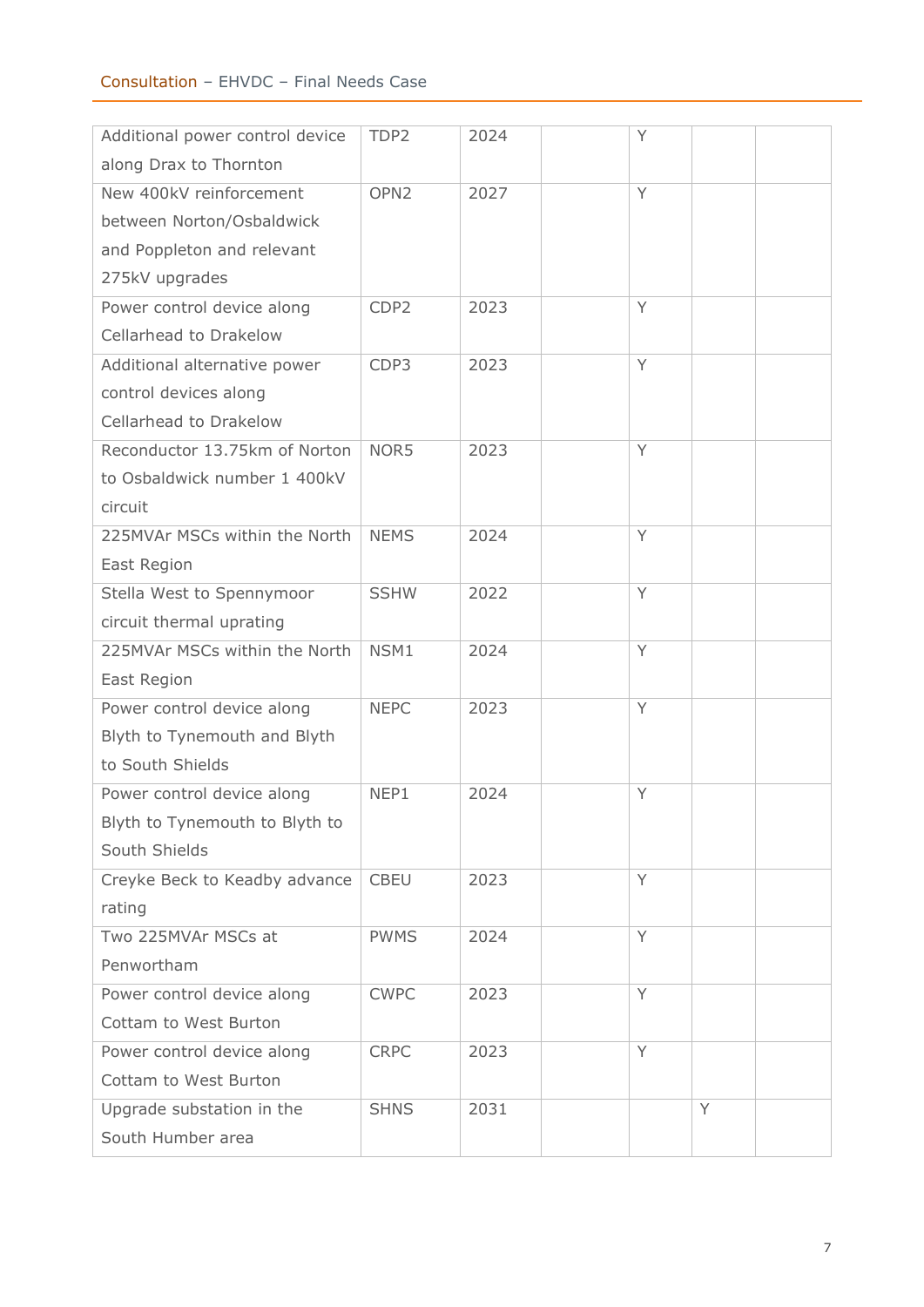#### Consultation – EHVDC – Final Needs Case

| A new 400kV double circuit     | <b>GWNC</b> | 2031 | Y     |  |
|--------------------------------|-------------|------|-------|--|
| between the South Humber and   |             |      |       |  |
| South Lincolnshire             |             |      |       |  |
| A new 400kV double circuit     | <b>CGNC</b> | 2031 | Y     |  |
| between Creyke Beck and the    |             |      |       |  |
| South Humber                   |             |      |       |  |
| Reconductor West Burton to     | WRRE        | 2027 | Y     |  |
| Ratcliffe-on-Soar circuit      |             |      |       |  |
| Reconductor 13.75km of Norton  | NOR4        | 2023 | Y     |  |
| to Osbaldwick number 2 400kV   |             |      |       |  |
| circuit                        |             |      |       |  |
| South Lincolnshire to Rutland  | <b>LRNC</b> | 2031 | $Y^*$ |  |
| reinforcement                  |             |      |       |  |
| Uprate Brinsworth and          | <b>EDNC</b> | 2033 | $Y^*$ |  |
| Chesterfield double circuit to |             |      |       |  |
| 400kV and a new 400kV double   |             |      |       |  |
| circuit between Ratclifee and  |             |      |       |  |
| Chesterfield                   |             |      |       |  |

\* Assessed as an extension of the post link package to provide an additional level of detail as these options were not recommended to proceed in NOA 2020/21 for all four FES.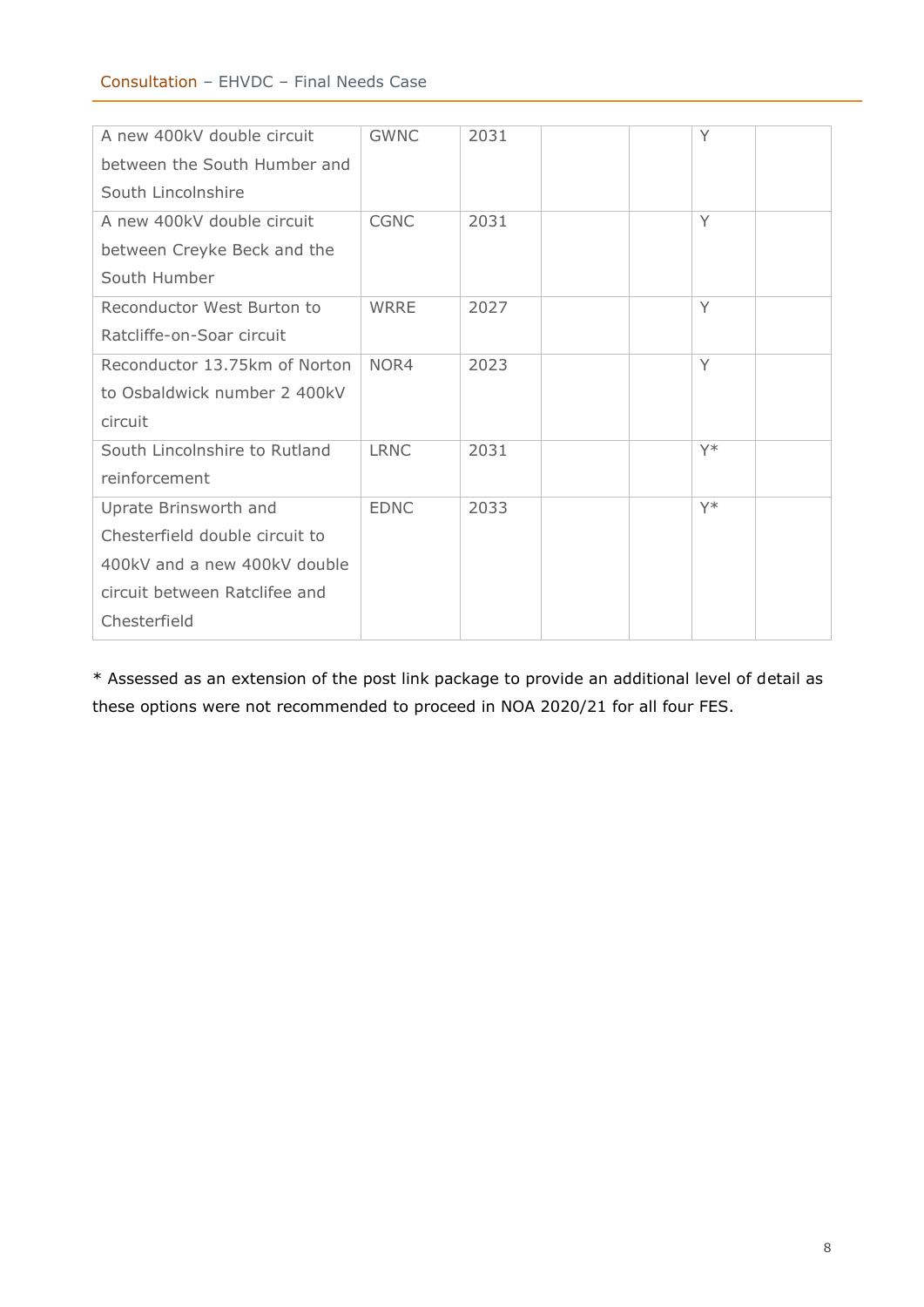# Consultation



# **Appendix 4 Inputs used for CPM analysis**

|                      | Refernce date: |             | 29/10/2021 |                                             |
|----------------------|----------------|-------------|------------|---------------------------------------------|
| <b>Construction:</b> |                |             |            |                                             |
|                      | Low            | <b>High</b> | Midpoint   |                                             |
| Cost of debt yield   | 1.90%          | 1.90%       |            | 5-7 yr BBB-rated non-financial              |
| transaction costs    | 0.40%          | 0.50%       |            |                                             |
| CoD benchmark        | 2.30%          | 2.40%       | 2.35%      |                                             |
|                      |                |             |            |                                             |
| Risk free rate       | 0.30%          | 0.80%       |            | as per IDC                                  |
| <b>TMR</b>           | 8.27%          | 8.78%       |            | as per IDC & RIIO                           |
| Asset beta           | 0.45           | 0.7         |            | as per IDC (w/ uplift for offshore working) |
| Gearing              | 37.50%         | 37.50%      |            | 37.50% as per IDC                           |
| Equity beta          | 0.72           | 1.12        |            | as per IDC                                  |
| Cost of Equity bench | 6.04%          | 9.74%       |            | $7.89\%$ as per IDC                         |

#### Operational:

|                    | Low    | <b>High</b> | Midpoint |                                |
|--------------------|--------|-------------|----------|--------------------------------|
| Cost of debt yield | 2.20%  | 2.53%       |          | 15+ year A & BBB-rated         |
| transaction costs  | 0.10%  | 0.10%       |          |                                |
| CoD benchmark      | 2.30%  | 2.63%       | 2.47%    |                                |
|                    |        |             |          |                                |
| Gearing            | 85.00% | 80.00%      |          | 82.50% Historical OFTO (TR1-3) |
|                    |        |             |          |                                |
| Equity             | 7.00%  | 8.50%       |          | 7.75% Historical OFTO (TR1-3)  |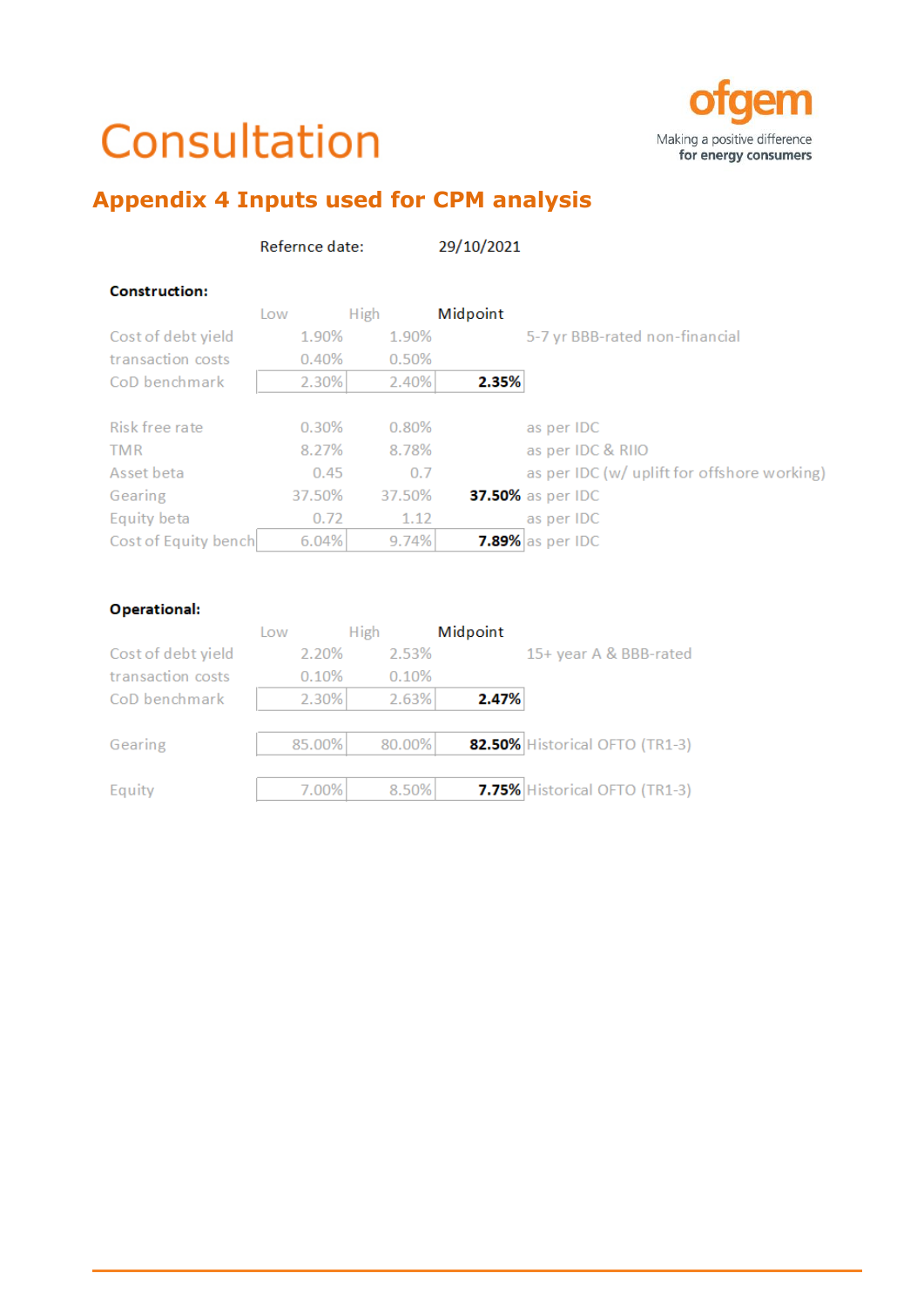



# **Appendix 5 – Privacy notice on consultations**

#### **Delete this box when producing your document.**

**Instructions:** Please edit the content of the generic privacy notice provided below to take account of the specifics of your consultation.

Contact the Data Protection Officer [dpo@ofgem.gov.uk](mailto:dpo@ofgem.gov.uk) if you are unsure about any of the information to be provided to those responding to your consultation.

Note that this section only refers to your personal data (your name address and anything that could be used to identify you personally) not the content of your response to the consultation.

#### **1. The identity of the controller and contact details of our Data Protection Officer**

The Gas and Electricity Markets Authority is the controller, (for ease of reference, "Ofgem"). The Data Protection Officer can be contacted at [dpo@ofgem.gov.uk](mailto:dpo@ofgem.gov.uk)

#### **2. Why we are collecting your personal data**

Your personal data is being collected as an essential part of the consultation process, so that we can contact you regarding your response and for statistical purposes. We may also use it to contact you about related matters.

#### **3. Our legal basis for processing your personal data**

The collection, use and storage of your personal data as it relates to a response to this consultation is necessary for the effective performance of receiving and considering your consultation response and is carried out in the public interest.

#### **3. With whom we will be sharing your personal data**

*(Include here all organisations outside Ofgem who will be given all or some of the data. There is no need to include organisations that will only receive anonymised data. If different organisations see different set of data then make this clear. Be a specific as possible.)*

**4. For how long we will keep your personal data, or criteria used to determine the retention period.**